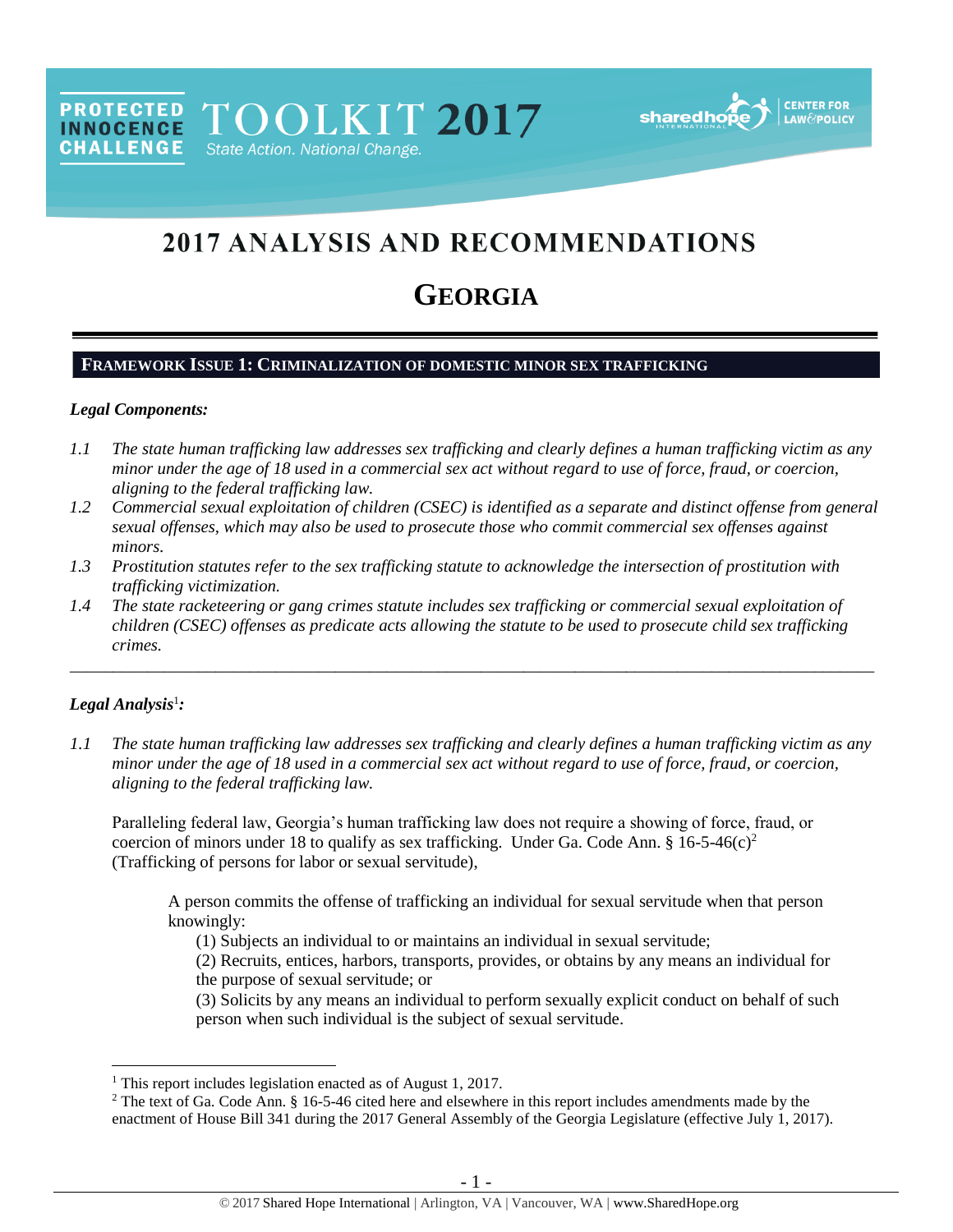Pursuant to Ga. Code Ann.  $\S 16-5-46(a)(8)$ , "Sexual servitude" is defined as "any sexually explicit conduct or performance involving sexually explicit conduct for which anything of value is directly or indirectly given, promised to, or received by any individual, which conduct is induced or obtained:

(A) By coercion or deception;

. . . .

- (B) From an individual who is under the age of 18 years;
- (C) From an individual whom the accused believes to be under the age of 18 years;

A violation of Ga. Code Ann. § 16-5-46(c)(1), (2) is a felony punishable by imprisonment for 10–20 years. Ga. Code Ann. § 16-5-46(f)(3). If, however, a minor victim was "coerced or deceived into such violation," Ga. Code Ann. §  $16-5-46(c)(1)$ , (2) is punishable by imprisonment for 25–50 years or life. Ga. Code Ann. § 16-5-46(f)(4).

A violation of Ga. Code Ann. § 16-5-46(c)(3) is a felony punishable by imprisonment for 5–20 years if the victim was 16 or 17 years of age. Ga. Code Ann.  $\S$  16-5-46(f)(5). If the victim was under 16 years of age, Ga. Code Ann. § 16-5-46(c)(3) is punishable by imprisonment for 10–20 years. Ga. Code Ann. § 16-  $5-46(f)(5)$ .

*1.2 Commercial sexual exploitation of children (CSEC) is identified as a separate and distinct offense from general sexual offenses, which may also be used to prosecute those who commit commercial sex offenses against minors.*

Under Georgia state law, CSEC offenses are separate and distinct from general sexual offenses. The following laws make CSEC a crime in Georgia:

1. Under Ga. Code Ann. § 16-6-11 (Pimping),

A person commits the offense of pimping when he or she performs any of the following acts:

- (1) Offers or agrees to procure a prostitute for another;
- (2) Offers or agrees to arrange a meeting of persons for the purpose of prostitution;
- (3) Directs or transports another person to a place when he or she knows or should know that the direction or transportation is for the purpose of prostitution;
- (4) Receives money or other thing of value from a prostitute, without lawful consideration, knowing it was earned in whole or in part from prostitution; or

(5) Aids or abets, counsels, or commands another in the commission of prostitution or aids or assists in prostitution where the proceeds or profits derived therefrom are to be divided on a pro rata basis.

Pursuant to Ga. Code Ann. § 16-6-13(b)(1) (Penalties for violating Code Sections 16-6-9 through 16- 6-12), when the victim is 16 or 17, the crime is punishable by imprisonment for 5–20 years, a fine of  $$2,500–$10,000$ , or both. Ga. Code Ann. §  $16-6-13(b)(1)$ . If the victim is under the age of 16, the perpetrator is guilty of a felony punishable by imprisonment for 10–30 years, a fine not to exceed \$100,000, or both. Ga. Code Ann. § 16-6-13(b)(2).

2. A person is guilty of pandering, according to Ga. Code Ann. § 16-6-12 (Pandering),

[W]hen he or she solicits a person to perform an act of prostitution in his or her own behalf or in behalf of a third person or when he or she knowingly assembles persons at a fixed place for the purpose of being solicited by others to perform an act of prostitution.

When the victim is 16 or 17, the crime is punishable by imprisonment for 5–20 years, a fine of \$2,500–\$10,000, or both. Ga. Code Ann. § 16-6-13(b)(1). If the victim is under the age of 16, the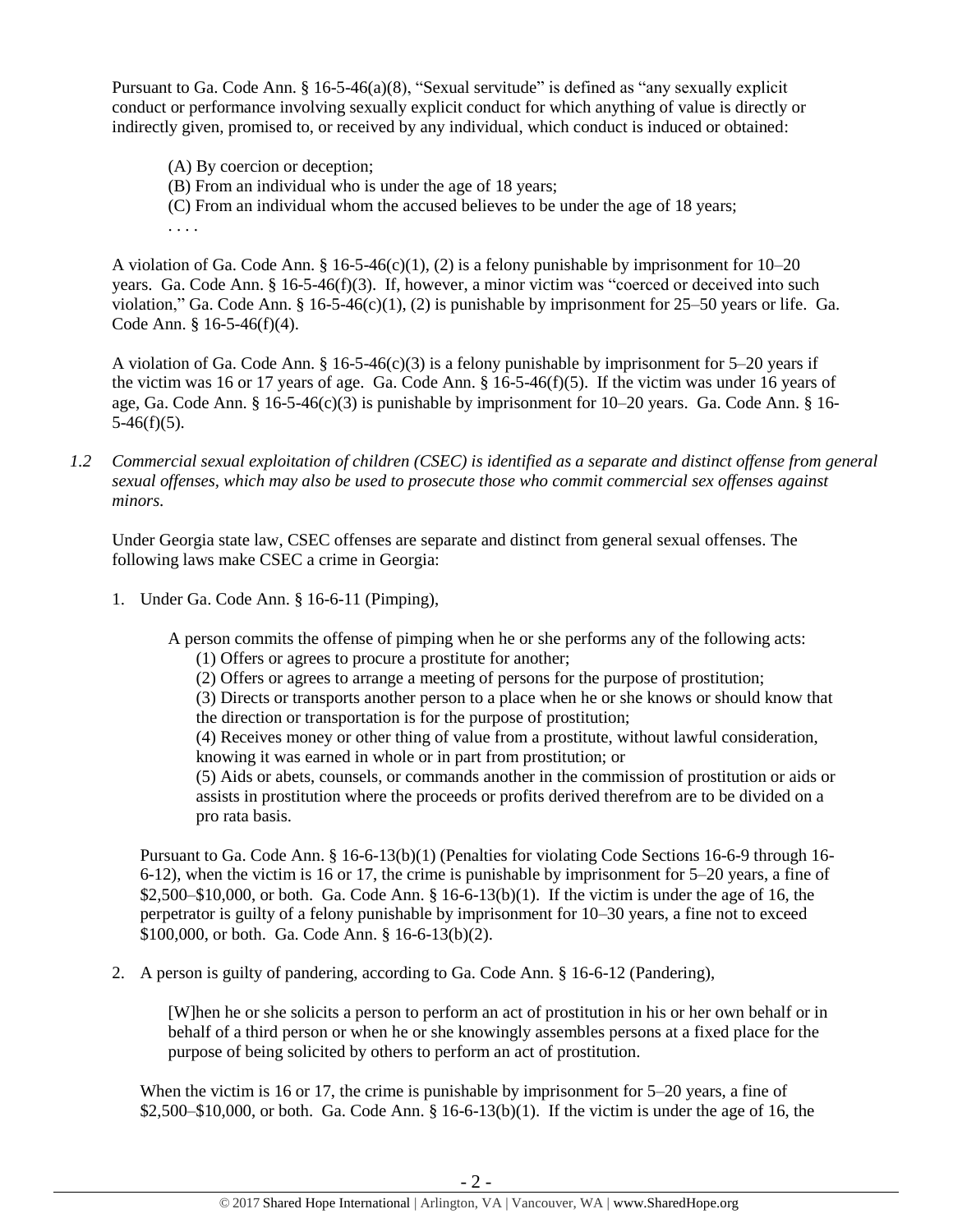perpetrator is guilty of a felony punishable by imprisonment for 10–30 years, a fine not to exceed \$100,000, or both. Ga. Code Ann. § 16-6-13(b)(2).

- 3. Under Ga. Code Ann. § 16-6-10 (Keeping a place of prostitution), "A person having or exercising control over the use of any place or conveyance which would offer seclusion or shelter for the practice of prostitution commits the offense of keeping a place of prostitution when he knowingly grants or permits the use of such place for the purpose of prostitution." When the victim is 16 or 17, the crime is punishable by imprisonment for 5–20 years, a fine of \$2,500–\$10,000, or both. Ga. Code Ann.  $\S$  16-6-13(b)(1). If the victim is under the age of 16, the perpetrator is guilty of a felony punishable by imprisonment for 10-30 years, a fine not to exceed \$100,000, or both. Ga. Code Ann.  $§ 16-6-13(b)(2).$
- 4. Ga. Code Ann. § 16-12-100(b) (Sexual exploitation of children) states in part,

(1) It is unlawful for any person knowingly to employ, use, persuade, induce, entice, or coerce any minor to engage in or assist any other person to engage in any sexually explicit conduct for the purpose of producing any visual medium depicting such conduct.

. . . .

(3) It is unlawful for any person knowingly to employ, use, persuade, induce, entice, or coerce any minor to engage in or assist any other person to engage in any sexually explicit conduct for the purpose of any performance.

. . . .

 $\overline{a}$ 

(5) It is unlawful for any person knowingly to create, reproduce, publish, promote, sell, distribute, give, exhibit, or possess with intent to sell or distribute any visual medium which depicts a minor or a portion of a minor's body engaged in any sexually explicit conduct.

(6) It is unlawful for any person knowingly to advertise, sell, purchase, barter, or exchange any medium which provides information as to where any visual medium which depicts a minor or a portion of a minor's body engaged in any sexually explicit conduct can be found or purchased. . . . .

<span id="page-2-0"></span>This crime is a felony punishable by imprisonment for 5–20 years and a fine not to exceed \$100,000. Ga. Code Ann. § 16-12-100(f)(1).<sup>3</sup> However, no fine will be imposed "if the person so convicted is a

Under Ga. Code Ann. § 17-10-6.2(b), subject to exceptions in subsection (c),

notwithstanding any other provisions of law to the contrary, any person convicted of a sexual offense shall be sentenced to a split sentence which shall include the minimum term of imprisonment specified in the Code section applicable to such sexual offense. No portion of the mandatory minimum sentence imposed shall be suspended, stayed, probated, deferred, or withheld by the court. Any such sentence shall include, in addition to the mandatory term of imprisonment, an additional probated sentence of at least one year . . . . No person convicted of a sexual offense shall be sentenced as a first offender pursuant to Article 3 of Chapter 8 of Title 42 or any other provision of Georgia law relating to the sentencing of first offenders.

Ga. Code Ann. § 17-10-6.2(c)(1) states,

<sup>3</sup> Ga. Code Ann. § 16-12-100 further provides, "[a]ny person punished as provided in this paragraph shall, in addition, be subject to the sentencing and punishment provisions of Code Section 17-10-6.2 ["Sexual offense" defined; split sentence; deviation from mandatory minimum sentence]."

Ga. Code Ann. § 17-10-6.2(a) defines "sexual offense" to include "(6) Enticing a child for indecent purposes, in violation of Code Section 16-6-5, unless subject to the provisions of subsection (c) of Code Section 16-6-5" and "(10) Sexual exploitation of children, in violation of Code Section 16-12-100, unless subject to the provisions of paragraph (2) or (3) of subsection (f) of Code Section 16-12-100."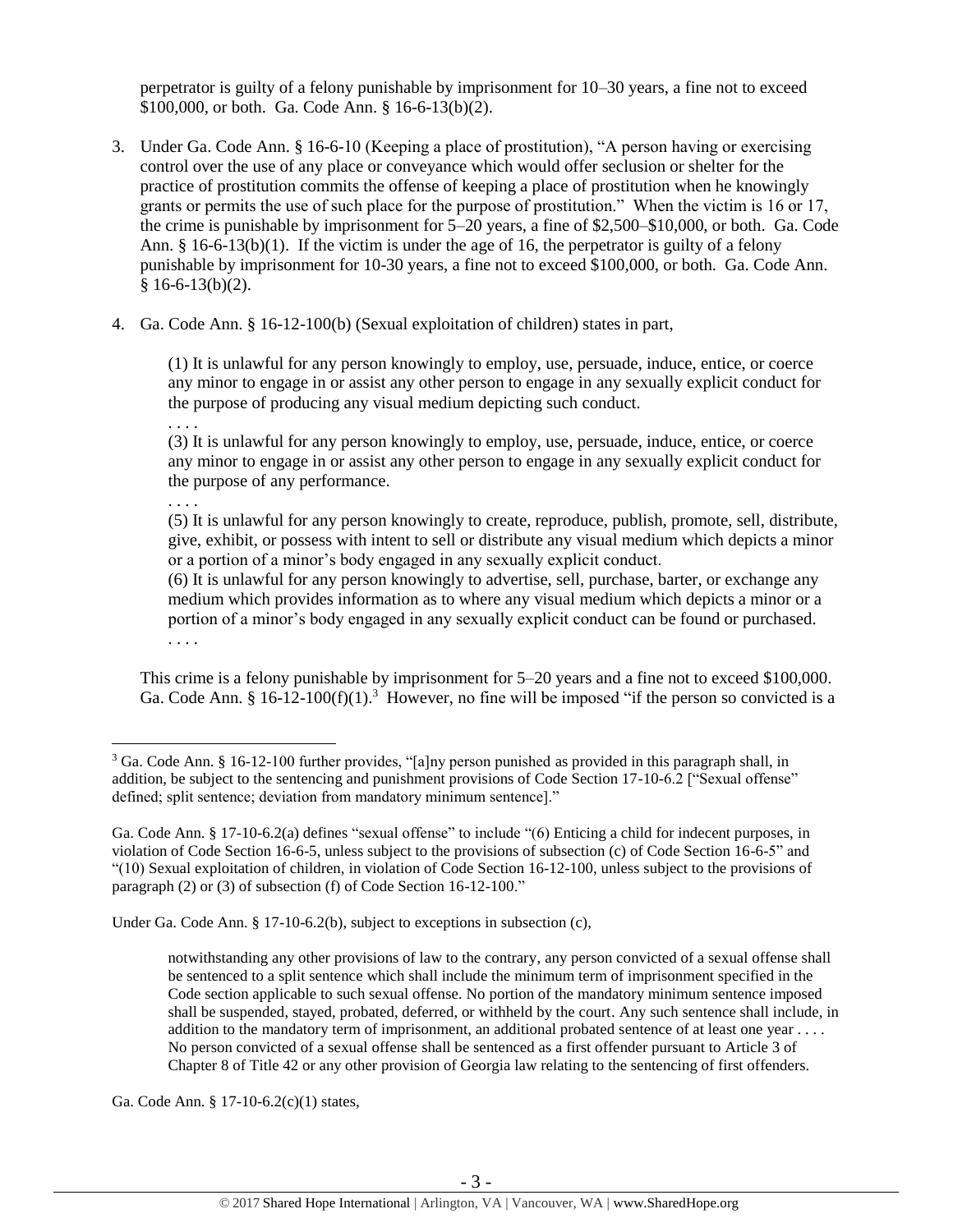member of the immediate family of the victim." Ga. Code Ann.  $\S$  16-12-100(f)(1). The law does not apply to "Any person who creates or possesses a visual medium depicting only himself or herself engaged in sexually explicit conduct." Ga. Code Ann.  $\S 16-12-100(d)(3)$ . The crime is classified as a misdemeanor if the minor depicted is at least 14, the image was created with the minor's consent, the defendant was 18 years old or younger when it was created, and the image was not distributed with intent to harass or annoy or for commercial purposes. Ga. Code Ann.  $\S 16-12-100(f)(3)$ .

5. Ga. Code Ann. § 16-6-15(a) (Solicitation of sodomy) states, "A person commits the offense of solicitation of sodomy when he solicits another to perform or submit to an act of sodomy. Except as provided in subsection (b) of this Code section, a person convicted of solicitation of sodomy shall be punished as for a misdemeanor." This statute further states in subsection (b), "A person convicted of solicitation of sodomy when such offense involves the solicitation of a person or persons under the age of 18 years to perform or submit to an act of sodomy for money shall be guilty of a felony" punishable by imprisonment for 5–20 years and a fine of \$2,500–\$10,000.

Although not exclusively commercial, the following crimes could still apply in cases of commercial sexual exploitation of children:

- 1. Under Ga. Code Ann. § 16-6-3(a) (Statutory rape), statutory rape occurs when an individual "engages in sexual intercourse with any person under the age of 16 years and not his or her spouse . . . ." If an individual under 21 commits this crime, it is punishable by imprisonment for 1–20 years. Ga. Code Ann. § 16-6-3(b). If the individual is 21 years or older and commits this crime, it is punishable by imprisonment for 10–20 years. Ga. Code Ann. § 16-6-3(b). If the victim is 14 or 15 and the perpetrator is 18 or under and not more than 4 years older than the victim, the crime is a misdemeanor. Ga. Code Ann.  $\S$  16-6-3(c). Misdemeanors could be punishable by up to 12 months in jail, a fine not to exceed \$1,000, or both or up to 12 months confinement in a detention or diversion center. Ga. Code Ann. § 17-10-3(a)(1), (2).
- 2. According to Ga. Code Ann. § 16-6-4(a) (Child molestation; aggravated child molestation), child molestation occurs when an individual

(1) Does any immoral or indecent act to or in the presence of or with any child under the age of 16 years with the intent to arouse or satisfy the sexual desires of either the child or the person; or

(E) The offense did not involve the transportation of the victim; and

 $\overline{a}$ 

(F) The victim was not physically restrained during the commission of the offense.

The text of Ga. Code Ann. § 16-12-100 cited here and elsewhere in this report includes amendments made by the enactment of House Bill 341 during the 2017 General Assembly of the Georgia Legislature (effective July 1, 2017). The text of Ga. Code Ann. § 17-10-6.2 cited here and elsewhere in this report includes amendments made by the enactment of House Bill 341 during the 2017 General Assembly of the Georgia Legislature (effective July 1, 2017).

In the court's discretion, the court may deviate from the mandatory minimum sentence as set forth in subsection (b) of this Code section, or any portion thereof, when the prosecuting attorney and the defendant have agreed to a sentence that is below such mandatory minimum or provided that:

<sup>(</sup>A) The defendant has no prior conviction of an offense prohibited by Chapter 6 of Title 16 or Part 2 of Article 3 of Chapter 12 of Title 16, nor a prior conviction for any offense under federal law or the laws of another state or territory of the United States which consists of the same or similar elements of offenses prohibited by Chapter 6 of Title 16 or Part 2 of Article 3 of Chapter 12 of Title 16; (B) The defendant did not use a deadly weapon or any object, device, or instrument which when used offensively against a person would be likely to or actually did result in serious bodily injury during the commission of the offense;

<sup>(</sup>C) The court has not found evidence of a relevant similar transaction;

<sup>(</sup>D) The victim did not suffer any intentional physical harm during the commission of the offense;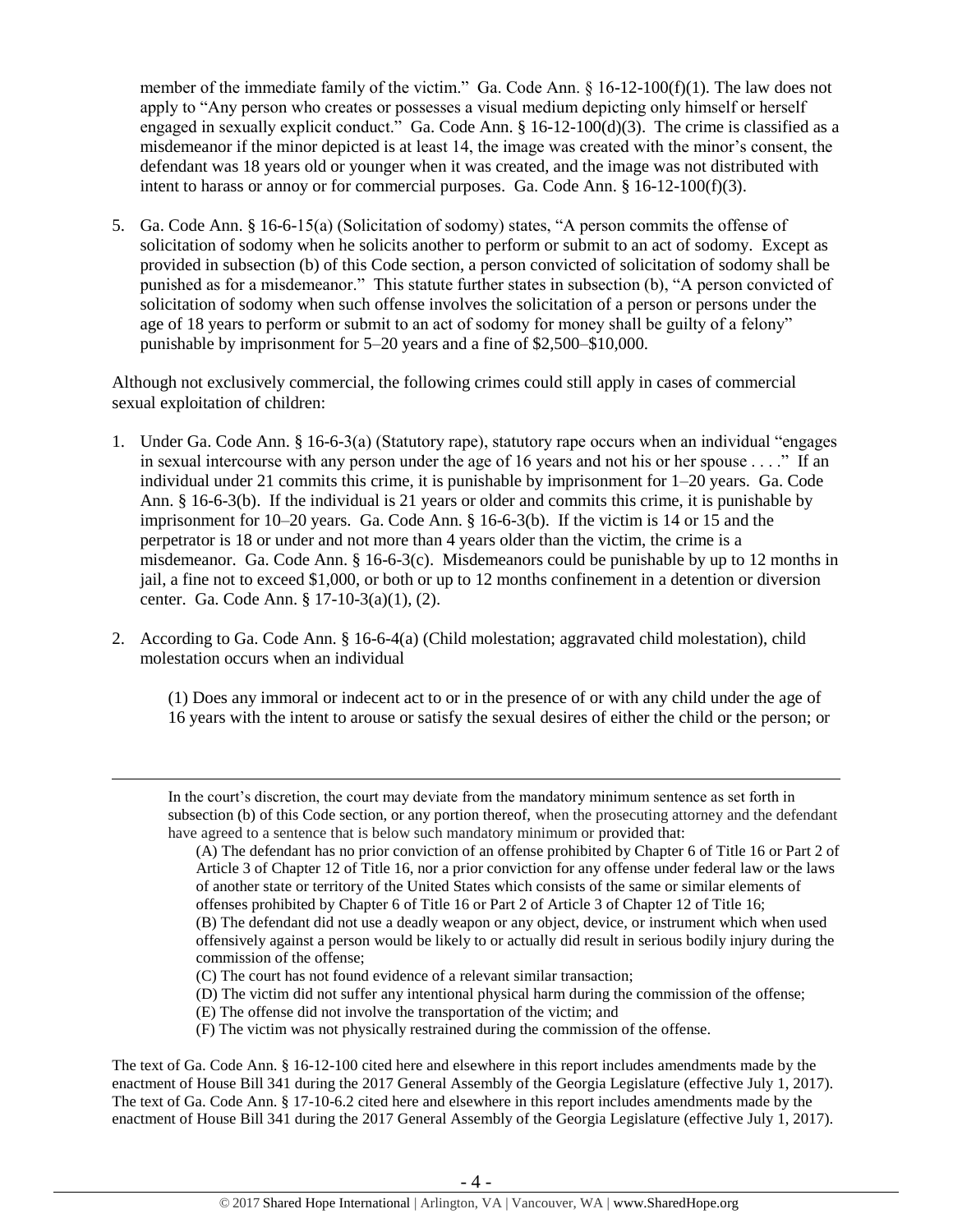(2) By means of an electronic device, transmits images of a person engaging in, inducing, or otherwise participating in any immoral or indecent act to a child under the age of 16 years with the intent to arouse or satisfy the sexual desires of either the child or the person.

Upon a first conviction, this crime is punishable by imprisonment for 5–20 years, and "the Department of Corrections shall provide counseling to such defendant." Ga. Code Ann. § 16-6- 4(b)(1). A second or subsequent offense is punishable by imprisonment for 10–30 years or life imprisonment. Ga. Code Ann.  $\S$  16-6-4(b)(1). If the victim is 14 or 15 and the perpetrator is 18 or under and not more than 4 years older than the victim, the crime is a misdemeanor. Ga. Code Ann. §  $16-6-4(b)(2)$ . Misdemeanors could be punishable by up to 12 months in jail, a fine not to exceed \$1,000, or both or up to 12 months confinement in a detention or diversion center. Ga. Code Ann. §  $17-10-3(a)(1)$ , (2). Additionally, the crime is aggravated child molestation if the child is physically injured or if the crime involves sodomy. Ga. Code Ann. § 16-6-4(c). If the charge is based on an act that involves sodomy, the victim is "at least 13 but less than 16," and the perpetrator is 18 or under and no more than 4 years older than the victim, the charge is a misdemeanor. Ga. Code Ann. § 16-6- 4(d)(2). Otherwise, aggravated child molestation is punishable by life imprisonment or a split sentence including minimum imprisonment of 25 years and probation for life. Ga. Code Ann. § 17-  $10-6.1(b)(2)$ ,  $16-6-4(d)(1)$ . However, subsection (e) states, "In the court's discretion, the judge may depart from the mandatory minimum sentence specified in this Code section for a person who is convicted of a serious violent felony when the prosecuting attorney and the defendant have agreed to a sentence that is below such mandatory minimum." Ga. Code Ann. § 17-10-6.1(e)

- 3. Ga. Code Ann. § 16-6-5(a) (Enticing a child for indecent purposes) states, "A person commits the offense of enticing a child for indecent purposes when he or she solicits, entices, or takes any child under the age of 16 years to any place whatsoever for the purpose of child molestation or indecent acts."<sup>4</sup> This crime is punishable by imprisonment for 10–30 years. Ga. Code Ann. § 16-6-5(b). Subsection (c), however, provides that "[i]f the victim is at least 14 but less than 16 years of age and the person convicted of enticing a child for indecent purposes is 18 years of age or younger and is no more than four years older than the victim, such person shall be guilty of a misdemeanor." Misdemeanors could be punishable by up to 12 months in jail, a fine not to exceed \$1,000, or both or up to 12 months confinement in a detention or diversion center. Ga. Code Ann.  $\S 17$ -10-3(a)(1), (2).
- 4. Ga. Code Ann. § 16-12-100.2(c)(1) (Computer or electronic pornography and child exploitation prevention) is punishable by imprisonment for 1–20 years and a fine not to exceed \$10,000, except as provided in Ga. Code Ann. § 16-12-100.2(c)(3), (4). Ga. Code Ann. § 16-12-100.2(c)(2). Ga. Code Ann. § 16-12-100.2(c)(1) states,

A person commits the offense of computer or electronic pornography if such person intentionally or willfully:

(A) Compiles, enters into, or transmits by computer or other electronic device;

(B) Makes, prints, publishes, or reproduces by other computer or other electronic device;

(C) Causes or allows to be entered into or transmitted by computer or other electronic device; or

(D) Buys, sells, receives, exchanges, or disseminates any notice, statement, or advertisement, or any child's name, telephone number, place of residence, physical characteristics, or other descriptive or identifying information for the purpose of offering or soliciting sexual conduct of or with an identifiable child or the visual depiction of such conduct.

<sup>4</sup> Kelley v. State, 686 S.E.2d 810, 813 (Ga. Ct. App. 2009) (quoting Cimildoro v. State, 387 SE 2d 335, 336 (Ga. 1990)) ("Here, the asportation element was satisfied by ample evidence of enticement; Kelley initiated contact with B. B., asked her to have sexual intercourse with him, offered her money to do so, and arranged a place to pick B. B. up so that they could have sex at his home." (footnotes omitted)).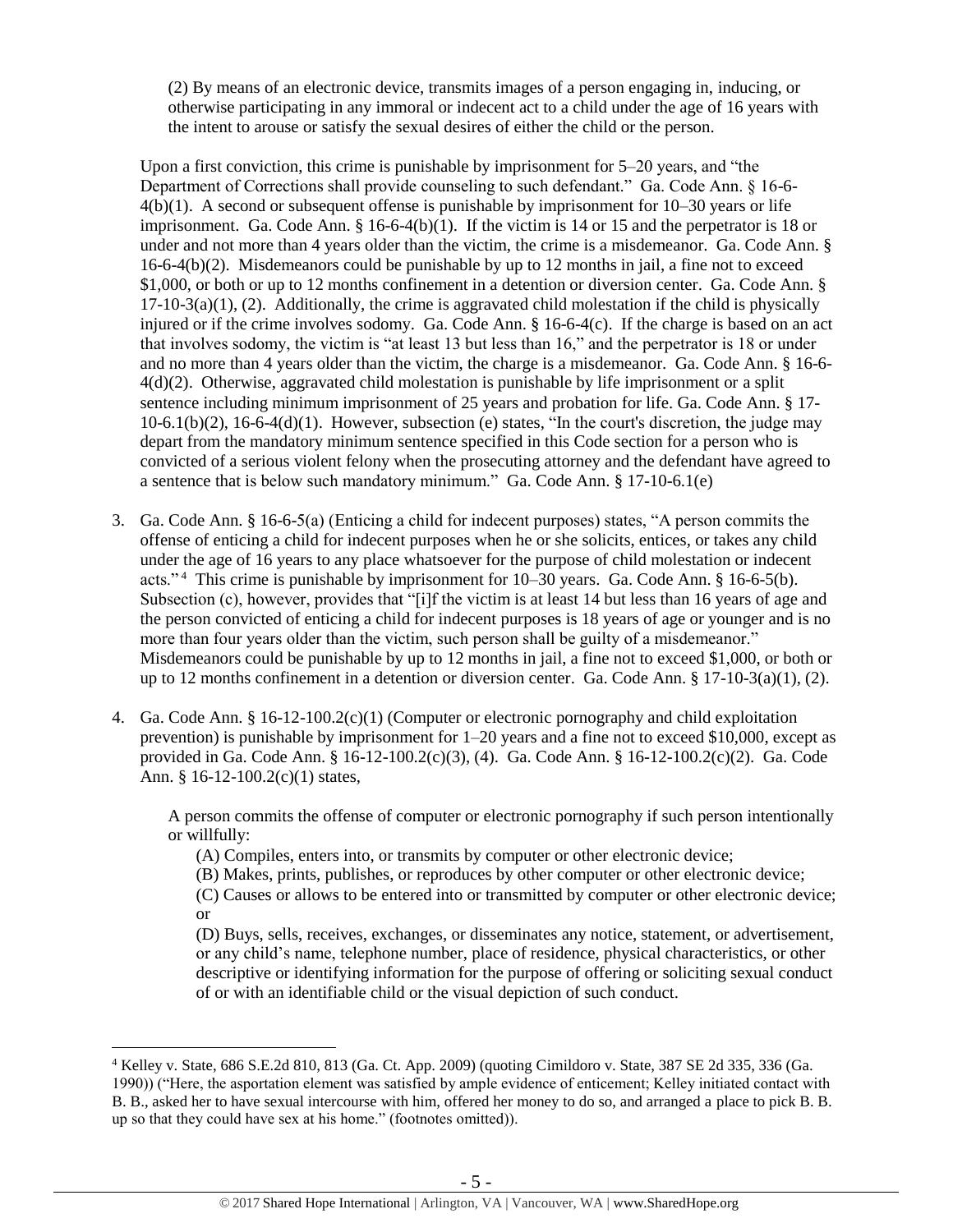However, Ga. Code Ann. §  $16-12-100.2(c)(1)$  is only punishable as a misdemeanor when,

. . . .

 $\overline{a}$ 

(A) At the time of the offense, any identifiable child visually depicted was at least 14 years of age when the visual depiction was created;

(B) The visual depiction was created with the permission of such child;

(C) The defendant possessed the visual depiction with the permission of such child; and

(D) The defendant was 18 years of age or younger at the time of the offense and:

(i) The defendant did not distribute the visual depiction to another person; or (ii) In the court's discretion, and when the prosecuting attorney and the defendant have agreed, if the defendant's violation involved the distribution of such visual depiction to another person but such distribution was not for the purpose of:

(I) Harassing, intimidating, or embarrassing the minor depicted; or

(II) For any commercial purpose.

(4) The prohibition contained in paragraph (1) of this subsection shall not apply to any person who creates or possesses a visual depiction of only himself or herself.

Ga. Code Ann. § 16-12-100.2(d)(1) (Computer or electronic pornography and child exploitation prevention) also makes it a crime to "intentionally or willfully . . . utilize a computer wireless service or Internet service, including, but not limited to, a local bulletin board service, Internet chat room, email, instant messaging service, or other electronic device, to seduce, solicit, lure, or entice, or attempt to seduce, solicit, lure, or entice a child, or another person believed by such person to be a child, any person having custody or control of a child, or another person believed by such person to have custody or control of a child to commit any illegal act by, with, or against a child as described in Code Section 16-6-2,<sup>5</sup> relating to the offense of sodomy or aggravated sodomy; Code Section 16-6-4, relating to the offense of child molestation or aggravated child molestation; Code Section 16-6-5, relating to the offense of enticing a child for indecent purposes; or Code Section 16-6-8, relating to the offense of public indecency, or to engage in any conduct that by its nature is an unlawful sexual offense against a child."

<span id="page-5-0"></span>This felony is punishable by imprisonment for  $1-20$  years and a fine not to exceed \$25,000, "provided, however, that if at the time of the offense the victim was at least 14 years of age and the defendant was 18 years of age or younger, then the defendant shall be guilty of a misdemeanor. Ga. Code Ann. § 16-12-100.2(d)(2).

## *1.3 Prostitution statutes refer to the sex trafficking statute to acknowledge the intersection of prostitution with trafficking victimization.*

Georgia's core prostitution law, Ga. Code Ann. § 16-6-9 (Prostitution), and related commercial sexual statute, Ga. Code Ann. § 16-6-16 (Masturbation for hire), do not refer to the human trafficking law to provide additional protection and identification mechanisms for minor sex trafficking victims. Georgia does, however, provide an affirmative defense to victims of certain sexual crimes, including child sex trafficking victims. Pursuant to Ga. Code Ann. § 16-3-6(b)(1), (2),

A person shall not be guilty of a sexual crime if the conduct upon which the alleged criminal liability is based was committed by an accused who was: (1) Less than 18 years of age at the time of the conduct such person was being trafficked for sexual servitude in violation of subsection (c)

<sup>5</sup> The Georgia Supreme Court concluded in *Powell v. State* that "O.C.G.A. § 16-6-2, insofar as it criminalizes the performance of private, unforced, non-commercial acts of sexual intimacy between persons legally able to consent, 'manifestly infringes upon a constitutional provision' which guarantees to the citizens of Georgia the right of privacy." 510 S.E. 2d 18, 26 (Ga. 1998) (quoting Miller v. State, 472 S.E.2d 74, 78 (Ga. 1996).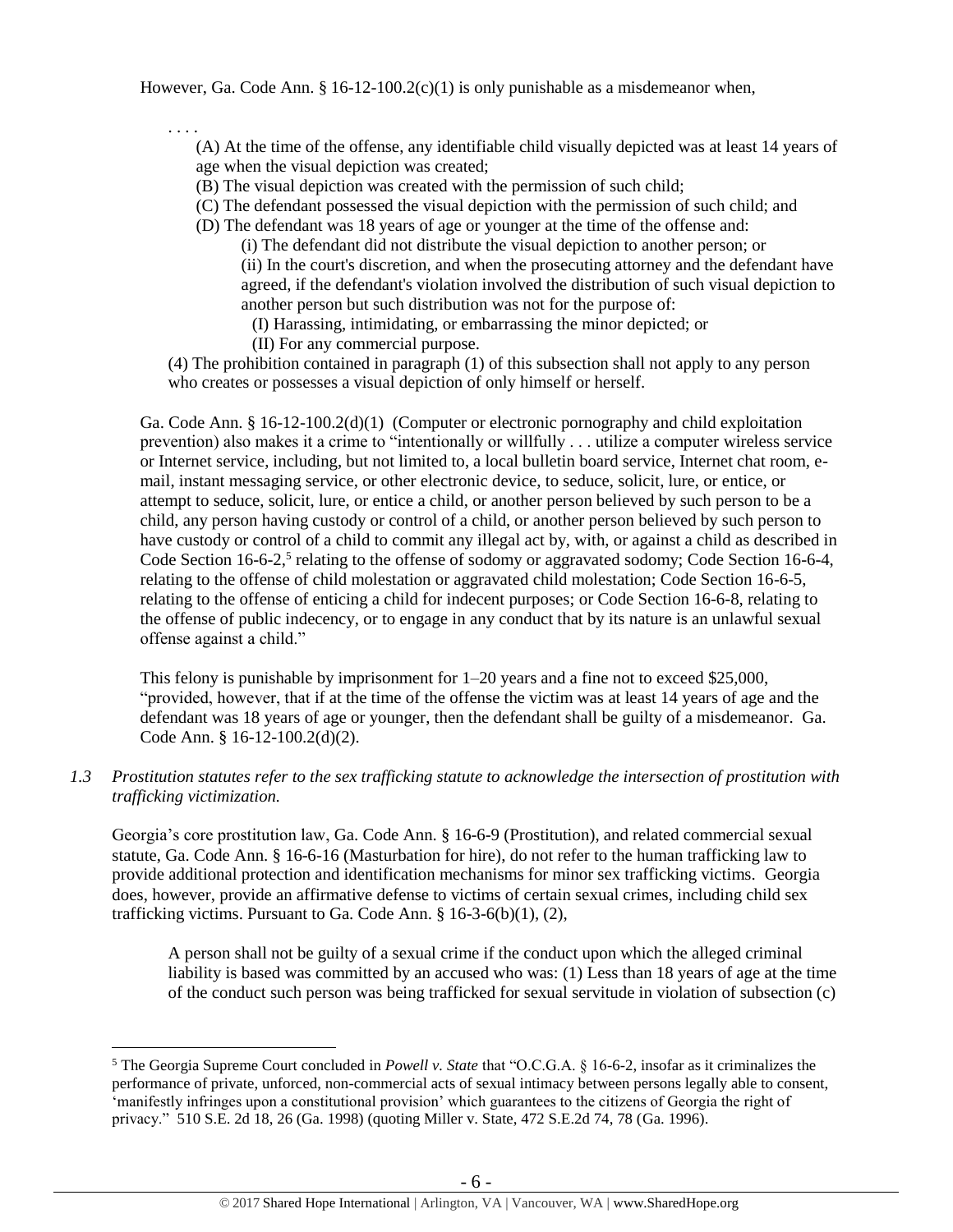of Code Section 16-5-46; or (2) Acting under coercion or deception while the accused was being trafficked for sexual servitude in violation of subsection (c) of Code Section 16-5-46.

Under Ga. Code Ann. § 16-3-6(a)(4), "Sexual crime" is defined as "prostitution, sodomy, solicitation of sodomy, or masturbation for hire as such offenses are proscribed in Chapter 6 of Title 16."

*1.4 The state racketeering or gang crimes statute includes sex trafficking or commercial sexual exploitation of children (CSEC) offenses as predicate acts allowing the statute to be used to prosecute child sex trafficking crimes.* 

Ga. Code Ann. § 16-14-4(a), (b) (Prohibited activities) states,

(a) It shall be unlawful for any person, through a pattern of racketeering activity or proceeds derived therefrom, to acquire or maintain, directly or indirectly, any interest in or control of any enterprise, real property, or personal property of any nature, including money. (b) It shall be

unlawful for any person employed by or associated with any enterprise to conduct or participate in, directly or indirectly, such enterprise through a pattern of racketeering activity.

(c) It is shall be unlawful for any person to conspire or endeavor to violate any of the provisions of subsection (a) or (b) of this Code section. A person violates this subsection when:

(1) He or she together with one or more persons conspires to violate any of the provisions of subsection (a) or (b) of this Code section and any one or more of such persons commits any overt act to effect the object of the conspiracy; or

(2) He or she endeavors to violate any of the provisions of subsection (a) or (b) of this Code section and commits any overt act to effect the object of the endeavor.

"Racketeering activity" is defined in Ga. Code Ann. § 16-14-3 (Definitions) to include prostitution, keeping a place of prostitution, pimping, pandering, and pandering by compulsion, and trafficking of persons for labor or sexual servitude. Ga. Code Ann. § 16-14-3(5)(A)(xi), (xxx). Under Ga. Code Ann. § 16-14-3(4)(A), "Pattern of racketeering activity" is defined as including

Engaging in at least two acts of racketeering activity in furtherance of one or more incidents, schemes, or transactions that have the same or similar intents, results, accomplices, victims, or methods of commission or otherwise are interrelated by distinguishing characteristics and are not isolated incidents, provided at least one of such acts occurred after July 1, 1980, and that the last of such acts occurred within four years, excluding any periods of imprisonment, after the commission of a prior act of racketeering activity . . . .

Racketeering is a felony punishable by imprisonment for 5–20 years, "a fine that does not exceed the greater of \$25,000.00 or three times the amount of any pecuniary value gained by him or her from such violation," or both. Ga. Code Ann. § 16-14-5(a), (b). Asset forfeiture exists for racketeering crimes, and Ga. Code Ann. § 16-14-7(a) (Forfeiture proceedings) states in part, "All property of every kind used or intended for use in the course of, derived from, or realized through a pattern of racketeering activity shall be subject to forfeiture to the state. The Attorney General shall be specifically authorized to commence any civil forfeiture proceeding under this chapter in matters arising under Code Section 45-15-10." Ga. Code Ann. § 16-14-7(b) further states, "Any property subject to forfeiture pursuant to subsection (a) of this Code section and any proceeds are declared to be contraband and no person shall have a property right in them and shall be forfeited in accordance with the procedure set forth in Chapter 16 of Title 9."

Similarly, it is an offense "for any person employed by or associated with a criminal street gang to conduct or participate in criminal gang activity through the commission of any offense enumerated in paragraph (1) of Code Section 16-15-3." Ga. Code Ann. § 16-15-4(a). "Any offense defined as racketeering activity by Code Section 16-14-3" also constitutes criminal gang activity. Ga. Code Ann. 16-15-3(1)(A). Ga. Code Ann. § 16-15-3(2) defines a "criminal street gang" as "any organization,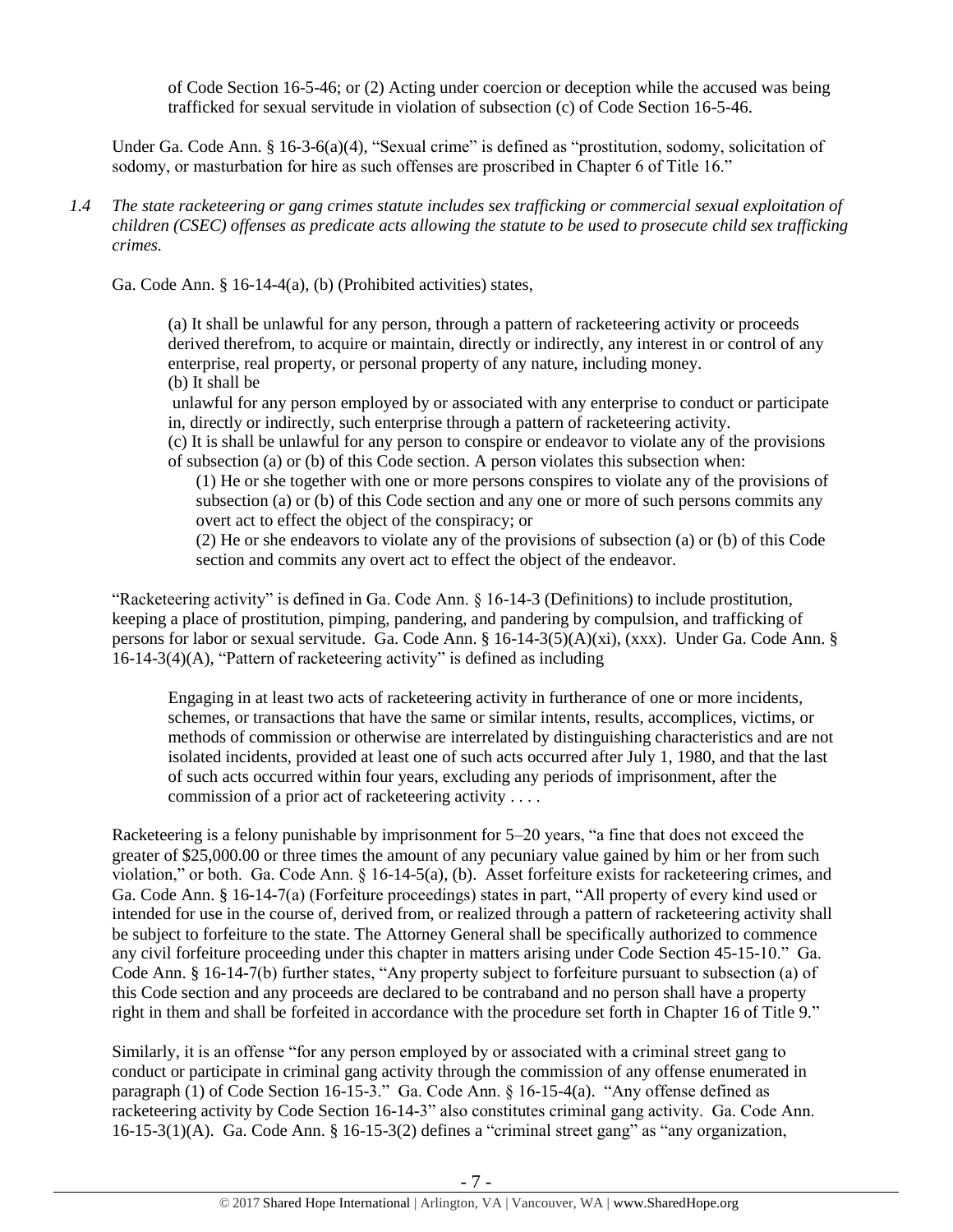association, or group of three or more persons associated in fact, whether formal or informal, which engages in criminal gang activity as defined in paragraph (1) of this Code section."

In addition to any other penalty provided by law, any violation of Ga. Code Ann. § 16-15-4(a) is punishable by imprisonment for 5–15 years, a fine of \$10,000–\$15,000, or both. Ga. Code Ann. § 16-5-  $4(k)(1)$ . Additionally, "[a]ny property which is, directly or indirectly, used or intended for use in any manner to facilitate a violation of this chapter; and proceeds . . . declared to be contraband" is subject to forfeiture. Ga. Code Ann. § 16-15-5(b).

Additionally, if the perpetrator was found guilty of the racketeering statute, which includes Ga. Code Ann. § 16-5-46 (Trafficking in persons for labor or sexual servitude), § 16-6-11 (Pimping), and § 16-6-12 (Pandering), a victim may seek civil remedies pursuant to Ga. Code Ann. § 16-14-6. Furthermore, Ga. Code Ann. § 16-14-6(c) (Available civil remedies) states,

Any person who is injured by reason of any violation of Code Section 16-14-4 [Prohibited activities – racketeering] shall have a cause of action for three times the actual damages sustained and, where appropriate, punitive damages. Such person shall also recover attorney's fees in the trial and appellate courts and costs of investigation and litigation reasonably incurred . . . .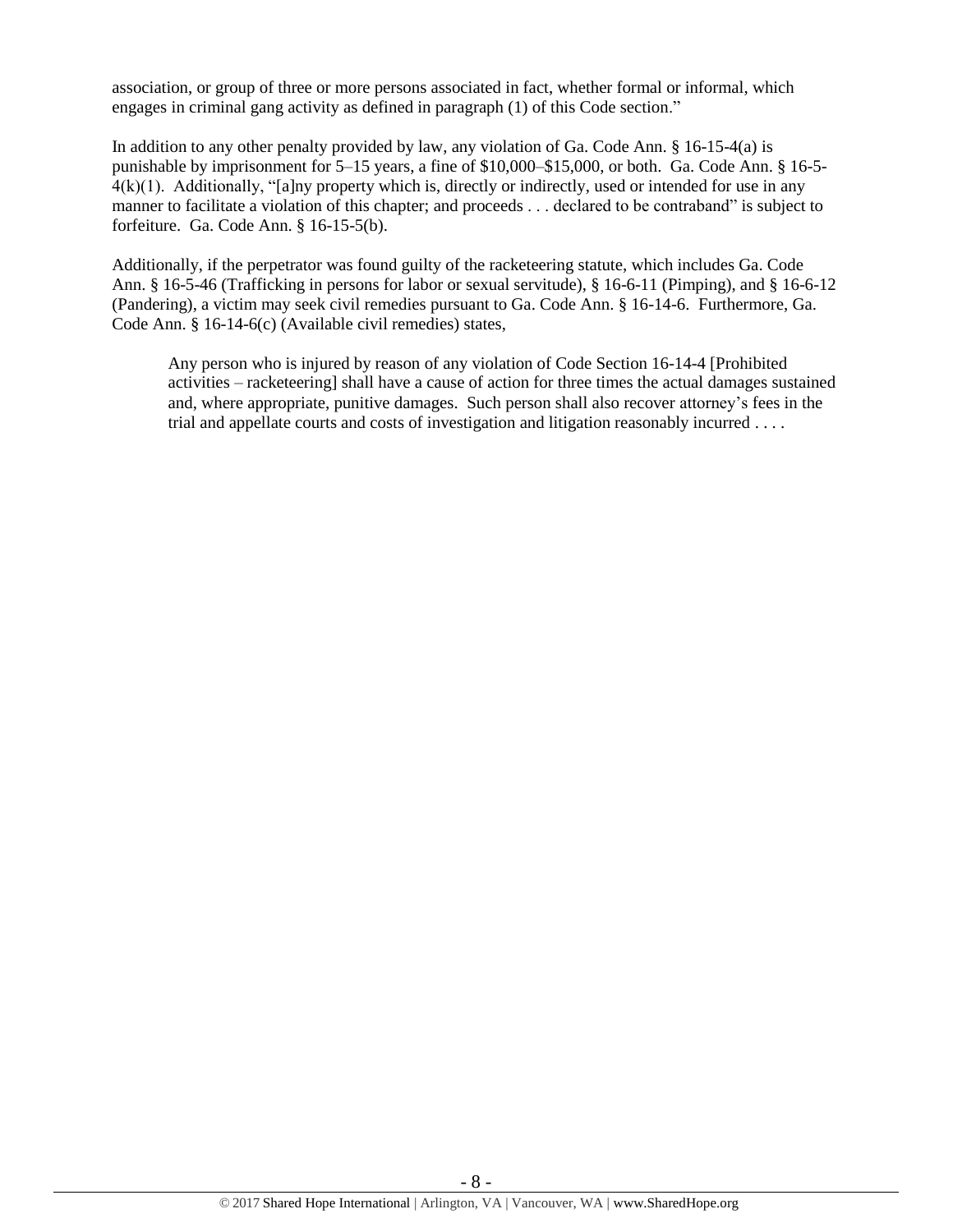#### **FRAMEWORK ISSUE 2: CRIMINAL PROVISIONS ADDRESSING DEMAND**

#### *Legal Components:*

- *2.1 The state sex trafficking law can be applied to buyers of commercial sex acts with a minor.*
- *2.2 Buyers of commercial sex acts with a minor can be prosecuted under commercial sexual exploitation of children (CSEC) laws.*
- *2.3 Solicitation of prostitution laws differentiate between buying sex acts with an adult and buying sex acts with a minor under 18.*
- *2.4 Penalties for buyers of commercial sex acts with minors are as high as federal penalties.*
- *2.5 Using the Internet or electronic communications to lure, entice, or purchase, or attempt to lure, entice, or purchase commercial sex acts with a minor is a separate crime or results in an enhanced penalty for buyers.*
- *2.6 No age mistake defense is permitted for a buyer of commercial sex acts with any minor under 18.*
- *2.7 Base penalties for buying sex acts with a minor under 18 are sufficiently high and not reduced for older minors.*
- *2.8 Financial penalties for buyers of commercial sex acts with minors are sufficiently high to make it difficult for buyers to hide the crime.*
- *2.9 Buying and possessing images of child sexual exploitation carries penalties as high as similar federal offenses.*

\_\_\_\_\_\_\_\_\_\_\_\_\_\_\_\_\_\_\_\_\_\_\_\_\_\_\_\_\_\_\_\_\_\_\_\_\_\_\_\_\_\_\_\_\_\_\_\_\_\_\_\_\_\_\_\_\_\_\_\_\_\_\_\_\_\_\_\_\_\_\_\_\_\_\_\_\_\_\_\_\_\_\_\_\_\_\_\_\_\_\_\_\_\_

*2.10 Convicted buyers of commercial sex acts with minors are required to register as sex offenders.*

## *Legal Analysis:*

*2.1 The state sex trafficking law can be applied to buyers of commercial sex acts with a minor.* 

Ga. Code Ann. §  $16-5-46(c)(3)^6$  (Trafficking of persons for labor or sexual servitude) holds buyers liable for "soliciting" a minor to engage in a commercial sex act, stating, "[a] person commits the offense of trafficking an individual for sexual servitude when that person knowingly . . . [s]olicits by any means an individual to perform sexually explicit conduct on behalf of such person when such individual is the subject of sexual servitude." Additionally, Ga. Code Ann. § 16-5-46(c)(2) applies to buyers of commercial sex acts with minors following federal precedent through the term "obtains."<sup>7</sup> Pursuant to Ga. Code Ann § 16-5-46(c), "[a] person commits the offense of trafficking an individual for sexual servitude when that person knowingly . . . obtains by any means an individual for the purpose of sexual servitude."

<sup>6</sup> *See supra* note [2.](#page-0-0)

<sup>7</sup> *See United States v. Jungers*, 702 F.3d 1066 (8th Cir. 2013). In this case, the Eighth Circuit held that the federal sex trafficking law, 18 U.S.C. § 1591 (Sex trafficking of children or by force, fraud, or coercion) applies to buyers of sex with minors. Reversing a District of South Dakota ruling that Congress did not intend the string of verbs constituting criminal conduct under 18 U.S.C. § 1591(a)(1) ("recruits, entices, harbors, transports, provides, obtains, or maintains") to reach the conduct of buyers (United States v. Jungers, 834 F. Supp. 2d 930, 931 (D.S.D. 2011)), the Eighth Circuit concluded that 18 U.S.C. § 1591 does not contain "a latent exemption for purchasers" because buyers can "engage in at least some of the prohibited conduct." Jungers, 702 F. 3d 1066, 1072. Congress codified Jungers clarifying that the federal sex trafficking law is intended to apply to buyers in the Justice for Victims of Trafficking Act (JVTA) of 2015 Pub. L. No. 114-22, 129 Stat 227), enacted on May 29, 2015. The JVTA adds the terms "patronize" and "solicit" to the list of prohibited conduct and expressly states, "section 108 of this title amends section 1591 of title 18, United States Code, to add the words 'solicits or patronizes' to the sex trafficking statute making absolutely clear for judges, juries, prosecutors, and law enforcement officials that criminals who purchase sexual acts from human trafficking victims may be arrested, prosecuted, and convicted as sex trafficking offenders when this is merited by the facts of a particular case." Id. at Sec. 109. The Eighth Circuit decision in *United States v. Jungers* and the federal sex trafficking law as amended by the Justice for Victims of Trafficking Act establish persuasive authority when state courts interpret the string of verbs constituting prohibited conduct in state sex trafficking laws (in particular the term "obtains") to the extent such interpretation does not conflict with state case law.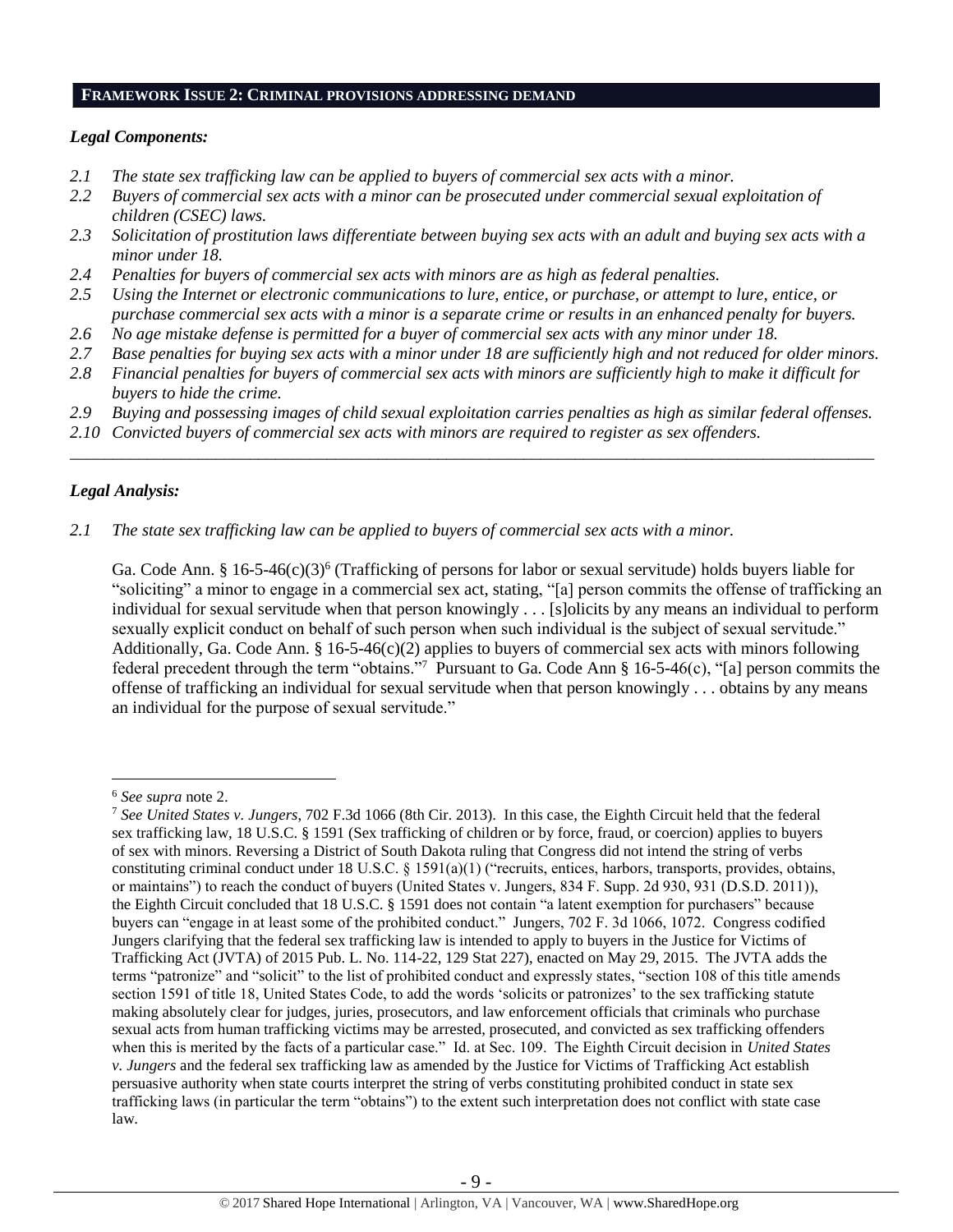Ga. Code Ann. § 16-5-46(a)(8) defines "sexual servitude" as "any sexually explicit conduct or performance involving sexually explicit conduct for which anything of value is directly or indirectly given, promised to, or received by any individual, which conduct is induced or obtained:

(A) By coercion or deception;

. . . .

- (B) From an individual who is under the age of 18 years;
- (C) From an individual whom the accused believes to be under the age of 18 years;

The language, "obtained . . . from an individual whom the accused believes to be under the age of 18 years," further indicates that the law can be applied to buyer conduct.

Further, pursuant to Ga. Code Ann. § 42-8-60(j)(3) (Probation prior to adjudication of guilt; violation of probation; review of criminal record by judge), special provisions for first time offenders in Georgia do not apply to those who have been found guilty, entered a plea of guilty, or entered a plea of nolo contendere for the offenses of sex trafficking or sexual exploitation of a minor, including the possession, production, or dissemination of images of child sexual exploitation (ICSE) pursuant to Ga. Code Ann. § 16-2-100.2.

*2.2 Buyers of commercial sex acts with a minor can be prosecuted under commercial sexual exploitation of children (CSEC) laws.*

Ga. Code Ann. § 16-6-12 (Pandering) may be applied to buyers of sex with minors.<sup>8</sup> The law states, "A person commits the offense of pandering when he or she solicits a person to perform an act of prostitution in his or her own behalf or in behalf of a third person or when he or she knowingly assembles persons at a fixed place for the purpose of being solicited by others to perform an act of prostitution." A heightened penalty applies when the victim is a minor. Ga. Code Ann. § 16-6-13(b) (Penalties for violating Code Sections 16-6-9 through 16-6-12).<sup>9</sup>

*2.3 Solicitation of prostitution laws differentiate between buying sex acts with an adult and buying sex acts with a minor under 18.*

Ga. Code Ann. § 16-6-12 (Pandering), the applicable statute for solicitation of prostitution, states, "A person commits the offense of pandering when he or she solicits a person to perform an act of prostitution in his or her own behalf or in behalf of a third person or when he or she knowingly assembles persons at a fixed place for the purpose of being solicited by others to perform an act of prostitution." Ga. Code Ann. § 16-6-12 (Pandering) distinguishes between buying sex with an adult and buying sex with a minor because Ga. Code Ann. § 16-6-13 (Penalties for violating Code Sections 16-6-9 through 16-6-12) provides heightened penalties for this crime when a minor is the subject of the solicitation. When the victim is 16 or 17, the crime is punishable by imprisonment for 5–20 years, a fine of \$2,500–\$10,000, or both. Ga. Code Ann. § 16-6-13(b)(1). If the victim is under the age of 16, the perpetrator is guilty of a felony punishable by imprisonment for 10–30 years, a fine not to exceed \$100,000, or both. Ga. Code Ann. § 16-6-13(b)(2).

 $\overline{a}$ <sup>8</sup> *See* Fluker v. State, 282 S.E.2d 112, 115 (Ga. 1981) (concerning an earlier version of the statute) (In Fluker, two appellants faced charges of pandering for "soliciting a named female to perform an act of prostitution." The appellants unsuccessfully challenged this statute's applicability to buyers of commercial sex, and the court stated, "Even if the primary emphasis of the present pandering statute is . . . upon the recruitment of females into the practice of prostitution, the fact remains, as we have pointed out, that the statute's wording renders one guilty of pandering when he solicits a female to commit an act of prostitution, either for himself or another.")

<sup>9</sup> *See supra* Component 1.2 for sexual offenses which may apply to buyers of commercial sex acts with minors.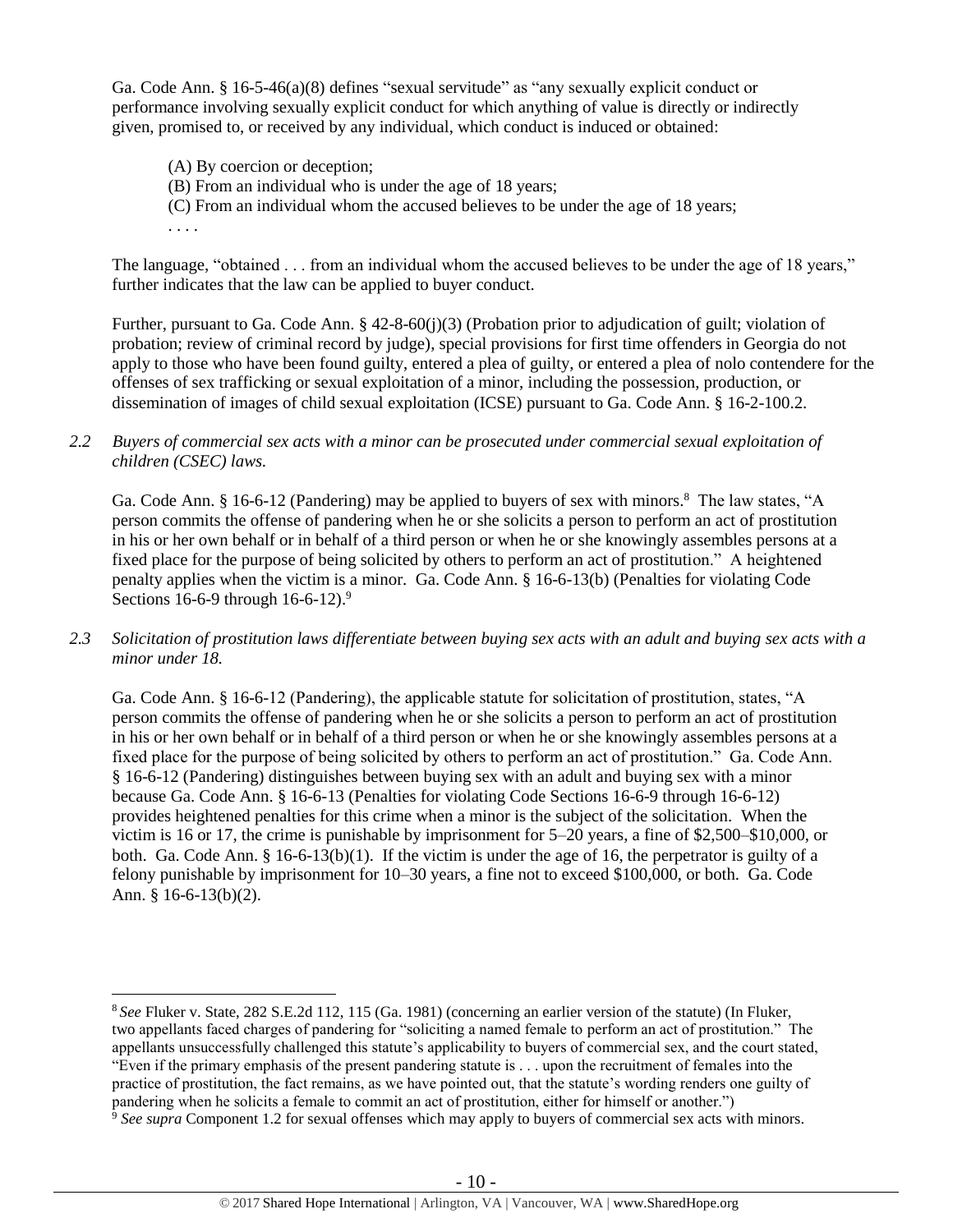In the cases in which it is applicable to buyers, enticing a child for indecent purposes under Ga. Code Ann. § 16-6-5 is a crime that can only apply when the victim is a minor under 16 years old. Ga. Code Ann. § 16-6-5(a).

## *2.4 Penalties for buyers of commercial sex acts with minors are as high as federal penalties.*

A violation of Ga. Code Ann. § 16-5-46(c)(1), (2) (Trafficking of persons for labor or sexual servitude) is a felony punishable by imprisonment for 10–20 years. Ga. Code Ann. § 16-5-46(f)(3).<sup>10</sup> If, however, a minor victim was "coerced or deceived into such violation," Ga. Code Ann.  $\S 16-5-46(c)(1)$ , (2) is punishable by imprisonment for 25–50 years or life. Ga. Code Ann. § 16-5-46(f)(4).

A violation of Ga. Code Ann. § 16-5-46(c)(3) is a felony punishable by imprisonment for 5–20 years if the victim was 16 or 17 years of age. Ga. Code Ann.  $\S$  16-5-46(f)(5). If the victim was under 16 years of age, Ga. Code Ann. § 16-5-46(c)(3) is punishable by imprisonment for 10–20 years. Ga. Code Ann. § 16-  $5-46(f)(5)$ .

If a buyer is convicted under Ga. Code Ann. § 16-6-12 (Pandering) and the victim is 16 or 17, the buyer is guilty of a felony punishable by imprisonment for 5–20 years, a fine of \$2,500–\$10,000, or both. Ga. Code Ann. § 16-6-13(b)(1) (Penalties for violating Code Sections 16-6-9 through 16-6-12). If the victim is under 16, the buyer is guilty of a felony punishable by imprisonment for 10–30 years, a fine not to exceed \$100,000, or both. Ga. Code Ann. § 16-6-13(b)(2).

A buyer convicted of Ga. Code Ann. § 16-12-100.2(c) (Computer or electronic pornography and child exploitation prevention) faces imprisonment for 1–20 years and a fine not to exceed \$10,000. Ga. Code Ann. § 16-12-100.2(c)(2).

However, Ga. Code Ann. §  $16-12-100.2(c)(1)$  is punishable as a misdemeanor if,

. . . . (A) At the time of the offense, any identifiable child visually depicted was at least 14 years of age when the visual depiction was created;

- (B) The visual depiction was created with the permission of such child;
- (C) The defendant possessed the visual depiction with the permission of such child; and
- (D) The defendant was 18 years of age or younger at the time of the offense and:

(i) The defendant did not distribute the visual depiction to another person; or (ii) In the court's discretion, and when the prosecuting attorney and the defendant have agreed, if the defendant's violation involved the distribution of such visual depiction to another person but such distribution was not for the purpose of:

- (I) Harassing, intimidating, or embarrassing the minor depicted; or
- (II) For any commercial purpose.

(4) The prohibition contained in paragraph (1) of this subsection shall not apply to any person who creates or possesses a visual depiction of only himself or herself.

A buyer convicted of occupying a room for an immoral purpose, under Ga. Code Ann. § 43-21-61, is guilty of a misdemeanor punishable by up to 12 months in jail, a fine not to exceed \$1,000, or both or up to 12 months confinement in a detention or diversion center. Ga. Code Ann.  $\S 17$ -10-3(a)(1), (2).

Enticing a minor under 16 for indecent purposes, under Ga. Code Ann. § 16-6-5, is punishable by imprisonment for 10–30 years. Ga. Code Ann. § 16-6-5(b). If the victim is 14 or 15 years old and the accused is18 or younger and no more than 4 years older than the victim, the crime is a misdemeanor. Ga. Code Ann. § 16-6-5(c). Misdemeanors could be punishable by up to 12 months in jail, a fine not to

<sup>10</sup> *See supra* note [2.](#page-0-0)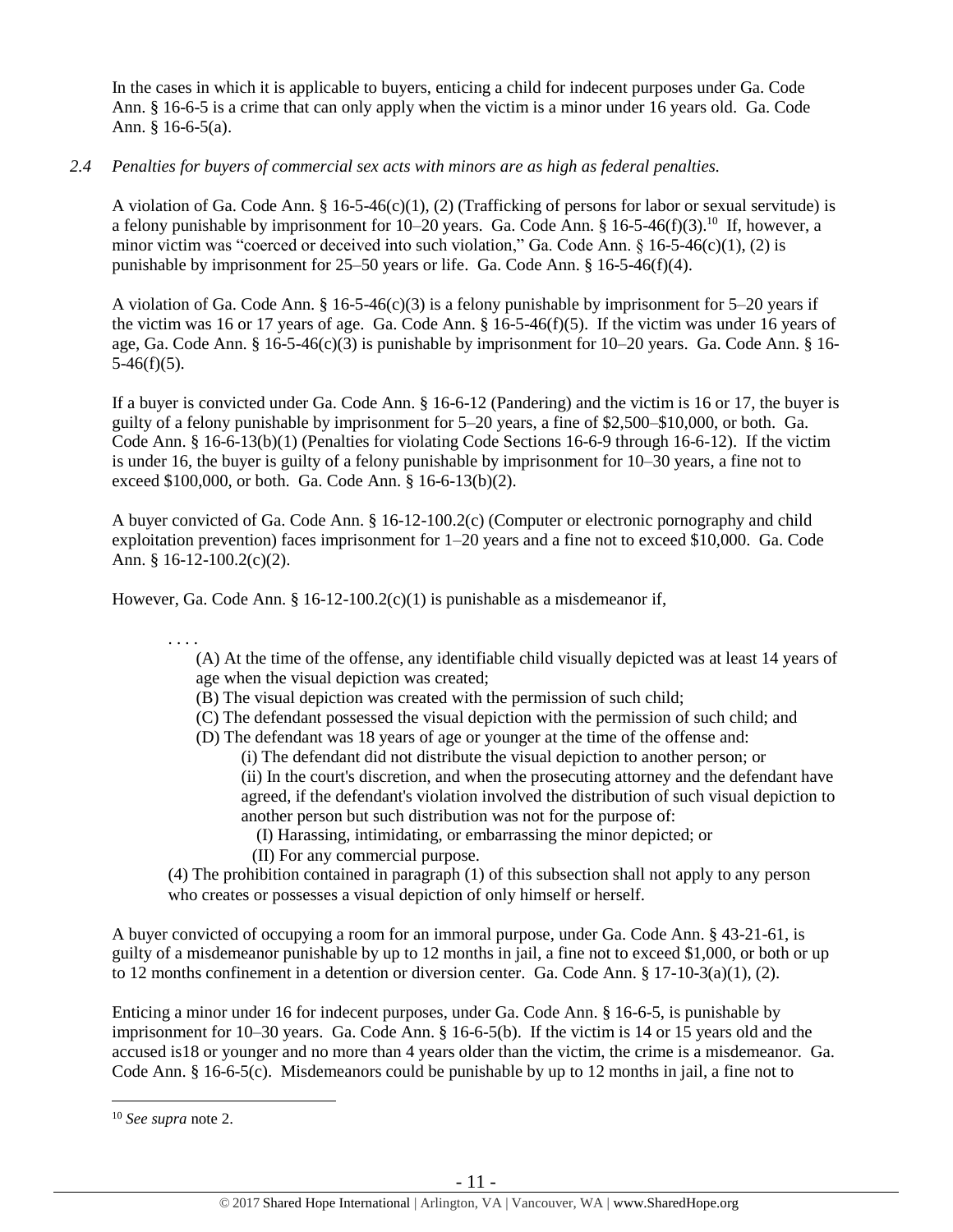exceed \$1,000, or both or up to 12 months confinement in a detention or diversion center. Ga. Code Ann.  $§ 17-10-3(a)(1), (2).$ 

Additionally, although the following laws do not expressly deal with commercial transactions, offenders could face penalties under the sexual offense laws of Ga. Code Ann. § 16-6-3 (Statutory rape) and Ga. Code Ann. § 16-6-4 (Child molestation), which both involve sexual acts with minors. If the victim is 14 or 15 and the perpetrator is less than 18 and no more than 4 years older than the victim, the crime of statutory rape is a misdemeanor. Ga. Code Ann. § 16-6-3(c). Misdemeanors could be punishable by up to 12 months in jail, a fine not to exceed \$1,000, or both or up to 12 months confinement in a detention or diversion center. Ga. Code Ann. §  $17-10-3(a)(1)$ , (2). If the offender is under 21, statutory rape is punishable by imprisonment for 1–20 years. Ga. Code Ann. § 16-6-3(b). If the offender is 21 or older, the crime is punishable by imprisonment for 10–20 years. Ga. Code Ann. § 16-6-3(b). Child molestation is generally punishable by imprisonment for 5–20 years. Ga. Code Ann. § 16-6-4(b)(1). If, however, the victim is 14 or 15, and the offender is less than 18 and no more than 4 years older than the victim, the crime of child molestation is only a misdemeanor. Ga. Code Ann. § 16-6-4(b)(2).

<span id="page-11-1"></span><span id="page-11-0"></span>In comparison, if the victim is under the age of 14, a conviction under the Trafficking Victims Protection Act (TVPA)<sup>11</sup> for child sex trafficking is punishable by 15 years to life imprisonment and a fine not to exceed \$250,000. 18 U.S.C. §§ 1591(b)(1),  $3559(a)(1)$ ,  $3571(b)(3)$ . If the victim is between the ages of 14–17, a conviction is punishable by 10 years to life imprisonment and a fine not to exceed \$250,000. 18 U.S.C. §§ 1591(b)(2),  $3559(a)(1)$ ,  $3571(b)(3)$ . A conviction is punishable by mandatory life imprisonment however, if the buyer has a prior conviction for a federal sex offense<sup>12</sup> against a minor. 18 U.S.C. § 3559(e)(1). To the extent buyers can be prosecuted under other federal CSEC laws,<sup>13</sup> a conviction is punishable by penalties ranging from a fine not to exceed \$250,000 to life imprisonment and a fine not to exceed \$250,000.<sup>14</sup>

*2.5 Using the Internet or electronic communications to lure, entice, or purchase, or attempt to lure, entice, or purchase commercial sex acts with a minor is a separate crime or results in an enhanced penalty for buyers.*

Although it is not expressly commercial, buyers could be charged with Ga. Code Ann. § 16-12- 100.2(d)(1), (Computer or electronic pornography and child exploitation prevention) which states,

 $\overline{a}$ 

an offense under section 1591 [18 USCS § 1591] (relating to sex trafficking of children), 2241 [18 USCS § 2241] (relating to aggravated sexual abuse),  $2242$  [18 USCS § 2242] (relating to sexual abuse),  $2244(a)(1)$ [18 USCS  $\S 2244(a)(1)$ ] (relating to abusive sexual contact), 2245 [18 USCS  $\S 2245$ ] (relating to sexual abuse resulting in death), 2251 [18 USCS § 2251] (relating to sexual exploitation of children), 2251A [18 USCS § 2251A] (relating to selling or buying of children), 2422(b) [18 USCS § 2422(b)] (relating to coercion and enticement of a minor into prostitution), or  $2423(a)$  [18 USCS §  $2423(a)$ ] (relating to transportation of minors).

<sup>&</sup>lt;sup>11</sup> Trafficking Victims Protection Act (TVPA) of 2000, Pub. L. No. 106-386, 114 Stat. 1464, 1466 (codified in scattered sections of 18 and 22 U.S.C.).

<sup>&</sup>lt;sup>12</sup> Pursuant to 18 U.S.C. § 3559(e)(2), "federal sex offense" is defined as

<sup>13</sup> 18 U.S.C. §§ 2251A(b) (Selling or buying of children), 2251(a) (Sexual exploitation of children), 2423(a) (Transportation of a minor with intent for minor to engage in criminal sexual activity), 2422(a) (Coercion and enticement), 2252(a)(2), (a)(4) (Certain activities relating to material involving the sexual exploitation of minors). <sup>14</sup> 18 U.S.C. §§ 2251A(b) (conviction punishable by imprisonment for 30 years to life and a fine), 2251(e) (conviction punishable by imprisonment for 15–30 years and a fine), 2423(a) (conviction punishable by imprisonment for 10 years to life and a fine), 2422(a) (conviction punishable by a fine, imprisonment up to 20 years, or both), 2252(b) (stating that a conviction under subsection (a)(2) is punishable by imprisonment for  $5-20$  years and a fine, while a conviction under subsection (a)(4) is punishable by imprisonment up to 10 years, a fine, or both.); *see also* 18 U.S.C §§ 3559(a)(1) (classifying all of the above listed offenses as felonies), 3571(b)(3) (providing a fine up to \$250,000 for any felony conviction).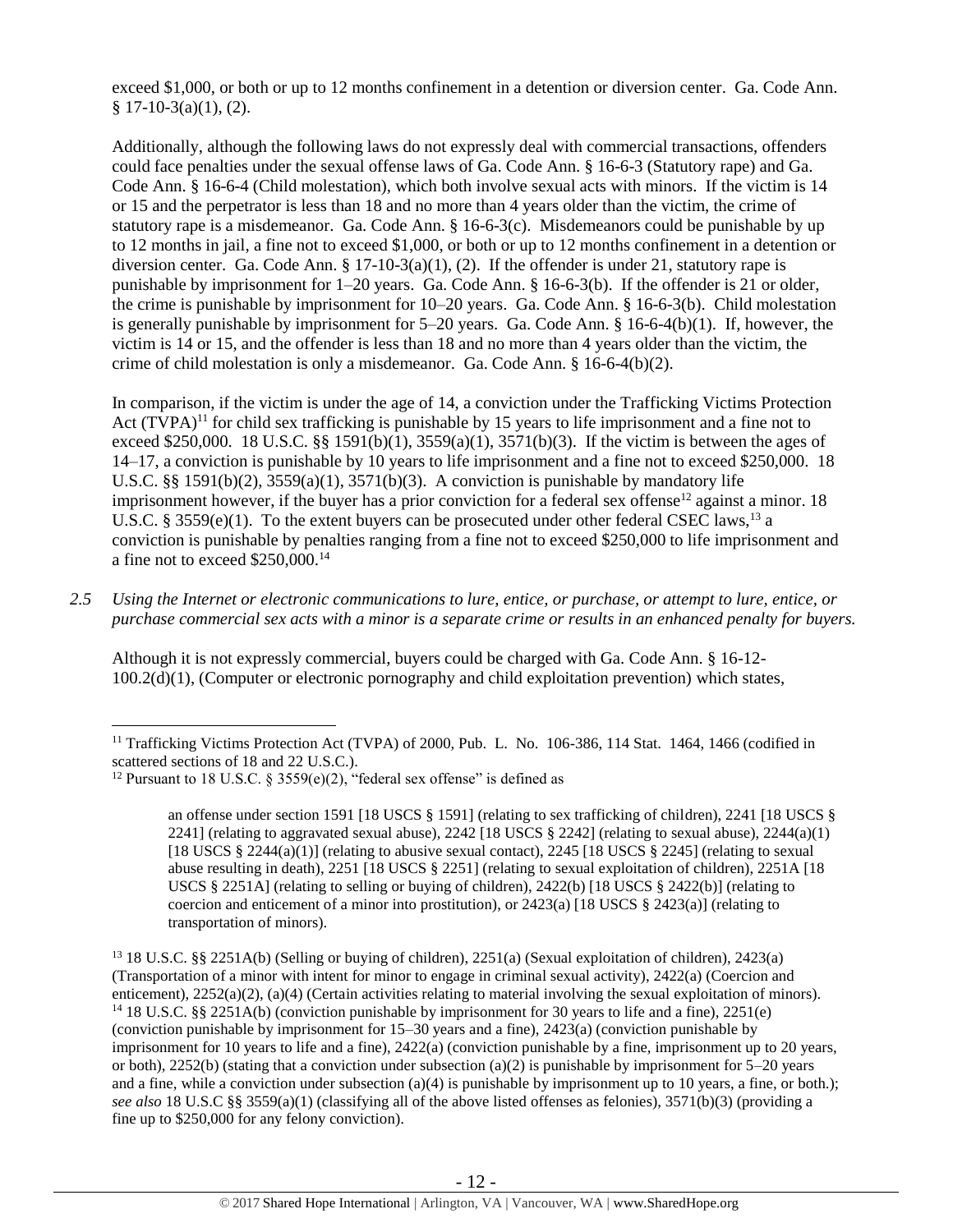It shall be unlawful for any person intentionally or willfully to utilize a computer wireless service or Internet service, including, but not limited to, a local bulletin board service, Internet chat room, e-mail, instant messaging service, or other electronic device, to seduce, solicit, lure, or entice, or attempt to seduce, solicit, lure, or entice a child, or another person believed by such person to be a child, any person having custody or control of a child, or another person believed by such person to have custody or control of a child to commit any illegal act by, with, or against a child as described in Code Section  $16-6-2$ ,<sup>15</sup> relating to the offense of sodomy or aggravated sodomy; Code Section 16-6-4, relating to the offense of child molestation or aggravated child molestation; Code Section 16-6-5, relating to the offense of enticing a child for indecent purposes; or Code Section 16-6-8, relating to the offense of public indecency, or to engage in any conduct that by its nature is an unlawful sexual offense against a child.

This crime is punishable by imprisonment for 1–20 years and a fine not to exceed \$25,000. Ga. Code Ann. § 16-12-100.2(d)(2). If, however, "the victim was at least 14 years of age and the defendant was 18 years of age or younger, then the defendant shall be guilty of a misdemeanor." Ga. Code Ann. § 16-12- 100.2(d)(2). Misdemeanors could be punishable by up to 12 months in jail, a fine not to exceed \$1,000, or both or up to 12 months confinement in a detention or diversion center. Ga. Code Ann. § 17-10-  $3(a)(1)$ , (2).

#### *2.6 No age mistake defense is permitted for a buyer of commercial sex acts with any minor under 18.*

Under the state human trafficking statute, a mistake of age defense is impermissible for buyers of commercial sex acts with any person under eighteen years of age. Ga. Code Ann. § 16-5-46(d) (Trafficking of persons for labor or sexual servitude). states, "[t]he age of consent for sexual activity or the accused's lack of knowledge of the age . . . of the individual being trafficked shall not constitute a defense in a prosecution for a violation of this Code section."

For heightened penalties that apply to pandering, the law does not explicitly prohibit the mistake of age defense. Ga. Code Ann. § 16-6-12 (Pandering). Therefore, it is possible, albeit unlikely, that buyers could use a mistake of age defense.

Case law clarifies that knowledge of a victim's age is not a necessary element of either statutory rape or child molestation and states in dicta that "'[w]ith regard to statutory rape . . . the defendant's knowledge of the age of the female is not an essential element of the crime . . . and therefore it is no defense that the accused reasonably believed that the prosecutrix was of the age of consent.'"<sup>16</sup>

2.6.1 Recommendation: Enact a provision that explicitly prohibits a mistake of age defense under Ga. Code Ann. § 16-6-12 (Pandering).

<sup>15</sup> *See supra* note [5.](#page-5-0)

<sup>16</sup> Haywood v. State, 642 S.E.2d 203, 204 (Ga. Ct. App. 2007) (quoting Tant v. State, 281 S.E.2d 357 (Ga. Ct. App. 2007)) (alteration in the original). Haywood further states,

Haywood also argues that the evidence regarding F. M.'s age would somehow be relevant to the charges of rape and child molestation. As Haywood was found not guilty of rape, and as his conviction for child molestation merged with the conviction for statutory rape, this argument is moot. Moreover, we note that 'knowledge of the victim's age is not an element of the crime of child molestation. The legislature has carefully worded the child molestation statute so that the defendant's knowledge of the age of the victim is not an element of the crime, just as it is not an element of the crime of statutory rape.' Id. (quoting Bennett v. State, 631 S.E.2d 402, 404 (Ga. Ct. App. 2006)).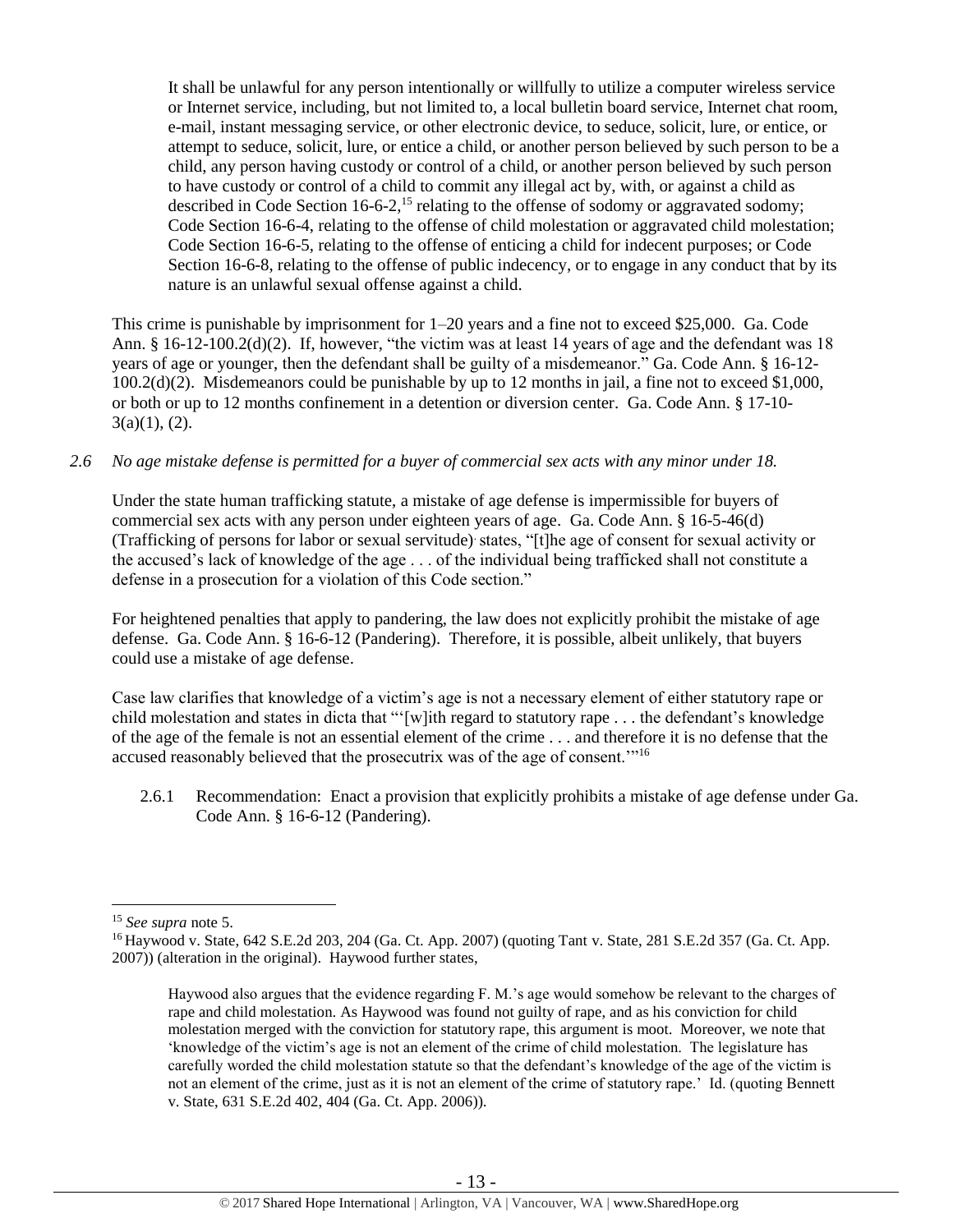### *2.7 Base penalties for buying sex acts with a minor under 18 are sufficiently high and not reduced for older minors.*

Georgia's buyer-applicable trafficking and CSEC offenses stagger penalties based on a minor's age, but penalties are sufficiently high. A violation of Ga. Code Ann. §  $16-5-46(c)(1)$ ,  $(2)^{17}$  (Trafficking of persons for labor or sexual servitude) is a felony punishable by imprisonment for 10–20 years. Ga. Code Ann. § 16-5-46(f)(3). A violation of Ga. Code Ann. § 16-5-46(c)(3) is a felony punishable by imprisonment for 5–20 years if the victim was 16 or 17 years of age. Ga. Code Ann. § 16-5-46(f)(5). If the victim was under 16 years of age, Ga. Code Ann.  $\S$  16-5-46(c)(3) is punishable by imprisonment for 10–20 years. Ga. Code Ann. § 16-5-46(f)(5).

Ga. Code Ann. § 16-6-13 (Penalties for violating Code Sections 16-6-9 through 16-6-12) sets the penalty for violations of Ga. Code Ann. § 16-6-12 (Pandering) and staggers penalties based on the victim's age. If the victim is 16 or 17, the buyer will be guilty of a felony punishable by imprisonment for 5–20 years, a fine of \$2,500–\$10,000, or both; if the victim is under 16, the buyer will be guilty of a felony punishable by imprisonment for 10–30 years, a fine not to exceed \$100,000, or both. Ga. Code Ann. § 16-6-13(b)(1), (2).

### *2.8 Financial penalties for buyers of commercial sex acts with minors are sufficiently high to make it difficult for buyers to hide the crime.*

Under Ga. Code Ann. § 15-21-208(a) (Payment and disposition of fines and forfeitures), in every case in which any court in this state imposes a fine, which will be construed to include costs, for trafficking a person for sexual servitude in violation of Ga. Code Ann. § 16-5-46 (Trafficking of persons for labor or sexual servitude) or any violation of Ga. Code Ann. § 16-6-10 (Keeping a place of prostitution), § 16-6-11 (Pimping), § 16-6-12 (Pandering), § 16-6-14 (Pandering by compulsion), § 16-6-15 (Solicitation of sodomy), § 16-6-16 (Masturbation for hire), or § 16-12-100 (Sexual exploitation of children; reporting violation; forfeiture; penalties), an additional penalty of \$2,500 will be imposed if the defendant was 18 years or older at the time of the offense.

Pursuant to Ga. Code Ann. § 16-6-13(b)(1) (Penalties for violating Code Sections 16-6-9 through 16-6- 12), a person convicted of Ga. Code Ann. § 16-6-12 (Pandering) when the minor involved is 16 or 17, may face a fine between \$2,500 and \$10,000. If the minor involved is under 16, the punishment may involve a fine not to exceed \$100,000. Ga. Code Ann. § 16-6-13(b)(2).

In addition to fines, buyers may also face asset forfeiture. Under Ga. Code Ann. § 16-5-46(g),

(1) As used in this subsection, the terms 'civil forfeiture proceedings,' 'proceeds,' and 'property' shall have the same meanings as set forth in Code Section 9-16-2.

(2) Any property which is, directly or indirectly, used or intended for use in any manner to facilitate a violation of this Code section and any proceeds are declared to be contraband and no person shall have a property right in them.

(3) Any property subject to forfeiture pursuant to paragraph (2) of this subsection shall be forfeited in accordance with the procedures set forth in Chapter 16 of Title 9.

(4) The Attorney General shall be specifically authorized to commence civil forfeiture proceedings under this Code section.

Additionally, for violating Ga. Code Ann. § 16-12-100(b)(8) (Sexual exploitation of children; reporting violation; forfeiture; penalties) by possessing images of child sexual exploitation (ICSE), a buyer will be subject to asset forfeiture pursuant to Ga. Code Ann. § 16-12-100(e), which states,

<sup>17</sup> *See supra* note [2.](#page-0-0)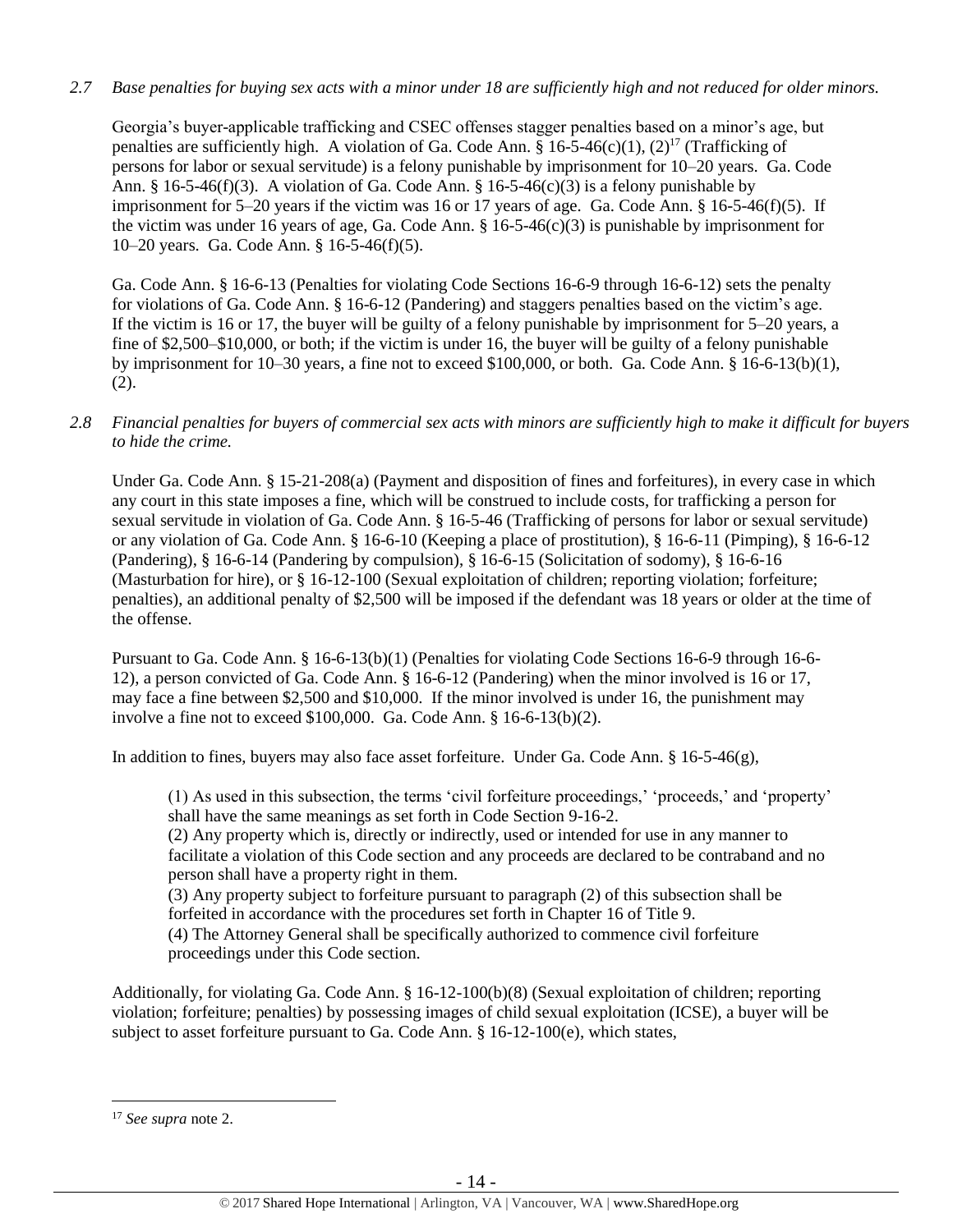(1) As used in this subsection, the terms 'proceeds' and 'property' shall have the same meaning as set forth in Code Section 9-16-2.

(2) Any property which is, directly or indirectly, used or intended to be used in any manner to facilitate a violation of this Code section and any proceeds are declared to be contraband and no person shall have a property right in them.

(3) Any property subject to forfeiture pursuant to paragraph (2) of this subsection shall be forfeited in accordance with the procedures set forth in Chapter 16 of Title 9.

Finally, a buyer will be subject to restitution orders. Ga. Code Ann. § 17-14-3 (Restitution to victim; restitution as condition of probation) states, ". . . [I]n addition to any other penalty imposed by law, a judge of any court of competent jurisdiction shall, in sentencing an offender, make a finding as to the amount of restitution due any victim, and order an offender to make full restitution to such victim." Consideration of restitution is mandatory, although the "nature and amount of restitution" is dependent upon considerations outlined in Ga. Code Ann. § 17-14-10(a) (Considerations for determining nature and amount of restitution; restitution deemed part of financial resources of victim) including:

(1) The financial resources and other assets of the offender or person ordered to pay restitution including whether any of the assets are jointly controlled;

(2) The earnings and other income of the offender or person ordered to pay restitution;

(3) Any financial obligations of the offender or person ordered to pay restitution, including obligations to dependents;

- (4) The amount of damages;
- (5) The goal of restitution to the victim and the goal of rehabilitation of the offender;
- (6) Any restitution previously made;
- (7) The period of time during which the restitution order will be in effect; and
- (8) Other factors which the ordering authority deems to be appropriate.
- *2.9 Buying and possessing images of child sexual exploitation carries penalties as high as similar federal offenses.*

Under Ga. Code Ann. § 16-12-100(b)(8) (Sexual exploitation of children; reporting violation; forfeiture; penalties), "It is unlawful for any person knowingly to possess or control any material which depicts a minor or a portion of a minor's body engaged in any sexually explicit conduct." Additionally, "It is unlawful for any person knowingly to . . . purchase . . . any medium which provides information as to where any visual medium which depicts a minor or a portion of a minor's body engaged in any sexually explicit conduct can be found or purchased." Ga. Code Ann. § 16-12-100(b)(6). A person who violates this statute is guilty of a felony, which is punishable by imprisonment for 5–20 years and a fine not to exceed \$100,000. Ga. Code Ann. § 16-12-100(f)(1).<sup>18</sup> However, under Ga. Code Ann. § 16-12-100(f)(3), the creation of images of child sexual exploitation (ICSE) is a misdemeanor if:

. . . .

 $\overline{a}$ 

(A) The minor depicted was at least 14 years of age at the time the visual medium was created;

(B) The visual medium was created with the permission of the minor depicted; a(C) The defendant was 18 years of age or younger at the time of the offense and:

(i) The defendant's violation of such paragraphs did not involve the distribution of such visual medium to another person; or

(ii) In the court's discretion, and when the prosecuting attorney and the defendant have agreed, if the defendant's violation of such paragraphs involved the distribution of such

<sup>&</sup>lt;sup>18</sup> Ga. Code Ann. § 16-12-100 further provides, "[a]ny person punished as provided in this paragraph shall, in addition, be subject to the sentencing and punishment provisions of Code Section 17-10-6.2 ["Sexual offense" defined; split sentence; deviation from mandatory minimum sentence]." *See supra* note [3](#page-2-0) for discussion of Ga. Code Ann. § 17-10-6.2.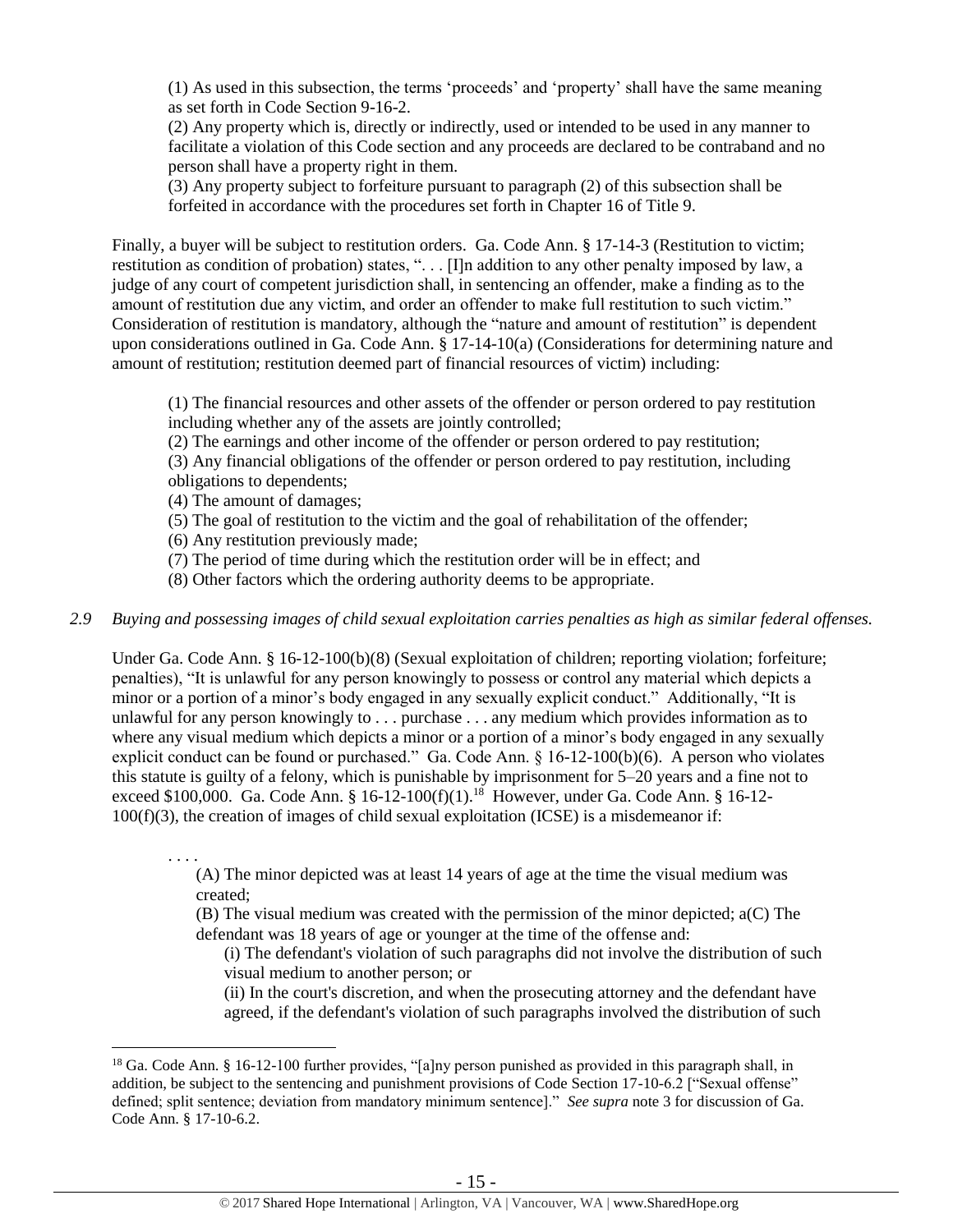- visual medium to another person but such distribution was not for the purpose of:
	- (I) Harassing, intimidating, or embarrassing the minor depicted; or
	- (II) For any commercial purpose.

Under Ga. Code Ann. § 16-12-100.2(c)(1)(D) (Computer or electronic pornography and child exploitation prevention), any person who "[b]uys, sells, receives, exchanges, or disseminates any notice, statement, or advertisement, or any child's name, telephone number, place of residence, physical characteristics, or other descriptive or identifying information for the purpose of offering or soliciting sexual conduct of or with an identifiable child or the visual depiction of such conduct," is guilty of a felony punishable by imprisonment for 1-20 years and a fine not to exceed \$10,000. Ga. Code Ann.  $\S$  16-12-100.2(c)(2).

Additionally, pursuant to Ga. Code Ann. § 42-8-60(j)(3) (Probation prior to adjudication of guilt; violation of probation; review of criminal record by judge), special provisions for first time offenders in Georgia do not apply to those who have been found guilty, entered a plea of guilty, or entered a plea of nolo contendere for the offenses under Ga. Code Ann. § 16-2-100.2 (Sexual exploitation of children; reporting violation; forfeiture; penalties), including for the possession, production, or dissemination of ICSE.

However, a person who, in "good faith" mistakenly possesses ICSE and subsequently reports the possession to law enforcement within 72 hours will be protected from prosecution for crimes falling under Ga. Code Ann. § 16-12-100(b)(8) (Sexual exploitation of children; reporting violation; forfeiture; penalties).

In comparison to the aforementioned state penalties, a federal conviction for possession of ICSE<sup>19</sup> is generally punishable by imprisonment for 5–20 years and a fine not to exceed \$250,000.<sup>20</sup> Subsequent convictions, however, are punishable by imprisonment up to 40 years and a fine not to exceed \$250,000.<sup>21</sup>

## *2.10 Convicted buyers of commercial sex acts with minors are required to register as sex offenders.*

Under Ga. Code Ann. § 42-1-12(e) (State sexual offender registry), registration is required for, among others, individuals, "convicted on or after July 1, 1996, of a criminal offense against a victim who is a minor;" and those "convicted on or after July 1, 1996, of a dangerous sexual offense." Ga. Code Ann. §  $42 - 1 - 12(a)(9)(B)$  states in part,

"Criminal offense against a victim who is a minor" with respect to convictions occurring after June 30, 2001, means any criminal offense under Title 16 or any offense under federal law or the laws of another state or territory of the United States which consists of:

 $\overline{a}$ <sup>19</sup> 18 U.S.C. §§ 2252(a)(2), (a)(4)(A) (Certain activities relating to material involving the sexual exploitation of minors), 2252A(a)(2)–(3) (Certain activities relating to material constituting or containing child pornography), 1466A(a), (b) (Obscene visual representations of the sexual abuse of children).

<sup>&</sup>lt;sup>20</sup> 18 U.S.C. §§ 2252(b) (stating that a conviction under subsection (a)(2) is punishable by imprisonment for 5–20 years and a fine, while a conviction under subsection (a)(4) is punishable by imprisonment up to 10 years, a fine, or both),  $2252A(b)(1)$  (a conviction is punishable by imprisonment for  $5-20$  years and a fine),  $1466A(a)$ , (b) (stating that a conviction under subsection (a) is "subject to the penalties provided in section  $2252A(b)(1)$ ," imprisonment for 5–20 years and a fine, while a conviction under subsection (b) is "subject to the penalties provided in section 2252A(b)(2)," imprisonment up to 10 years, a fine, or both); *see also* 18 U.S.C §§ 3559(a)(1) (classifying all of the above listed offenses as felonies), 3571(b)(3) (providing a fine up to \$250,000 for any felony conviction). <sup>21</sup> 18 U.S.C. §§ 2252(b) (stating if a person has a prior conviction under subsection (a)(2), or a list of other statutes, a

conviction is punishable by a fine and imprisonment for 15–40 years, but if a person has a prior conviction under subsection (a)(4), or a list of other statutes, a conviction is punishable by a fine and imprisonment for  $10-20$  years),  $2252A(b)(1)$  (stating if a person has a prior conviction under subsection (a)(2), (a)(3), or a list of other statutes, a conviction is punishable by a fine and imprisonment for  $15-40$  years),  $1466A(a)$ , (b) (stating that the penalty scheme for section 2252A(b) applies); *see also* 18 U.S.C §§ 3559(a)(1) (classifying all of the above listed offenses as felonies), 3571(b)(3) (providing a fine up to \$250,000 for any felony conviction).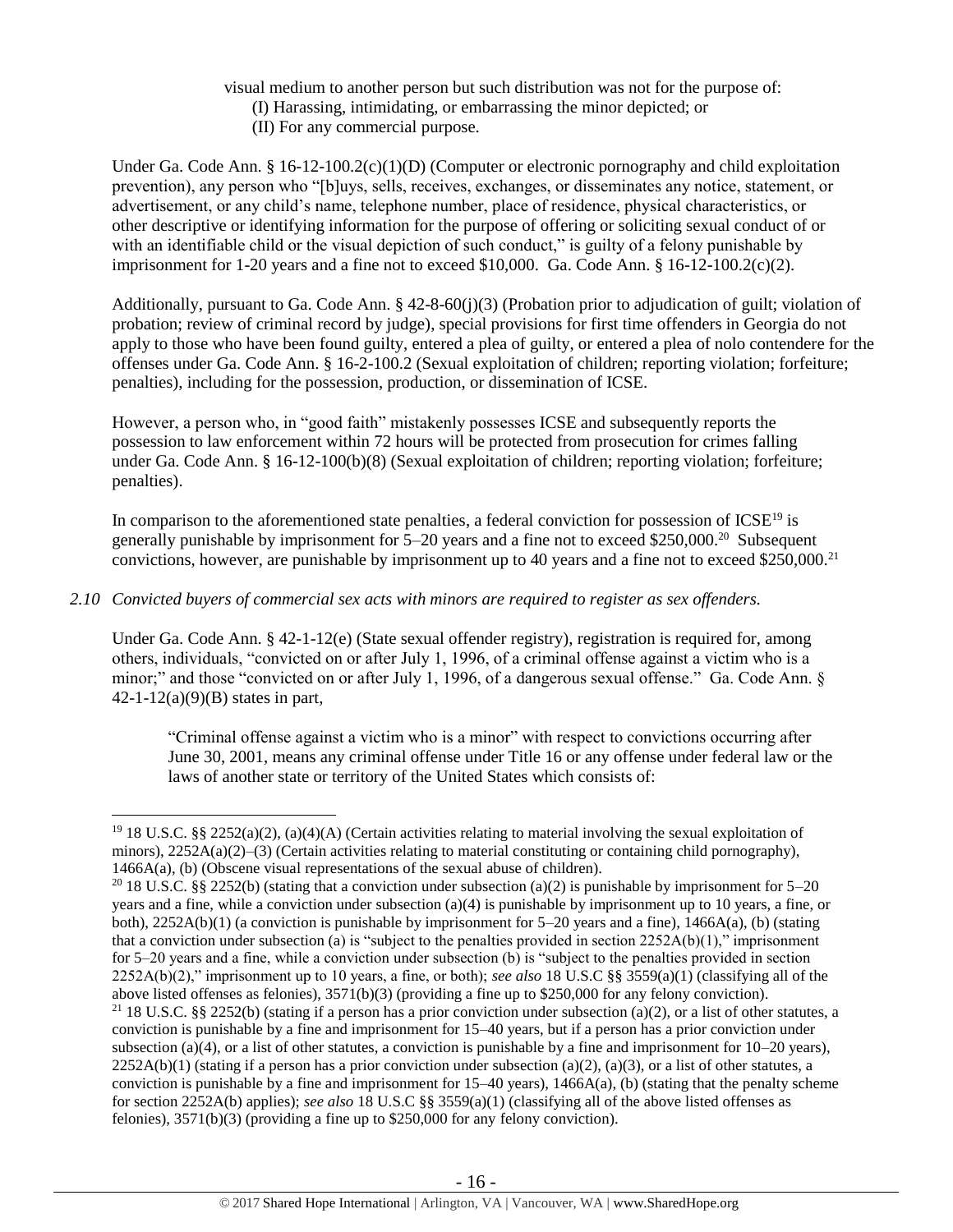. . . . (iii) Criminal sexual conduct toward a minor;

(iv) Solicitation of a minor to engage in sexual conduct;

. . . .

(viii) Creating, publishing, selling, distributing, or possessing any material depicting a minor or a portion of a minor's body engaged in sexually explicit conduct;

(ix) Transmitting, making, selling, buying, or disseminating by means of a computer any descriptive or identifying information regarding a child for the purpose of offering or soliciting sexual conduct of or with a child or the visual depicting of such conduct;

(x) Conspiracy to transport, ship, receive, or distribute visual depictions of minors engaged in sexually explicit conduct; or

<span id="page-16-0"></span>(xi) Any conduct which, by its nature, is a sexual offense against a victim who is a minor.

Likewise, pursuant to Ga. Code Ann. § 42-1-12(a)(10)(B), (B.1), (B.2),<sup>22</sup> which governs registration requirements for "dangerous sexual offense[s],"

(B) "Dangerous sexual offense" with respect to convictions occurring between July 1, 2006, and June 30, 2015, means any criminal offense, or the attempt to commit any criminal offense, under Title 16 as specified in this paragraph or any offense under federal law or the laws of another state or territory of the United States which consists of the same or similar elements of the following offenses:

. . . . (iv) Rape in violation of Code Section  $16-6-1$ ;<sup>23</sup>

<span id="page-16-1"></span>(v) Sodomy in violation of Code Section  $16-6-2$ ;<sup>24</sup>

(vi) Aggravated sodomy in violation of Code Section 16-6-2;

(vii) Statutory rape in violation of Code Section 16-6-3, if the individual convicted of the offense is 21 years of age or older;

(viii) Child molestation in violation of Code Section 16-6-4;

(ix) Aggravated child molestation in violation of Code Section 16-6-4, unless the person was convicted of a misdemeanor offense;

(x) Enticing a child for indecent purposes in violation of Code Section 16-6-5;

. . . .

(xv) Sexual exploitation of children in violation of Code Section 16-12-100 . . . ;

(xvii) Computer pornography and child exploitation prevention in violation of Code Section 16-12-100.2;

. . . .

. . . .

(xix) Any conduct which, by its nature, is a sexual offense against a victim who is a minor or an attempt to commit a sexual offense against a victim who is a minor.

(B.1) "Dangerous sexual offense" with respect to convictions occurring between July 1, 2015, and June 30, 2017, means any criminal offense, or the attempt to commit any criminal offenses, under Title 16 as specified in this subparagraph or any offense under federal law or the laws of another state or territory of the United States which consists of the same or similar elements of the following offenses:

(iii) Trafficking a person for sexual servitude in violation of Code Section § 16-5-46;

(iv) Rape in violation of Code Section 16-6-1;

(v) Sodomy in violation of Code Section 16-6-2;

(vi) Aggravated sodomy in violation of Code Section 16-6-2;

<sup>24</sup> *See supra* note [5.](#page-5-0)

 $22$  The text of Ga. Code Ann. § 42-1-12 cited here and elsewhere in this report includes amendments made by the enactment of House Bill 341 during the 2017 General Assembly of the Georgia Legislature (effective July 1, 2017). <sup>23</sup> A rape occurs whenever the victim is a female under 10 years old. Ga. Code Ann. § 16-6-1(a)(2).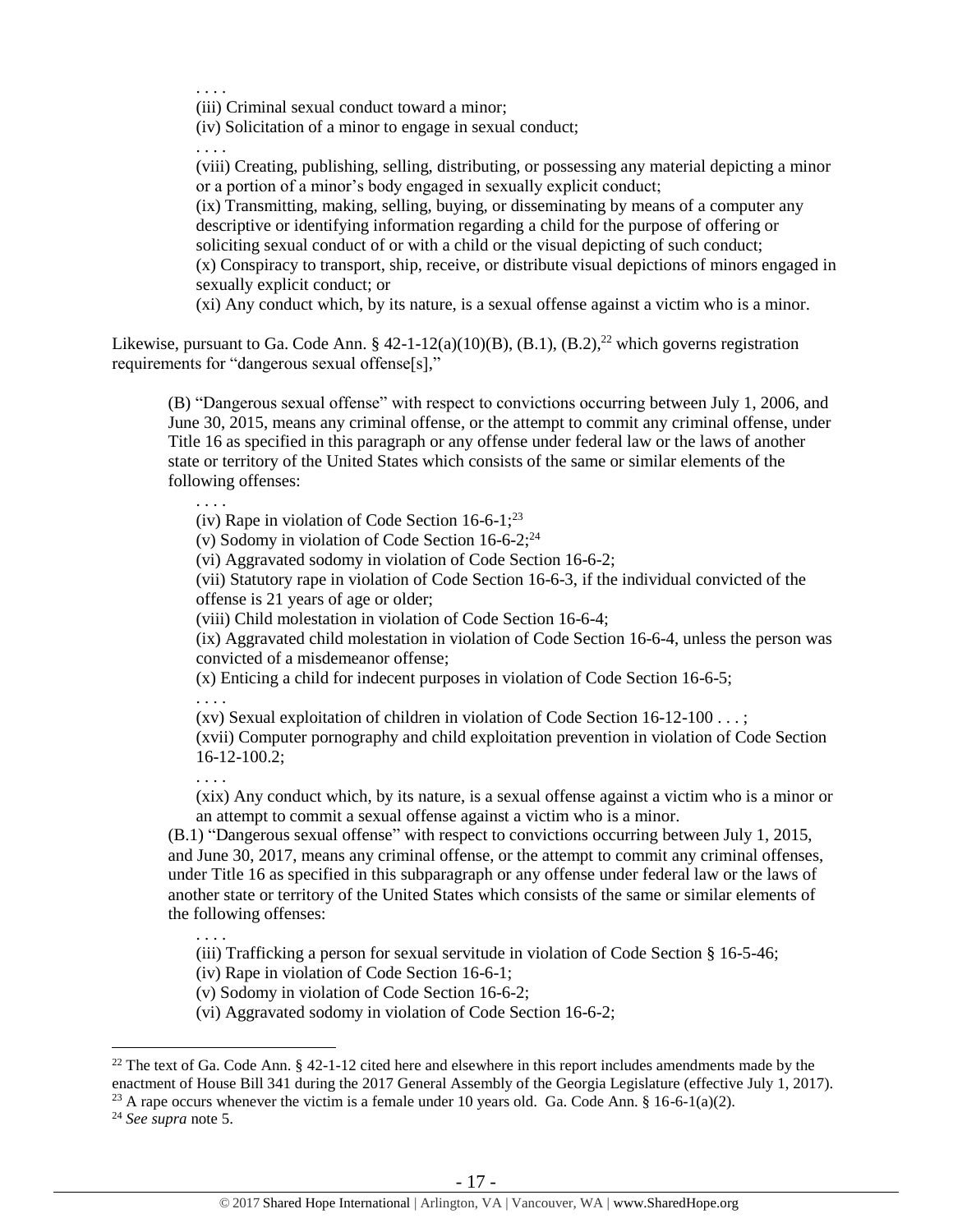(vii) Statutory rape in violation of Code Section 16-6-3, if the individual convicted of the offense is 21 years of age or older;

(viii) Child molestation in violation of Code Section 16-6-4;

(ix) Aggravated child molestation in violation of Code Section 16-6-4, unless the person was convicted of a misdemeanor offense;

(x) Enticing a child for indecent purposes in violation of Code Section 16-6-5;

. . . .

(xv) Sexual exploitation of children in violation of Code Section 16-12-100;

. . . .

(xvii) Computer pornography and child exploitation in violation of Code Section 16-12- 100.2;

. . . .

(xix) Any conduct which, by its nature, is a sexual offense against a victim who is a minor or an attempt to commit a sexual offense against a victim who is a minor.

(B.2) "Dangerous sexual offense" with respect to convictions occurring after June 30, 2017, means any criminal offense, or the attempt to commit any criminal offense, under Title 16 as specified in this subparagraph or any offense under federal law or the laws of another state or territory of the United States which consists of the same or similar elements of the following offenses:

. . . .

(iii) Trafficking an individual for sexual servitude in violation of Code Section 16-5-46;

(iv) Rape in violation of Code Section 16-6-1;

(v) Sodomy in violation of Code Section 16-6-2;

(vi) Aggravated sodomy in violation of Code Section 16-6-2;

(vii) Statutory rape in violation of Code Section 16-6-3, if the individual convicted of the offense is 21 years of age or older;

(viii) Child molestation in violation of Code Section 16-6-4;

(ix) Aggravated child molestation in violation of Code Section 16-6-4, unless the person was convicted of a misdemeanor offense;

(x) Enticing a child for indecent purposes in violation of Code Section 16-6-5;

. . . .

(xv) Sexual exploitation of children in violation of Code Section 16-12-100;

. . . .

(xvii) Computer pornography and child exploitation in violation of Code Section 16-12- 100.2;

. . . .

(xix) Any conduct which, by its nature, is a sexual offense against a victim who is a minor or an attempt to commit a sexual offense against a victim who is a minor.

A "minor" is defined as "any individual under the age of 18 years and any individual that the sexual offender believed at the time of the offense was under the age of 18 years if such individual was the victim of an offense." Ga. Code. Ann.  $\S$  42-1-12(a)(14).

Furthermore, under Ga. Code Ann. § 42-8-60 (Probation prior to adjudication of guilt; violation of probation; review of criminal record by judge), special provisions for first time offenders in Georgia relating to exoneration of guilt and discharge do not apply to the Georgia's registration requirements under the state sexual offender registry.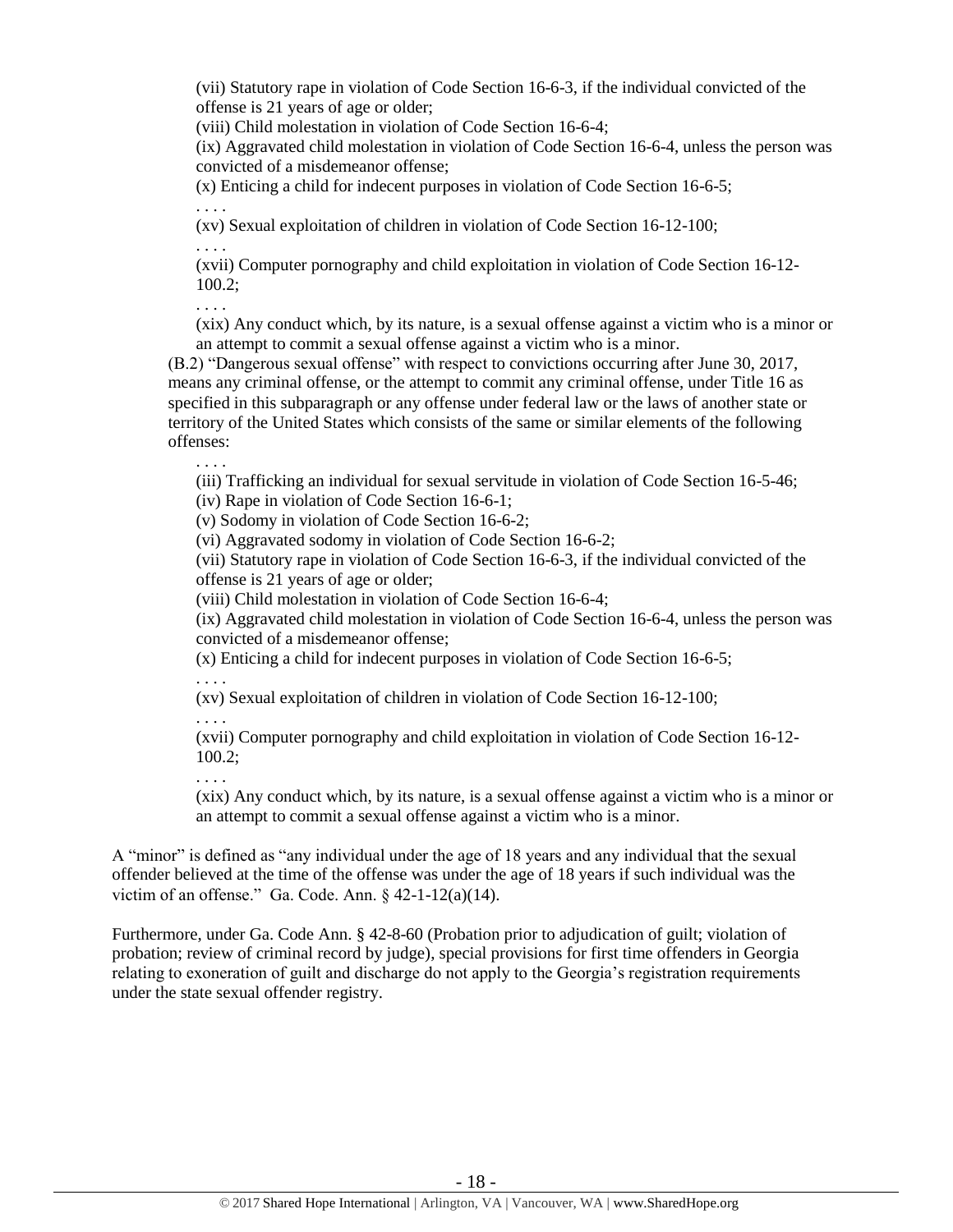#### **FRAMEWORK ISSUE 3: CRIMINAL PROVISIONS FOR TRAFFICKERS**

#### *Legal Components:*

- *3.1 Penalties for trafficking a child for sexual exploitation are as high as federal penalties.*
- *3.2 Creating and distributing images of child sexual exploitation carries penalties as high as similar federal offenses.*
- *3.3 Using the Internet or electronic communications to lure, entice, recruit, or sell commercial sex acts with a minor is a separate crime or results in an enhanced penalty for traffickers.*
- *3.4 Financial penalties for traffickers, including asset forfeiture, are sufficiently high*.
- *3.5 Convicted traffickers are required to register as sex offenders.*
- *3.6 Laws relating to termination of parental rights include sex trafficking or commercial sexual exploitation of children (CSEC) offenses as grounds for termination in order to prevent traffickers from exploiting their parental rights as a form of control.*

\_\_\_\_\_\_\_\_\_\_\_\_\_\_\_\_\_\_\_\_\_\_\_\_\_\_\_\_\_\_\_\_\_\_\_\_\_\_\_\_\_\_\_\_\_\_\_\_\_\_\_\_\_\_\_\_\_\_\_\_\_\_\_\_\_\_\_\_\_\_\_\_\_\_\_\_\_\_\_\_\_\_\_\_\_\_\_\_\_\_\_\_\_\_

#### *Legal Analysis:*

*3.1 Penalties for trafficking a child for sexual exploitation are as high as federal penalties.* 

A violation of Ga. Code Ann. § 16-5-46(c)(1), (2) (Trafficking of persons for labor or sexual servitude) is a felony punishable by imprisonment for  $10-20$  years. Ga. Code Ann. §  $16-5-46(f)(3)$ .<sup>25</sup> If, however, a minor victim was "coerced or deceived into such violation," Ga. Code Ann. § 16-5-46(c)(1), (2) is punishable by imprisonment for 25–50 years or life. Ga. Code Ann. § 16-5-46(f)(4). Additionally, subsection (g) states, "All real and personal property of every kind used or intended for use in the course of, derived from, or realized through a violation of this Code section shall be subject to forfeiture to the state."

A trafficker convicted of keeping a place of prostitution pursuant to Ga. Code Ann. § 16-6-10, pimping pursuant to Ga. Code Ann. § 16-6-11, or pandering pursuant to Ga. Code Ann. § 16-6-12 is guilty of a misdemeanor of a high and aggravated nature. Ga. Code Ann.  $\S$  16-6-13(a)<sup>26</sup> (Penalties for violating Code Sections 16-6-9 through 16-6-12). Penalties, however, are heightened if the victim is under 18. Ga. Code Ann. § 16-6-13(b). If a person is convicted of any of the above offenses and the victim is 16 or 17, the trafficker is guilty of a felony punishable by imprisonment for 5–20 years, a fine of \$2,500–\$10,000, or both. Ga. Code Ann. § 16-6-13(b)(1). If the minor is under 16, the trafficker is guilty of a felony punishable by imprisonment for 10–30 years, a fine not to exceed \$100,000, or both. Ga. Code Ann. §  $16-6-13(b)(2)$ .

A trafficker who uses the computer to exploit a child may be convicted under Ga. Code Ann. § 16-12-  $100.2(c)(1)$ , if he does any of the following:

- <span id="page-18-0"></span>(A) Compiles, enters into, or transmits by computer or other electronic device;
- (B) Makes, prints, publishes, or reproduces by other computer or other electronic device;
- (C) Causes or allows to be entered into or transmitted by computer or other electronic device; or

(D) Buys, sells, receives, exchanges, or disseminates any notice or statement, or advertisement or any child's name, telephone number, place of residence, physical characteristics, or other descriptive or identifying information for the purpose of offering or soliciting sexual conduct of or with an identifiable child or the visual depiction of such conduct.

<sup>25</sup> *See supra* note [2.](#page-0-0)

<sup>&</sup>lt;sup>26</sup> The text of Ga. Code Ann.  $\S 16$ -6-13 cited here and elsewhere in this report includes amendments made by the enactment of House Bill 341 during the 2017 General Assembly of the Georgia Legislature (effective July 1, 2017).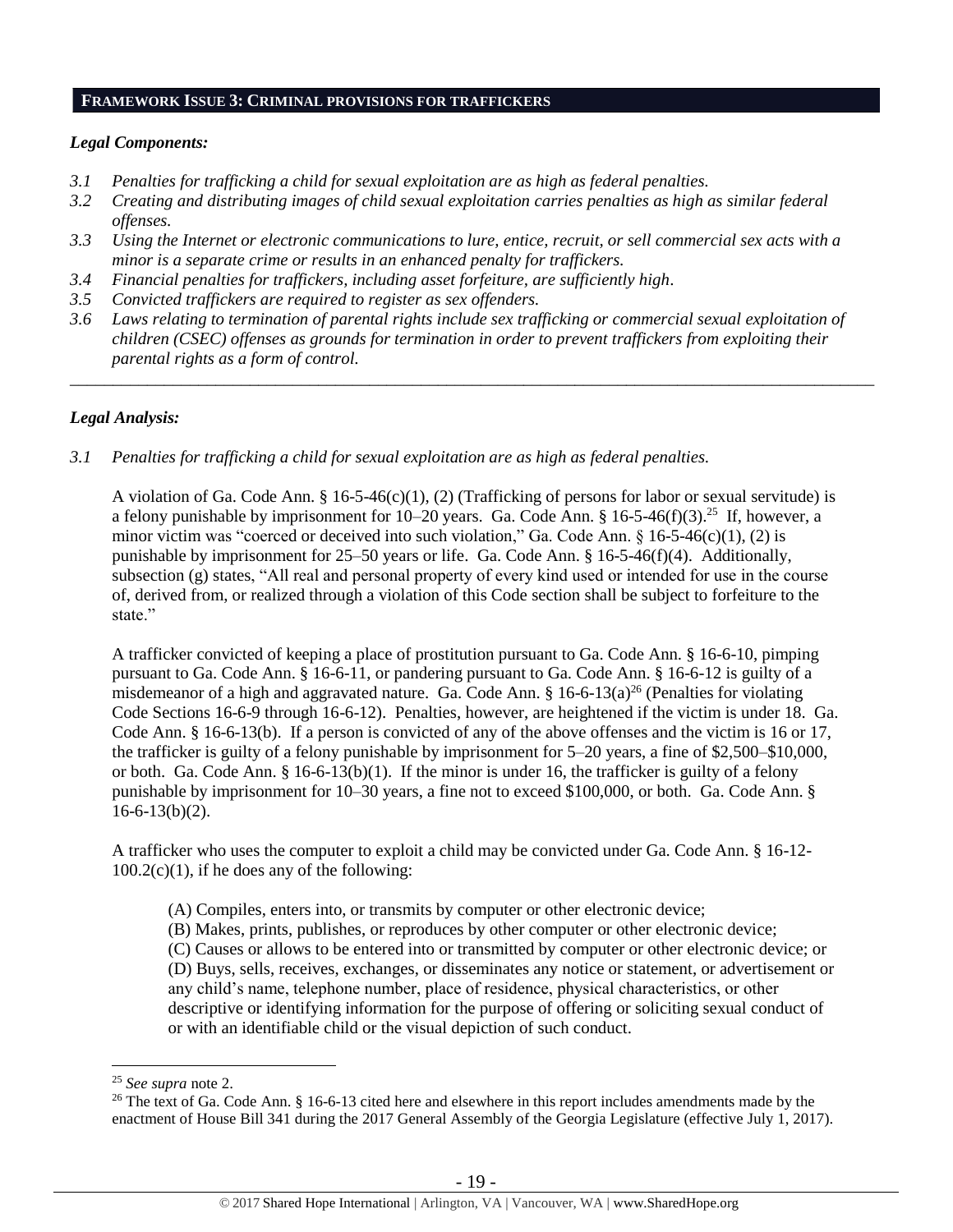Violating subsection (c) is punishable by imprisonment for 1–20 years and a fine not to exceed \$10,000. Ga. Code Ann. § 16-12-100.2(c)(2).<sup>27</sup>

Under Ga. Code Ann. § 16-12-100(b)(3) (Sexual exploitation of children), "It is unlawful for any person knowingly to employ, use, persuade, induce, entice, or coerce any minor to engage in or assist any other person to engage in any sexually explicit conduct for the purpose of any performance." This offense is a felony punishable by imprisonment for 5–20 years and a fine not to exceed \$100,000. Ga. Code Ann. §  $16-12-100(f)(1).^{28}$ 

Furthermore, pursuant to Ga. Code Ann. § 42-8-60(j)(3) (Probation prior to adjudication of guilt; violation of probation; review of criminal record by judge), special provisions for first time offenders do not apply to those who have been found guilty, entered a plea of guilty, or entered a plea of nolo contendere for the offenses of sex trafficking or sexual exploitation of a minor.

In comparison, if the victim is under the age of 14, a conviction under the Trafficking Victims Protection Act (TVPA) for child sex trafficking is punishable by 15 years to life imprisonment and a fine not to exceed \$250,000. 18 U.S.C. §§ 1591(b)(1),  $3559(a)(1)$ ,  $3571(b)(3)$ . If the victim is between the ages of 14–17, a conviction is punishable by 10 years to life imprisonment and a fine not to exceed \$250,000. 18 U.S.C.  $\S$ § 1591(b)(2), 3559(a)(1), 3571(b)(3). A conviction is punishable by mandatory life imprisonment, however, if the trafficker has a prior conviction for a federal sex offense<sup>29</sup> against a minor. 18 U.S.C. § 3559(e)(1).

*3.2 Creating and distributing images of child sexual exploitation carries penalties as high as similar federal offenses.*

Under Ga. Code Ann. § 16-12-100(b)(3), "It is unlawful for any person knowingly to employ, use, persuade, induce, entice, or coerce any minor to engage in or assist any other person to engage in any sexually explicit conduct for the purpose of any performance." Subsection (b)(1) states, "It is unlawful for any person knowingly to employ, use, persuade, induce, entice, or coerce any minor to engage in or assist any other person to engage in any sexually explicit conduct for the purpose of producing any visual medium depicting such conduct." These offenses are punishable by imprisonment for 5-20 years, a fine not to exceed \$100,000, or both. Ga. Code Ann. §  $16-12-100(f)(1).^{30}$ 

Ga. Code Ann. § 16-12-80(a) (Distributing obscene material; obscene material defined; penalty),<sup>31</sup> states in part,

A person commits the offense of distributing obscene material when he sells, lends, rents, leases, gives, advertises, publishes, exhibits, or otherwise disseminates to any person any obscene

<sup>&</sup>lt;sup>27</sup> *See supra* Component 2.9 for discussion of the limitations of these penalties.

<sup>28</sup> Ga. Code Ann. § 16-12-100 further provides, "[a]ny person punished as provided in this paragraph shall, in addition, be subject to the sentencing and punishment provisions of Code Section 17-10-6.2 ["Sexual offense" defined; split sentence; deviation from mandatory minimum sentence]." *See supra* note [3](#page-2-0) for discussion of Ga. Code Ann. § 17-10-6.2.

<sup>29</sup> *See supra* note [12.](#page-11-0)

<sup>30</sup> Ga. Code Ann. § 16-12-100 further provides, "[a]ny person punished as provided in this paragraph shall, in addition, be subject to the sentencing and punishment provisions of Code Section 17-10-6.2 ["Sexual offense" defined; split sentence; deviation from mandatory minimum sentence]." *See supra* note [3](#page-2-0) for discussion of Ga. Code Ann. § 17-10-6.2.

<sup>31</sup> *But see* This That & the Other Gift & Tobacco, Inc. v. Cobb County, 285 F.3d 1319, 1324 (11th Cir. 2002) (holding that the part of Ga. Code Ann. § 16-12-80 that bans all advertising of sexual devices violates the First Amendment).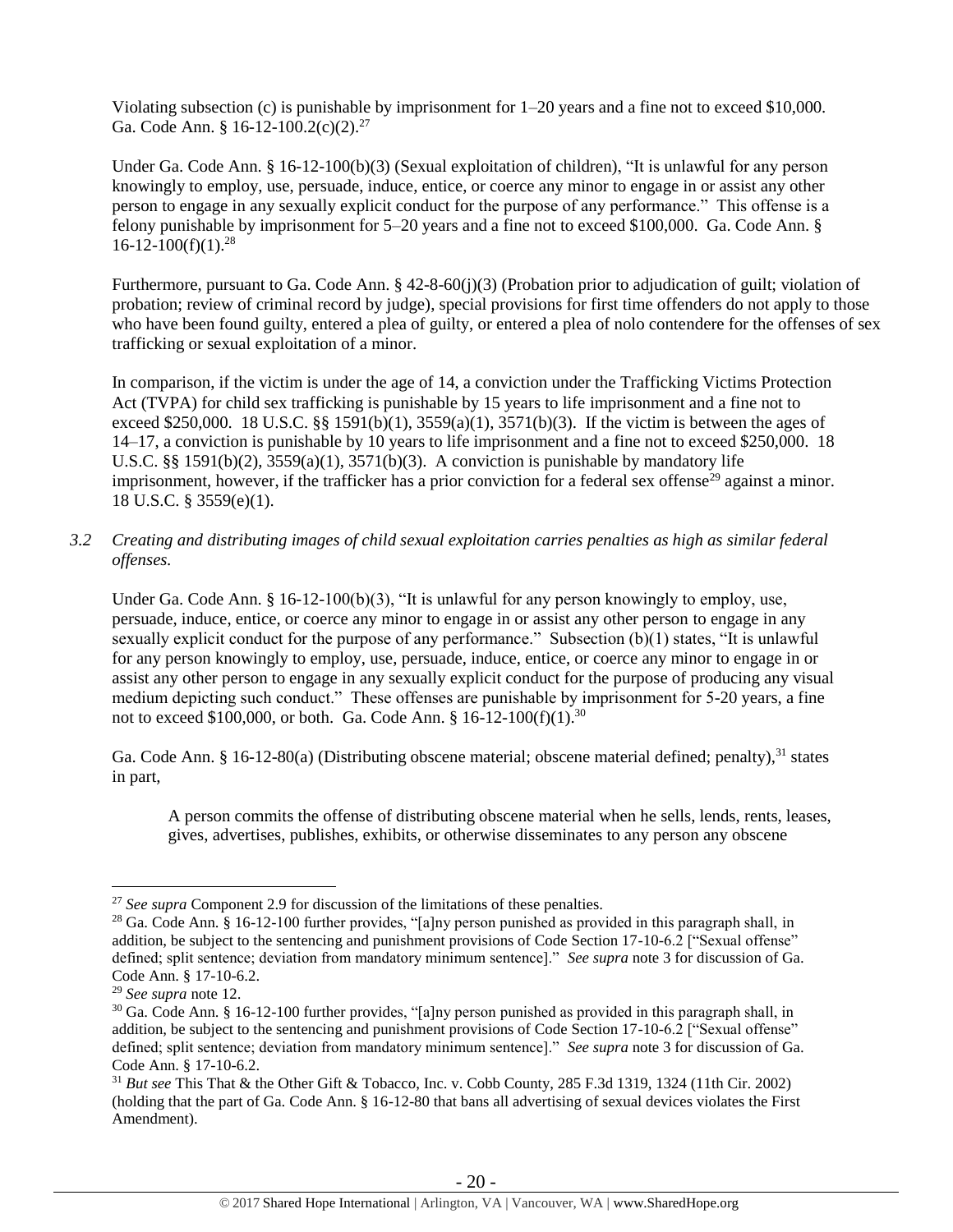material of any description, knowing the obscene nature thereof, or offers to do so, or possesses such material with the intent to do so . . . .

A violation of § 16-12-80, is a misdemeanor of a high and aggravated nature, which is punishable by confinement up to 12 months, a fine not to exceed \$5,000, or both. Ga. Code Ann. §§ 17-10-4(a), 16-12- 80(f). Ga. Code Ann. § 16-12-80 is included in the definition of "racketeering activity." Ga. Code Ann. §  $16-14-3(5)(A)(xii)$ . Therefore, if a trafficker is also convicted of racketeering, the offender could be guilty of a felony punishable by imprisonment for 5–20 years, "a fine that does not exceed the greater of \$25,000.00 or three times the amount of any pecuniary value gained by him or her from such violation," or both Ga. Code Ann. § 16-14-5(a), (b). Additionally, racketeering is subject to asset forfeiture, pursuant to Ga. Code Ann. § 16-14-7(a) (Forfeiture proceedings), which states in part, "All property of every kind used or intended for use in the course of, derived from, or realized through a pattern of racketeering activity shall be subject to forfeiture to the state." Ga. Code Ann.  $\S$  16-14-7(a).

Similarly, "any offense defined as racketeering activity by Code Section 16-14-3" also constitutes criminal gang activity. Ga. Code Ann. 16-15-3(1)(A). Ga. Code Ann. § 16-15-3(2) defines "criminal street gang" as "any organization, association, or group of three or more persons associated in fact, whether formal or informal, which engages in criminal gang activity as defined in paragraph (1) of this Code section." It is an offense "for any person employed by or associated with a criminal street gang to conduct or participate in criminal gang activity through the commission of any offense enumerated in paragraph (1) of Code Section 16-15-3." Ga. Code Ann. § 16-15-4(a). Any violation of this provision is punishable by imprisonment for 5–15 years, a fine of \$10,000–\$15,000, or both. Ga. Code Ann. § 16-5-  $4(k)(1)$ . Additionally, "[a]ny property which is, directly or indirectly, used or intended for use in any manner to facilitate a violation of this chapter; and proceeds . . . declared to be contraband" is subject to forfeiture. Ga. Code Ann. § 16-15-5(b).

In comparison, if the victim is under the age of 14, a conviction under the  $TVPA^{32}$  for child sex trafficking is punishable by 15 years to life imprisonment and a fine not to exceed \$250,000. 18 U.S.C. §§ 1591(b)(1),  $3559(a)(1)$ ,  $3571(b)(3)$ . If the victim is between the ages of 14–17 a conviction is punishable by 10 years to life imprisonment and a fine not to exceed \$250,000. 18 U.S.C. §§ 1591(b)(2), 3559(a)(1), 3571(b)(3). A conviction is punishable by mandatory life imprisonment however, if the trafficker has a prior conviction for a federal sex offense<sup>33</sup> against a minor. 18 U.S.C. § 3559(e)(1). Additionally, a federal conviction for distribution of images of child sexual exploitation  $(ICSE)^{34}$  is generally punishable by imprisonment for 5–20 years and a fine not to exceed \$250,000.<sup>35</sup> Subsequent convictions, however, are punishable by imprisonment up to 40 years and a fine not to exceed \$250,000.<sup>36</sup>

<sup>32</sup> *See supra* note [11.](#page-11-1)

<sup>33</sup> *See supra* note [12.](#page-11-0)

 $34\,18$  U.S.C. §§ 2252(a)(1), (a)(2), (a)(3)(B), (4)(A) (Certain activities relating to material involving the sexual exploitation of minors),  $2252A(a)(2)-(3)$  (Certain activities relating to material constituting or containing child pornography), 1466A(a) (Obscene visual representations of the sexual abuse of children).

<sup>&</sup>lt;sup>35</sup> 18 U.S.C. §§ 2252(b) (stating that a conviction under subsection (a)(2) or (a)(3) is punishable by imprisonment for 5–20 years and a fine, while a conviction under subsection (a)(4) is punishable by imprisonment up to 10 years, a fine, or both),  $2252A(b)(1)$  (a conviction is punishable by imprisonment for 5–20 years and a fine),  $1466A(a)$ , (b) (stating that a conviction under subsection (a) is "subject to the penalties provided in section  $2252A(b)(1)$ ," imprisonment for 5–20 years and a fine, while a conviction under subsection (b) is "subject to the penalties provided in section 2252A(b)(2)," imprisonment up to 10 years, a fine, or both); *see also* 18 U.S.C §§ 3559(a)(1) (classifying all of the above listed offenses as felonies),  $3571(b)(3)$  (providing a fine up to \$250,000 for any felony conviction).  $36\,18$  U.S.C. §§ 2252(b) (stating if a person has a prior conviction under subsection (a)(1), (a)(2), or (a)(3) or a list of other statutes, a conviction is punishable by a fine and imprisonment for  $15-40$  years,  $2252A(b)(1)$  (stating if a person has a prior conviction under subsection (a)(2), (a)(3), or a list of other statutes, a conviction is punishable by a fine and imprisonment for  $15-40$  years),  $1466A(a)$ , (b) (stating that the penalty scheme for section  $2252A(b)$ applies); *see also* 18 U.S.C §§ 3559(a)(1) (classifying all of the above listed offenses as felonies), 3571(b)(3) (providing a fine up to \$250,000 for any felony conviction).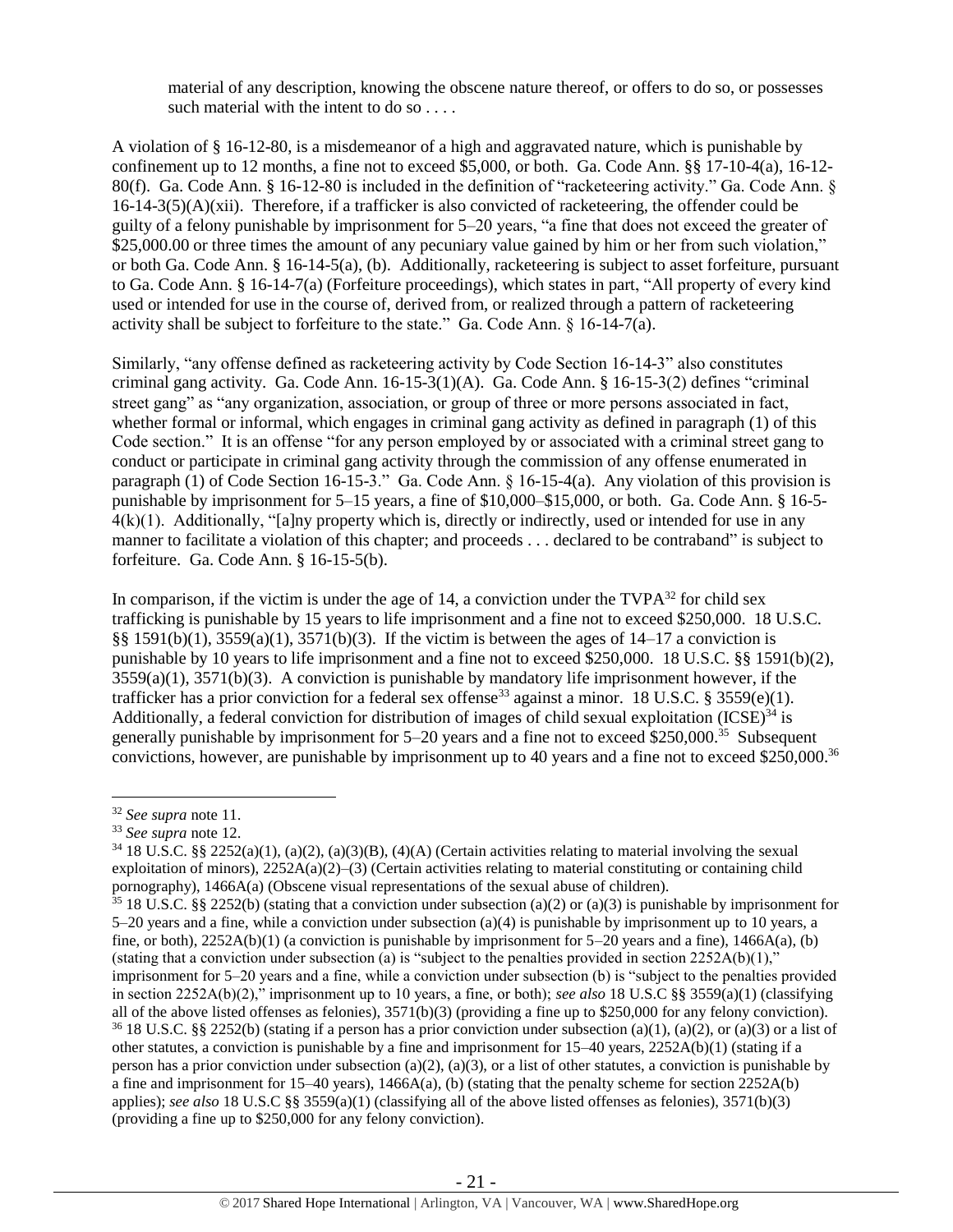Furthermore, pursuant to Ga. Code Ann. § 42-8-60(j)(3) (Probation prior to adjudication of guilt; violation of probation; review of criminal record by judge), special provisions for first time offenders do not apply to those who have been found guilty, entered a plea of guilty, or entered a plea of nolo contendere for offenses related to the possession, production, or dissemination of images of child sexual exploitation.

*3.3 Using the Internet or electronic communications to lure, entice, recruit, or sell commercial sex acts with a minor is a separate crime or results in an enhanced penalty for traffickers.*

According to Ga. Code Ann. § 16-12-100.2(c)(1) (Computer or electronic pornography and child exploitation prevention),

A person commits the offense of computer or electronic pornography if such person intentionally or willfully:

(A) Compiles, enters into, or transmits by computer or other electronic device;

(B) Makes, prints, publishes, or reproduces by other computer or other electronic device;

(C) Causes or allows to be entered into or transmitted by computer or other electronic device; or

(D) Buys, sells, receives, exchanges, or disseminates any notice, statement, or advertisement, or any child's name, telephone number, place of residence, physical characteristics, or other descriptive or identifying information for the purpose of offering or soliciting sexual conduct of or with an identifiable child or the visual depiction of such conduct.

This crime is punishable by imprisonment for 1–20 years and a fine not to exceed \$10,000. Ga. Code Ann. § 16-12-100.2(c)(2).<sup>37</sup>

Although not directly commercial, other sections of Ga. Code Ann. § 16-12-100.2, may be applied to those who use the Internet to lure a minor for the purpose of sex acts. Ga. Code Ann.  $\S 16-12-100.2(d)(1)$ states,

It shall be unlawful for any person intentionally or willfully to utilize a computer wireless service or Internet service, including, but not limited to, a local bulletin board service, Internet chat room, e-mail, instant messaging service, or other electronic device, to seduce, solicit, lure, or entice, or attempt to seduce, solicit, lure, or entice a child, or another person believed by such person to be a child, any person having custody or control of a child, or another person believed by such person to have custody or control of a child to commit any illegal act by, with, or against a child as described in Code Section 16-6-2,<sup>38</sup> relating to the offense of sodomy or aggravated sodomy; Code Section 16-6-4, relating to the offense of child molestation or aggravated child molestation; Code Section 16-6-5, relating to the offense of enticing a child for indecent purposes; or Code Section 16-6-8, relating to the offense of public indecency, or to engage in any conduct that by its nature is an unlawful sexual offense against a child.

This crime is a felony punishable by imprisonment for 1–20 years and a fine not to exceed \$25,000. Ga. Code Ann. § 16-12-100.2(d)(2). However, if the victim was at least 14 years of age and the perpetrator was "18 years of age or younger, then the defendant shall be guilty of a misdemeanor." Ga. Code Ann. §  $16-12-100.2(d)(2)$ .

<sup>&</sup>lt;sup>37</sup> *See supra* Component 2.9 for discussion of the limitations of these penalties.

<sup>38</sup> *See supra* note [5.](#page-5-0)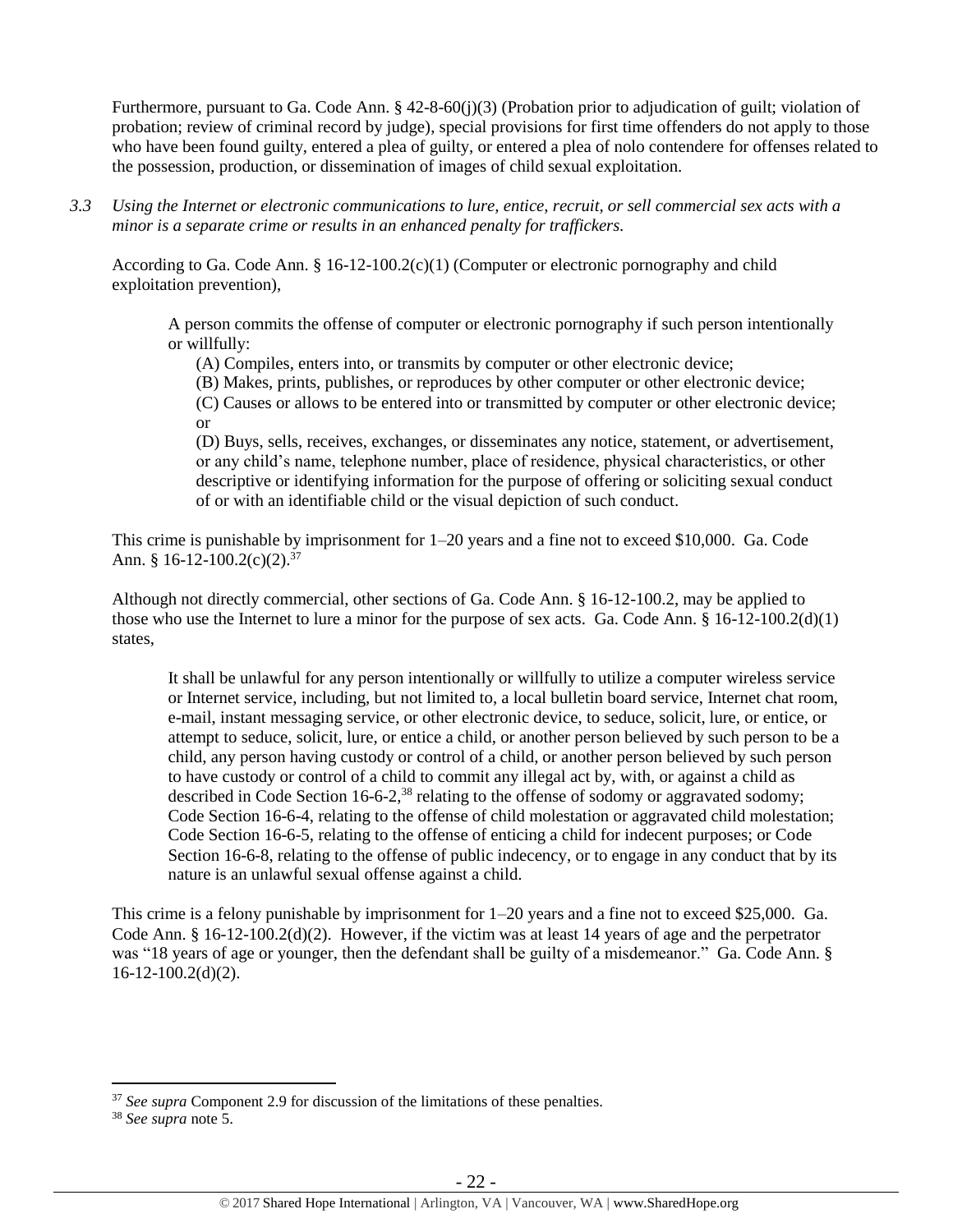## *3.4 Financial penalties for traffickers, including asset forfeiture, are sufficiently high.*

Under Ga. Code Ann. § 15-21-208(a) (Payment and disposition of fines and forfeitures), in every case in which any court in this state imposes a fine, which will be construed to include costs, for trafficking a person for sexual servitude in violation of Ga. Code Ann. § 16-5-46 (Trafficking of persons for labor or sexual servitude) or any violation of Ga. Code Ann. § 16-6-10 (Keeping a place of prostitution), § 16-6-11 (Pimping), § 16-6-12 (Pandering), § 16-6-14 (Pandering by compulsion), § 16-6-15 (Solicitation of sodomy), § 16-6-16 (Masturbation for hire), or § 16-12-100 (Sexual exploitation of children; reporting violation; forfeiture; penalties), an additional penalty of \$2,500 will be imposed if the defendant was 18 years or older at the time of the offense.

If convicted of Ga. Code Ann. § 16-6-10 (Keeping a place of prostitution), § 16-6-11 (Pimping), or § 16- 6-12 (Pandering)—and the victim is between 16 and 18—the offender could be subject to a fine between \$2,500 and \$10,000. Ga. Code Ann. § 16-6-13(b)(1) (Penalties for violating Code Sections 16-6-9 through 16-6-12). If the victim is under 16, the trafficker could be subject to a fine not to exceed \$100,000. Ga. Code Ann. § 16-6-13(b)(2).

In addition to fines, traffickers may also be subject to asset forfeiture. Under Ga. Code Ann. § 16-5-  $46(g)$ ,

(1) As used in this subsection, the terms 'civil forfeiture proceedings,' 'proceeds,' and 'property' shall have the same meanings as set forth in Code Section 9-16-2.

(2) Any property which is, directly or indirectly, used or intended for use in any manner to facilitate a violation of this Code section and any proceeds are declared to be contraband and no person shall have a property right in them.

(3) Any property subject to forfeiture pursuant to paragraph (2) of this subsection shall be forfeited in accordance with the procedures set forth in Chapter 16 of Title 9. (4) The Attorney General shall be specifically authorized to commence civil forfeiture

proceedings under this Code section.

Further, Ga. Code Ann. § 16-6-13.3(b) (Civil forfeiture of proceeds and property) requires a perpetrator to forfeit "[a]ny property which is, directly or indirectly, used or intended for use in any manner to facilitate a violation of Code Section 16-6-11 [Pimping] and any proceeds . . . ." Ga. Code Ann. § 16-6-13.2(b) further provides, "Any motor vehicle used when the offense involved the pimping of a person to perform an act of prostitution, by a person to facilitate a violation of Code Section 16-6-10 [Keeping a place of prostitution], 16-6-11 [Pimping], 16-6-12 [Pandering], or 16-6-14 [Pandering by compulsion] is declared to be contraband and no person shall have a property right in it."

An individual convicted of Ga. Code Ann. § 16-12-100 (Sexual exploitation of children; reporting violation; forfeiture; penalties), which includes using a minor in a sexually explicit performance or visual depiction, faces forfeiture under Ga. Code Ann. § 16-12-100(e), which states,

(1) As used in this subsection, the terms 'proceeds' and 'property' shall have the same meaning as set forth in Code Section 9-16-2.

(2) Any property which is, directly or indirectly, used or intended to be used in any manner to facilitate a violation of this Code section and any proceeds are declared to be contraband and no person shall have a property right in them.

(3) Any property subject to forfeiture pursuant to paragraph (2) of this subsection shall be forfeited in accordance with the procedures set forth in Chapter 16 of Title 9.

Finally, a trafficker may be subject to restitution orders. Ga. Code Ann. § 17-14-3 (Restitution to victim; restitution as condition of probation) states, ". . . [I]n addition to any other penalty imposed by law, a judge of any court of competent jurisdiction shall, in sentencing an offender, make a finding as to the amount of restitution due any victim, and order an offender to make full restitution to such victim."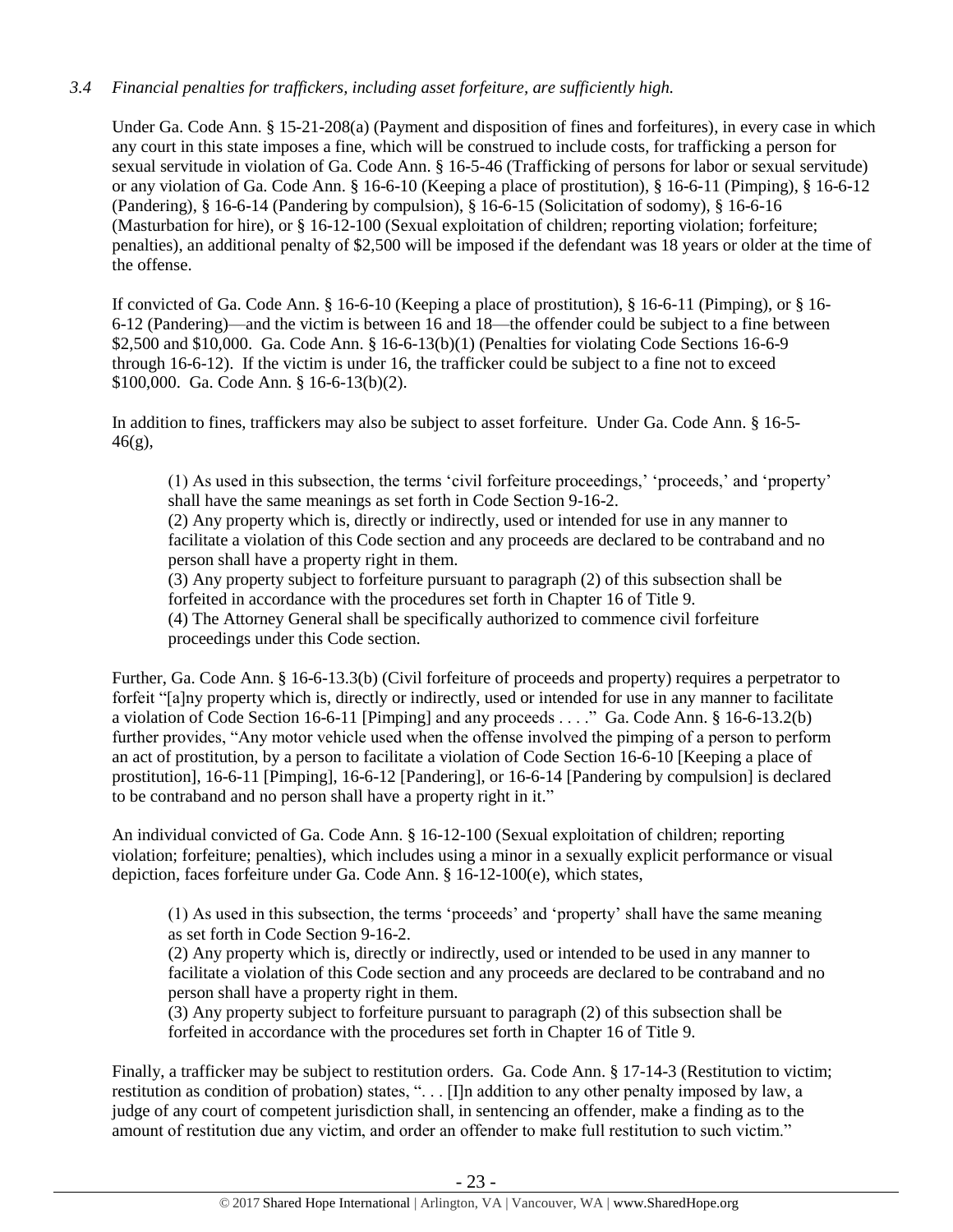Consideration of restitution is mandatory, although the "nature and amount of restitution" is dependent upon considerations outlined in Ga. Code Ann. § 17-14-10(a) (Considerations for determining nature and amount of restitution; restitution deemed part of financial resources of victim) including:

(1) The financial resources and other assets of the offender or person ordered to pay restitution including whether any of the assets are jointly controlled;

(2) The earnings and other income of the offender or person ordered to pay restitution;

(3) Any financial obligations of the offender or person ordered to pay restitution, including obligations to dependents;

(4) The amount of damages;

(5) The goal of restitution to the victim and the goal of rehabilitation of the offender;

(6) Any restitution previously made;

(7) The period of time during which the restitution order will be in effect; and

(8) Other factors which the ordering authority deems to be appropriate.

#### *3.5 Convicted traffickers are required to register as sex offenders.*

Under Ga. Code Ann. § 42-1-12(e) (State sexual offender registry), registration is required for, among others, individuals "convicted on or after July 1, 1996, of a criminal offense against a victim who is a minor;" and those "convicted on or after July 1, 1996, of a dangerous sexual offense." Subsection 9(B) of Ga. Code Ann. § 42-1-12(a)(9)(B) states in part,

(B) "Criminal offense against a victim who is a minor" with respect to convictions occurring after June 30, 2001, means any criminal offense under Title 16 or any offense under federal law or the laws of another state or territory of the United States which consists of:

. . . .

(iv) Solicitation of a minor to engage in sexual conduct;

(v) Use of a minor in a sexual performance;

(vi) Solicitation of a minor to practice prostitution;

(vii) Use of a minor to engage in any sexually explicit conduct to produce any visual medium depicting such conduct;

(viii) Creating, publishing, selling, distributing, or possessing any material depicting a minor or a

portion of a minor's body engaged in sexually explicit conduct;

(ix) Transmitting, making, selling, buying, or disseminating by means of a computer any descriptive or identifying information regarding a child for the purpose of offering or soliciting sexual conduct of or with a child or the visual depicting of such conduct;

(x) Conspiracy to transport, ship, receive, or distribute visual depictions of minors engaged in sexually explicit conduct; or

(xi) Any conduct which, by its nature, is a sexual offense against a victim who is a minor.

Likewise, pursuant to Ga. Code Ann. § 42-1-12(a)(10)(B), (B.1), (B.2),<sup>39</sup> which governs registration requirements for "dangerous sexual offense[s],"

(B) "Dangerous sexual offense" with respect to convictions occurring after June 30, 2006between July 1, 2006, and June 30, 2015, means any criminal offense, or the attempt to commit any criminal offense, under Title 16 as specified in this paragraph or any offense under federal law or the laws of another state or territory of the United States which consists of the same or similar elements of the following offenses:

. . . . (iv) Rape in violation of Code Section  $16-6-1$ ;<sup>40</sup>

<sup>39</sup> *See supra* note [22.](#page-16-0)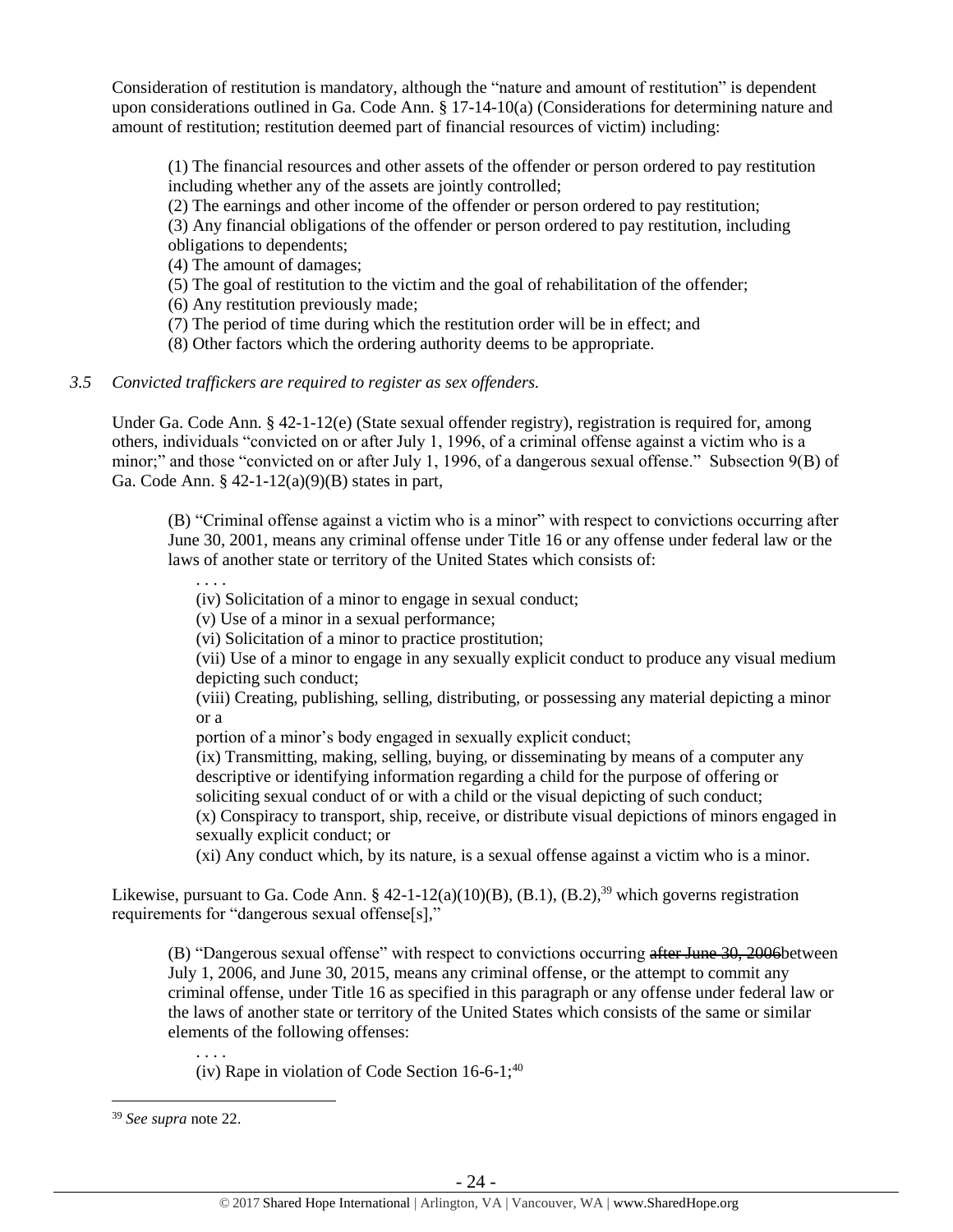(v) Sodomy in violation of Code Section  $16-6-2$ ;<sup>41</sup>

(vi) Aggravated sodomy in violation of Code Section 16-6-2;

(vii) Statutory rape in violation of Code Section 16-6-3, if the individual convicted of the offense is 21 years of age or older;

(viii) Child molestation in violation of Code Section 16-6-4;

(ix) Aggravated child molestation in violation of Code Section 16-6-4, unless the person was convicted of a misdemeanor offense;

(x) Enticing a child for indecent purposes in violation of Code Section 16-6-5;

. . . .

(xv) Sexual exploitation of children in violation of Code Section 16-12-100;

. . . .

(xvii) Computer pornography and child exploitation in violation of Code Section 16-12- 100.2;

. . . .

. . . .

(xix) Any conduct which, by its nature, is a sexual offense against a victim who is a minor or an attempt to commit a sexual offense against a victim who is a minor.

(B.1) "Dangerous sexual offense" with respect to convictions occurring between July 1, 2015, and June 30, 2017, means any criminal offense, or the attempt to commit any criminal offense, under Title 16 as specified in this subparagraph or any offense under federal law or the laws of another state or territory of the United States which consists of the same or similar elements of the following offenses:

(iii) Trafficking a person for sexual servitude in violation of Code Section § 16-5-46;

(iv) Rape in violation of Code Section  $16-6-1$ ;<sup>42</sup>

(v) Sodomy in violation of Code Section  $16-6-2$ ;<sup>43</sup>

(vi) Aggravated sodomy in violation of Code Section 16-6-2;

(vii) Statutory rape in violation of Code Section 16-6-3, if the individual convicted of the offense is 21 years of age or older;

(viii) Child molestation in violation of Code Section 16-6-4;

(ix) Aggravated child molestation in violation of Code Section 16-6-4, unless the person was convicted of a misdemeanor offense;

(x) Enticing a child for indecent purposes in violation of Code Section 16-6-5;

. . . .

(xv) Sexual exploitation of children in violation of Code Section 16-12-100;

. . . .

. . . .

(xvii) Computer pornography and child exploitation in violation of Code Section 16-12- 100.2;

(xix) Any conduct which, by its nature, is a sexual offense against a victim who is a minor or an attempt to commit a sexual offense against a victim who is a minor.

(B.2) "Dangerous sexual offense" with respect to convictions occurring after June 30, 2017, means any criminal offense, or the attempt to commit any criminal offense, under Title 16 as specified in this subparagraph or any offense under federal law or the laws of another state or territory of the United States which consists of the same or similar elements of the following offenses:

. . . .

(iii) Trafficking an individual for sexual servitude in violation of Code Section 16-5-46; (iv) Rape in violation of Code Section 16-6-1;

<sup>40</sup> *See supra* note [23.](#page-16-1)

<sup>41</sup> *See supra* note [5.](#page-5-0)

<sup>42</sup> *See supra* note [23.](#page-16-1)

<sup>43</sup> *See supra* note [5.](#page-5-0)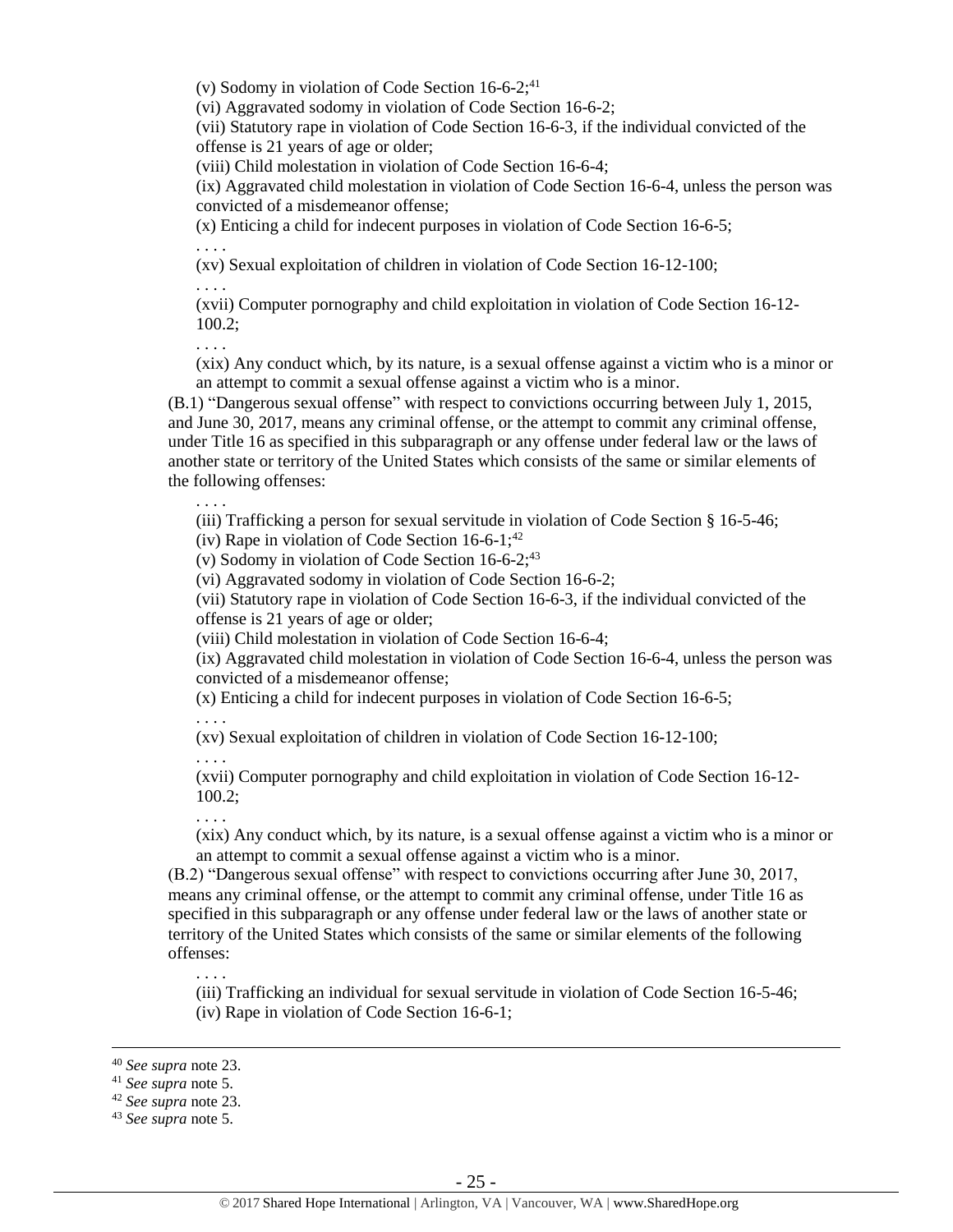(v) Sodomy in violation of Code Section 16-6-2; (vi) Aggravated sodomy in violation of Code Section 16-6-2; (vii) Statutory rape in violation of Code Section 16-6-3, if the individual convicted of the offense is 21 years of age or older; (viii) Child molestation in violation of Code Section 16-6-4; (ix) Aggravated child molestation in violation of Code Section 16-6-4, unless the person was convicted of a misdemeanor offense; (x) Enticing a child for indecent purposes in violation of Code Section 16-6-5; . . . . (xv) Sexual exploitation of children in violation of Code Section 16-12-100; . . . . (xvii) Computer pornography and child exploitation in violation of Code Section 16-12- 100.2; . . . .

(xix) Any conduct which, by its nature, is a sexual offense against a victim who is a minor or an attempt to commit a sexual offense against a victim who is a minor.

A "minor" is defined as "any individual under the age of 18 years and any individual that the sexual offender believed at the time of the offense was under the age of 18 years if such individual was the victim of an offense." Ga. Code. Ann. § 42-1-12(a)(14).

Furthermore, under Ga. Code Ann. § 42-8-60 (Probation prior to adjudication of guilt; violation of probation; review of criminal record by judge), special provisions for first time offenders in Georgia relating to exoneration of guilt and discharge do not apply to the Georgia's registration requirements under the state sexual offender registry.

*3.6 Laws relating to termination of parental rights include sex trafficking or commercial sexual exploitation of children (CSEC) offenses as grounds for termination in order to prevent traffickers from exploiting their parental rights as a form of control.* 

Although Georgia law does not specifically list the offenses that constitute grounds for terminating parental rights, trafficking and certain CSEC offenses will be included based on the definitions of "sexual abuse" and "sexual exploitation."<sup>44</sup> Ga. Code Ann. § 15-11-310(a) (Grounds for determining termination of parental rights) states in part:

In considering the termination of parental rights, the court shall first determine whether one of the following statutory grounds for termination of parental rights has been met:

. . . . (2) The parent has subjected his or her child to aggravated circumstances;

. . . .

 $\overline{a}$ 

(5) A child is a dependent child due to lack of proper parental care or control by his or her parent, reasonable efforts to remedy the circumstances have been unsuccessful or were not required, such cause of dependency is likely to continue or will not likely be remedied, and the continued dependency will cause or is likely to cause serious physical, mental, emotional, or moral harm to such child.

"Aggravated circumstances" includes circumstances in which a parent has "(C) Subjected a child or his or her sibling to torture, chronic abuse, sexual abuse, or sexual exploitation . . . ." Ga. Code Ann. § 15-11-2 (Definitions). It also includes circumstances in which the parent has "(G) Caused his child to be conceived as a result of having nonconsensual sexual intercourse with the mother of his child or when the mother is less than 10 years of age."

<sup>44</sup> *See infra* Component 5.5 for discussion regarding the definitions of "sexual abuse" and "sexual exploitation."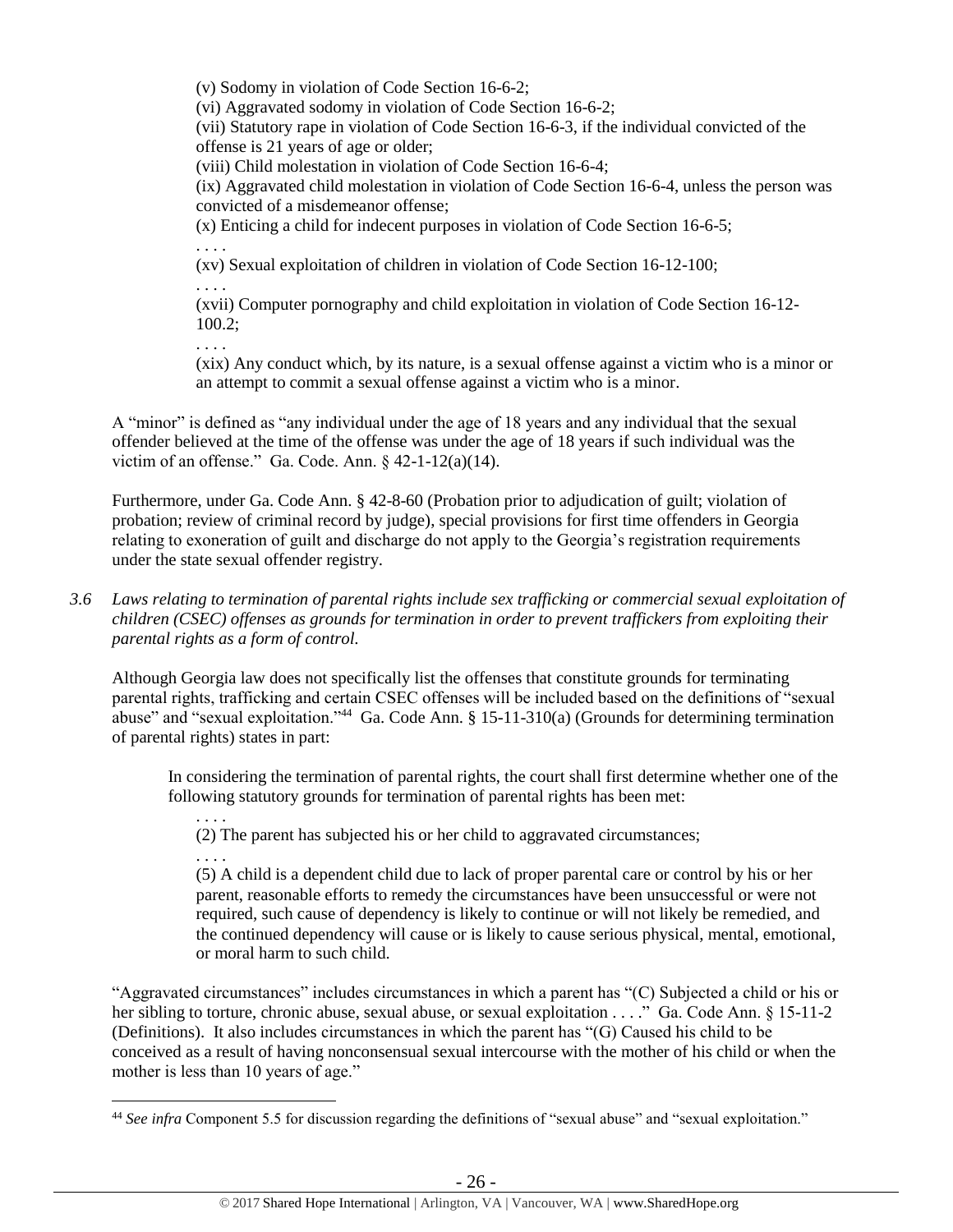Additionally, Ga. Code Ann. § 15-11-310(a) (Determination of whether child is without proper parental care and control) states:

In determining whether a child is without proper parental care and control, the court shall consider, without being limited to, the following:

. . . .

(4) Egregious conduct or evidence of past egregious conduct of a physically, emotionally, or sexually cruel or abusive nature by such parent toward his or her child or toward another child of such parent;

. . . .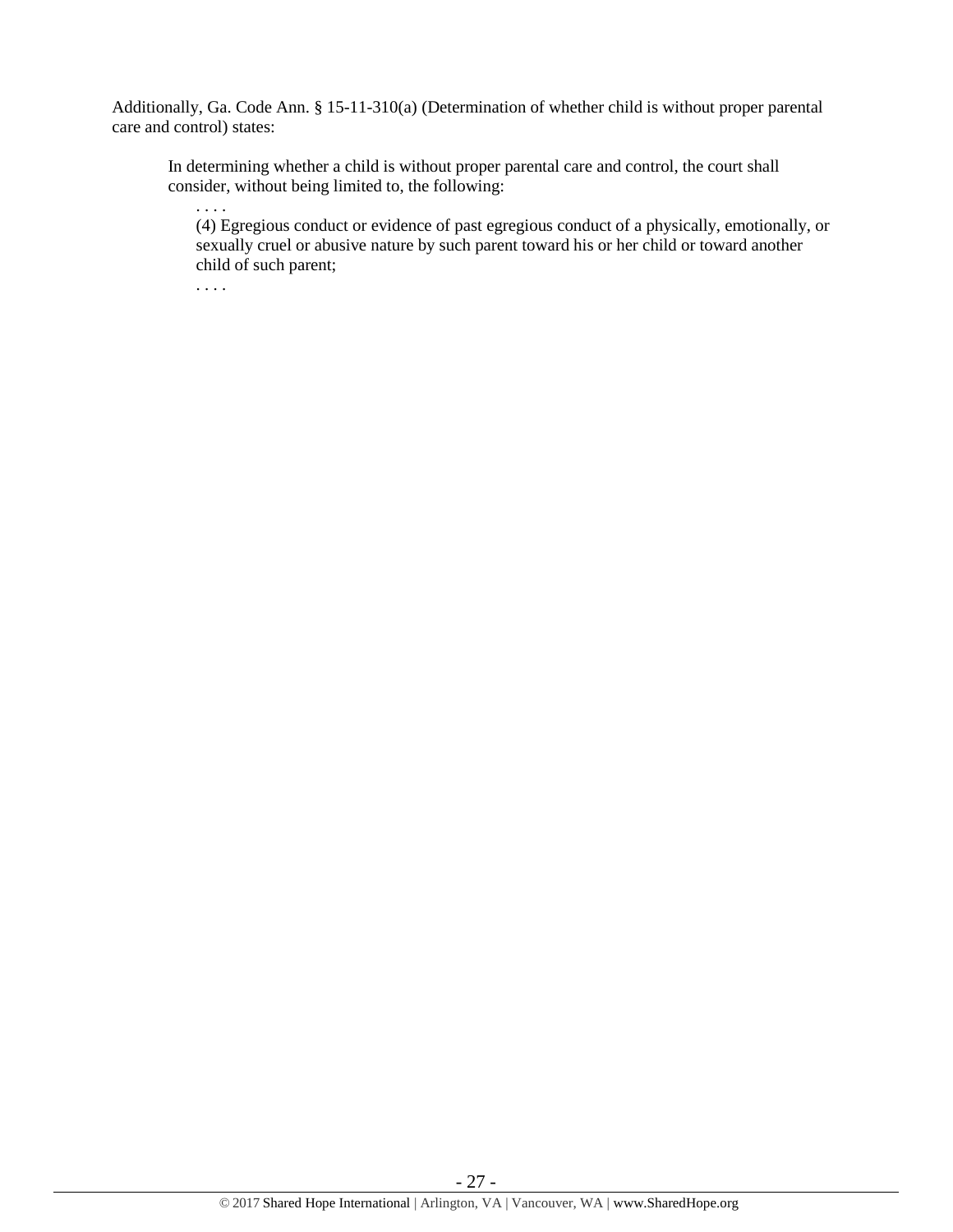#### **FRAMEWORK ISSUE 4: CRIMINAL PROVISIONS FOR FACILITATORS**

#### *Legal Components:*

- *4.1 The acts of assisting, enabling, or financially benefitting from child sex trafficking are included as criminal offenses in the state sex trafficking statute.*
- *4.2 Financial penalties, including asset forfeiture laws, are in place for those who benefit financially from or aid and assist in committing domestic minor sex trafficking.*
- *4.3 Promoting and selling child sex tourism is illegal.*
- *4.4 Promoting and selling images of child sexual exploitation carries penalties as high as similar federal offenses.* \_\_\_\_\_\_\_\_\_\_\_\_\_\_\_\_\_\_\_\_\_\_\_\_\_\_\_\_\_\_\_\_\_\_\_\_\_\_\_\_\_\_\_\_\_\_\_\_\_\_\_\_\_\_\_\_\_\_\_\_\_\_\_\_\_\_\_\_\_\_\_\_\_\_\_\_\_\_\_\_\_\_\_\_\_\_\_\_\_\_\_\_\_\_

## *Legal Analysis:*

*4.1 The acts of assisting, enabling, or financially benefitting from child sex trafficking are included as criminal offenses in the state sex trafficking statute.*

Georgia's core sex trafficking statute, Ga. Code Ann. § 16-5-46(c)<sup>45</sup> (Trafficking of persons for labor or sexual servitude), does not expressly apply to facilitators who assist, enable, or financially benefit from trafficking. Under Ga. Code Ann. § 16-5-46(c),

A person commits the offense of trafficking an individual for sexual servitude when that person knowingly:

(1) Subjects an individual to or maintains an individual in sexual servitude;

(2) Recruits, entices, harbors, transports, provides, or obtains by any means an individual for the purpose of sexual servitude; or

(3) Solicits by any means an individual to perform sexually explicit conduct on behalf of such person when such individual is the subject of sexual servitude.

Although this language could reach some facilitators, the law does not include terms such as "benefiting," "assisting," or "aiding," which are terms more explicitly applicable to facilitators.

Georgia's human trafficking law does, however, allow for the prosecution of corporations in certain circumstances. Ga. Code Ann. § 16-5-46(j). Specifically, a corporation can be prosecuted under the human trafficking law, as Ga. Code Ann. § 16-5-46(j) states,

for an act or omission constituting a crime under this Code section only if an agent of the corporation performs the conduct which is an element of the crime while acting within the scope of his or her office or employment and on behalf of the corporation and the commission of the crime was either authorized, requested, commanded, performed, or within the scope of his or her employment on behalf of the corporation or constituted a pattern of illegal activity that an agent of the company knew or should have known was occurring.

In addition to the trafficking law, Georgia has several other laws applicable to facilitators:

1. Ga. Code Ann. § 16-6-10 (Keeping a place of prostitution) could apply to facilitators and specifically criminalizes "exercising control over the use of any place or conveyance which would offer seclusion or shelter for the practice of prostitution . . . when [the perpetrator] knowingly grants or permits the use of such place for the purpose of prostitution." Similarly, pursuant to Ga. Code Ann. § 44-7-18(b)

<sup>45</sup> *See supra* note [2.](#page-0-0)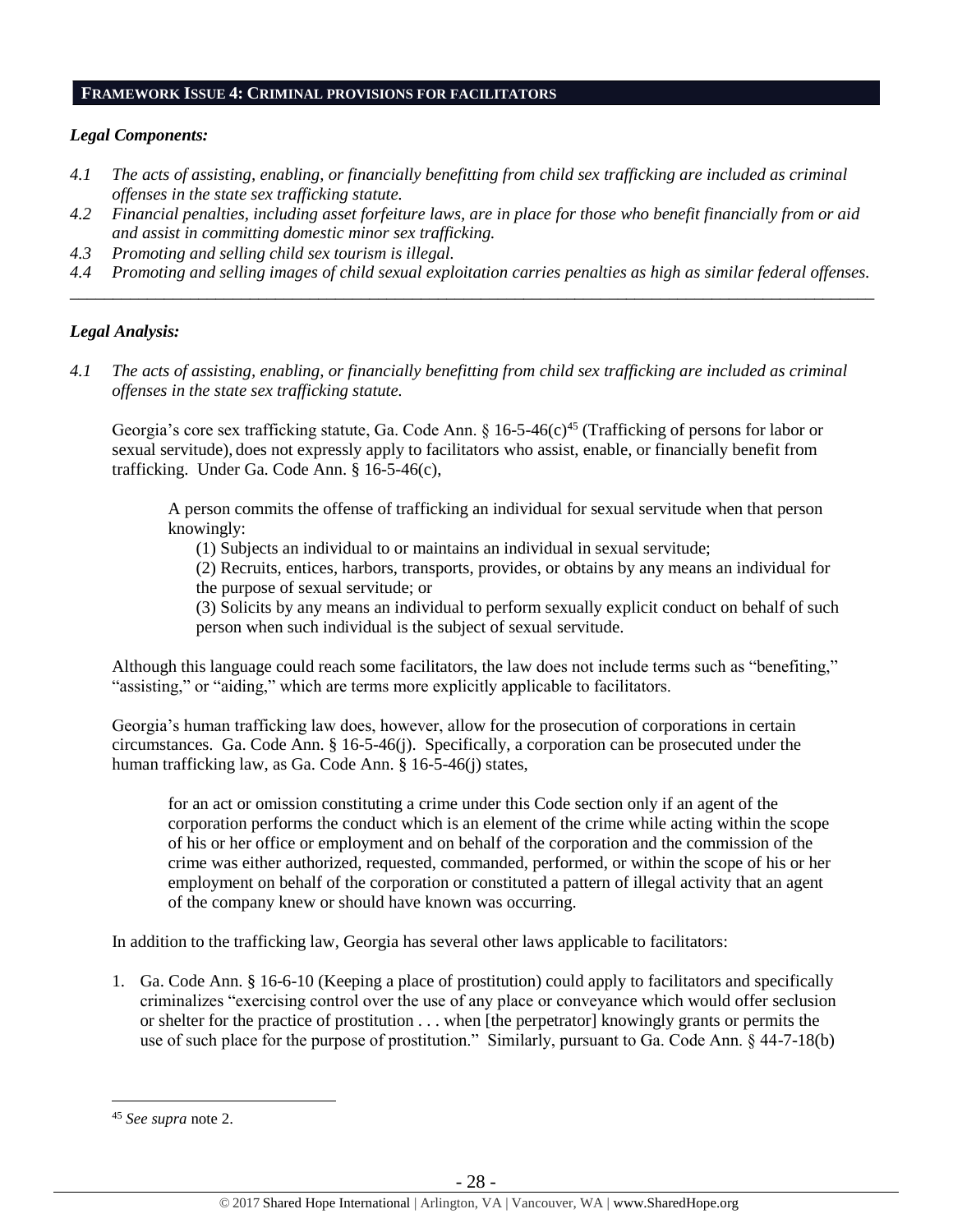(Effect of leases for purposes of prostitution or assignation), leases entered into for the purposes of prostitution "shall be void."

2. Ga. Code Ann. § 16-6-11 (Pimping). Although not specific to minors, the offense of pimping, as defined in Ga. Code Ann. § 16-6-11, includes when a person,

. . . .

. . . .

. . . .

 $\overline{a}$ 

(3) Directs or transports another person to a place when he or she knows or should know that the direction or transportation is for the purpose of prostitution;

(5) Aids or abets, counsels, or commands another in the commission of prostitution or aids or assists in prostitution where the proceeds or profits derived therefrom are to be divided on a pro rata basis.

- 3. Ga. Code Ann. § 39-5-4 (Report of certain information; failure to report required information; penalties). According to this statute, "An interactive computer service doing business in this state that obtains knowledge of facts or circumstances from which a violation of any law of this state prohibiting child pornography is apparent shall make a report, as soon as reasonably possible, of such facts and circumstances to the Cyber Tipline at the National Center for Missing and Exploited Children." Ga. Code Ann. § 39-5-4(a). A "knowing[] and willful[] violat[ion] [of] subsection (a)" is a misdemeanor. Ga. Code Ann. § 39-5-4(b). Subsequent violations raise the offense to a misdemeanor of a high and aggravated nature. Ga. Code Ann. § 39-5-4(b).
- 4. Ga. Code Ann. § 16-12-100(b) (Sexual exploitation of children; reporting violation; forfeiture; penalties), states in part, "It is unlawful for any person knowingly to employ, use, persuade, induce, entice or coerce any minor to engage in or *assist* any other person to engage in any sexually explicit conduct for the purpose of producing any visual medium depicting such conduct." Ga. Code Ann. § 16-12-100(b)(1) (emphasis added). The statute also states that "[i]t is unlawful for any person knowingly to create, reproduce, publish, promote, sell, distribute, give, exhibit, or possess with intent to sell or distribute any visual medium which depicts a minor or a portion of a minor's body engaged in any sexually explicit conduct." Ga. Code Ann. § 16-12-100(b)(5).
- 5. Ga. Code Ann. § 16-12-100.2(c)(1)(D) (Computer or electronic pornography and child exploitation prevention) states,

A person commits the offense of computer or electronic pornography if such person intentionally or willfully:

(D) Buys, sells, receives, exchanges, or disseminates any notice, statement, or advertisement, or any child's name, telephone number, place of residence, physical characteristics, or other descriptive or identifying information for the purpose of offering or soliciting sexual conduct of or with an identifiable child or the visual depiction of such conduct.

This crime is punishable by imprisonment for 1–20 years and a fine not to exceed \$10,000. Ga. Code Ann. § 16-12-100.2(c)(2).<sup>46</sup>

Additionally, pursuant to Ga. Code Ann. § 42-8-60(j)(3) (Probation prior to adjudication of guilt; violation of probation; review of criminal record by judge), special provisions for first time offenders in Georgia do not apply to those who have been found guilty, entered a plea of guilty, or entered a plea of nolo contendere for the offenses of sex trafficking or sexual exploitation of a minor.

<sup>46</sup> *See supra* Component 2.9 for circumstances that will limit these penalties.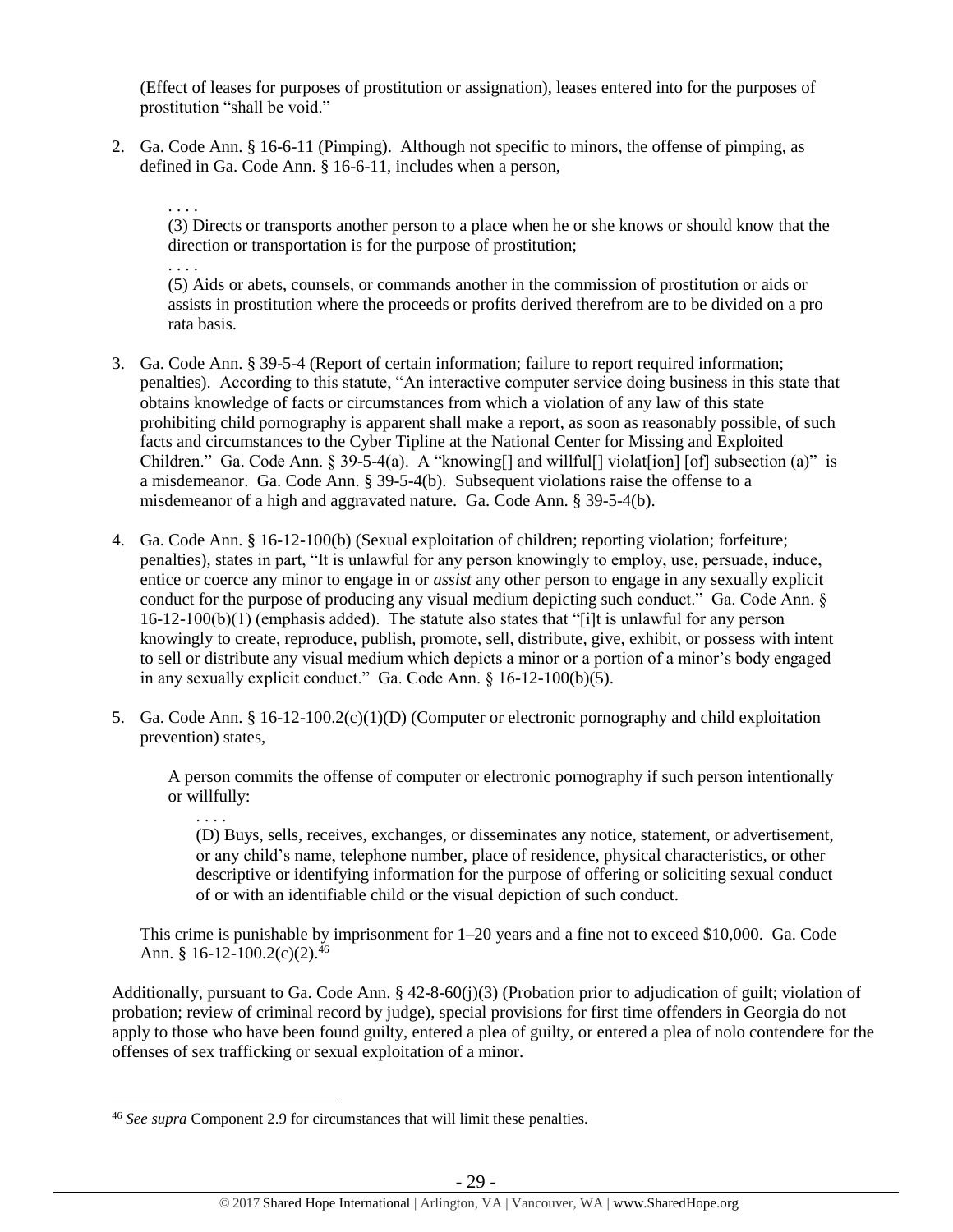Where a facilitator is also engaged in criminal gang activity, extra penalties may apply. It is an offense "for any person employed by or associated with a criminal street gang to conduct or participate in criminal gang activity through the commission of any offense enumerated in paragraph (1) of Code Section 16-15-3." Ga. Code Ann. § 16-15-4(a).<sup>47</sup> In addition to any other penalty provided by law, a violation of this provision is punishable by imprisonment for 5–15 years, a fine of \$10,000–\$15,000, or both. Ga. Code Ann. § 16-5-4(k)(1). Additionally, Ga. Code Ann. § 16-15-5(b) provides "[a]ny property which is, directly or indirectly, used or intended for use in any manner to facilitate a violation of this chapter, and proceeds are declared to be contraband and no person shall have a property right in them."

In addition to criminal penalties, Georgia has also enacted mandatory posting requirements for businesses likely to be used in the course of human trafficking.<sup>48</sup> Such business must post a standard sign in prominent locations informing trafficking victims about available services. Failure to post such notice is punishable by a fine of not more than \$500.00 and "[u]pon a second or subsequent conviction, the owner shall be guilty of a high and aggravated misdemeanor and shall be punished by a fine not to exceed \$5,000.00." Ga. Code Ann. § 16-5-47(d)(1) (Posting model notice with human trafficking hotline information in businesses and on Internet; termination).

- 4.1.1 Recommendation: Amend Ga. Code Ann. § 16-5-46 (Trafficking of persons for labor or sexual servitude) to expressly include aiding, assisting and benefitting from human trafficking as prohibited conduct.
- *4.2 Financial penalties, including asset forfeiture laws, are in place for those who benefit financially from or aid and assist in committing domestic minor sex trafficking.*

Under Ga. Code Ann. § 15-21-208(a) (Payment and disposition of fines and forfeitures), in every case in which any court in this state imposes a fine, which will be construed to include costs, for trafficking a person for sexual servitude in violation of Ga. Code Ann. § 16-5-46 (Trafficking of persons for labor or sexual servitude) or any violation of Ga. Code Ann. § 16-6-10 (Keeping a place of prostitution), § 16-6-11 (Pimping), § 16-6-12 (Pandering), § 16-6-14 (Pandering by compulsion), § 16-6-15 (Solicitation of sodomy), § 16-6-16 (Masturbation for hire), or § 16-12-100 (Sexual exploitation of children; reporting violation; forfeiture; penalties), an additional penalty of \$2,500 will be imposed if the defendant was 18 years or older at the time of the offense.

In addition to fines, facilitators may also face asset forfeiture under Ga. Code Ann. § 16-5-46(g), which states,

(1) As used in this subsection, the terms 'civil forfeiture proceedings,' 'proceeds,' and 'property' shall have the same meanings as set forth in Code Section 9-16-2.

(2) Any property which is, directly or indirectly, used or intended for use in any manner to facilitate a violation of this Code section and any proceeds are declared to be contraband and no person shall have a property right in them.

 $\overline{a}$ 

The text of Ga. Code Ann. § 16-5-47 cited here and elsewhere in this report includes amendments made by the enactment of Senate Bill 104 during the 2017 General Assembly of the Georgia Legislature (effective July 1, 2017).

<sup>47</sup> *See* discussion *supra* in Component 1.2.

<sup>48</sup> Under Ga. Code Ann. § 16-5-47(b), businesses subject to the mandatory posting provision include:

<sup>(1)</sup> Adult entertainment establishments; (2) Bars; (3) Primary airports; (4) Passenger rail or light rail stations; (5) Bus stations; (6) Truck stops; (7) Emergency rooms within general acute care hospitals; (8) Urgent care centers; (9) Farm labor contractors and day haulers; (10) Privately operated job recruitment centers; (11) Safety rest areas located along interstate highways in this state; (12) Hotels; (13) Businesses and establishments that offer massage or bodywork services by a person who is not a massage therapist; and (14) Government buildings . . . .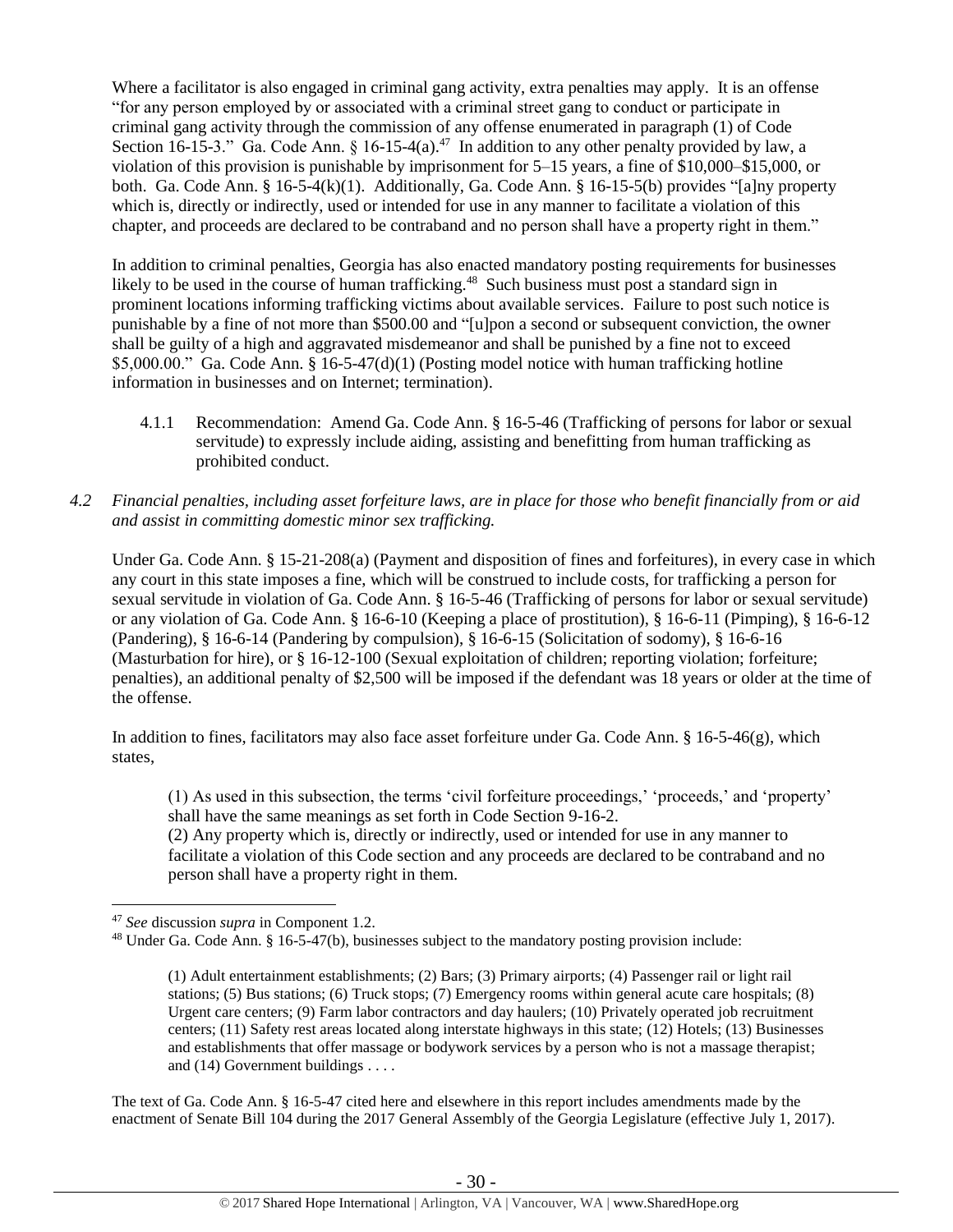(3) Any property subject to forfeiture pursuant to paragraph (2) of this subsection shall be forfeited in accordance with the procedures set forth in Chapter 16 of Title 9. (4) The Attorney General shall be specifically authorized to commence civil forfeiture proceedings under this Code section.

Facilitators prosecuted under Ga. Code Ann. § 16-6-11 (Pimping) may also face asset forfeiture. Under Ga. Code Ann. § 16-6-13.3 (Civil forfeiture of proceeds and property), "[a]ny property which is, directly or indirectly, used or intended for use in any manner to facilitate a violation of Code Section 16-6-11 [Pimping] and any proceeds are declared to be contraband and no person shall have a property right in them." Ga. Code Ann. § 16-6-13.3(b). Additionally, Ga. Code Ann. § 16-6-13.2(b) (Civil forfeiture of motor vehicle) provides, "Any motor vehicle used when the offense involved the pimping of a person to perform an act of prostitution, by a person to facilitate a violation of Code Section 16-6-10 [Keeping a place of prostitution], 16-6-11 [Pimping], 16-6-12 [Pandering], or 16-6-14 [Pandering by compulsion] is declared to be contraband and no person shall have a property right in it."

Additional forfeiture exists for those facilitators involved in using a minor for a sexual performance or visual depiction of sexually explicit conduct in violation of Ga. Code Ann. § 16-12-100 (Sexual exploitation of children). Ga. Code Ann. § 16-12-100(e)(1) states,

(1) As used in this subsection, the terms 'proceeds' and 'property' shall have the same meaning as set forth in Code Section 9-16-2.

(2) Any property which is, directly or indirectly, used or intended to be used in any manner to facilitate a violation of this Code section and any proceeds are declared to be contraband and no person shall have a property right in them.

(3) Any property subject to forfeiture pursuant to paragraph (2) of this subsection shall be forfeited in accordance with the procedures set forth in Chapter 16 of Title 9.

Finally, a facilitator may be subject to restitution orders. Ga. Code Ann. § 17-14-3 states, ". . . [I]n addition to any other penalty imposed by law, a judge of any court of competent jurisdiction shall, in sentencing an offender, make a finding as to the amount of restitution due any victim, and order an offender to make full restitution to such victim." Consideration of restitution is mandatory, although the order itself is dependent upon considerations outlined in Ga. Code Ann. § 17-14-10 including:

(1) The financial resources and other assets of the offender or person ordered to pay restitution including whether any of the assets are jointly controlled;

(2) The earnings and other income of the offender or person ordered to pay restitution;

(3) Any financial obligations of the offender or person ordered to pay restitution, including obligations to dependents;

(4) The amount of damages;

(5) The goal of restitution to the victim and the goal of rehabilitation of the offender;

(6) Any restitution previously made;

(7) The period of time during which the restitution order will be in effect; and

(8) Other factors which the ordering authority deems to be appropriate.

#### *4.3 Promoting and selling child sex tourism is illegal*.

Georgia does not have a specific law that prohibits the promotion or sale of child sex tourism.

4.3.1 Recommendation: Enact a law prohibiting selling or offering to sell travel services that include or facilitate travel for the purpose of engaging in commercial sexual exploitation of a minor or prostitution of a minor, if the travel or sale occurs in Georgia.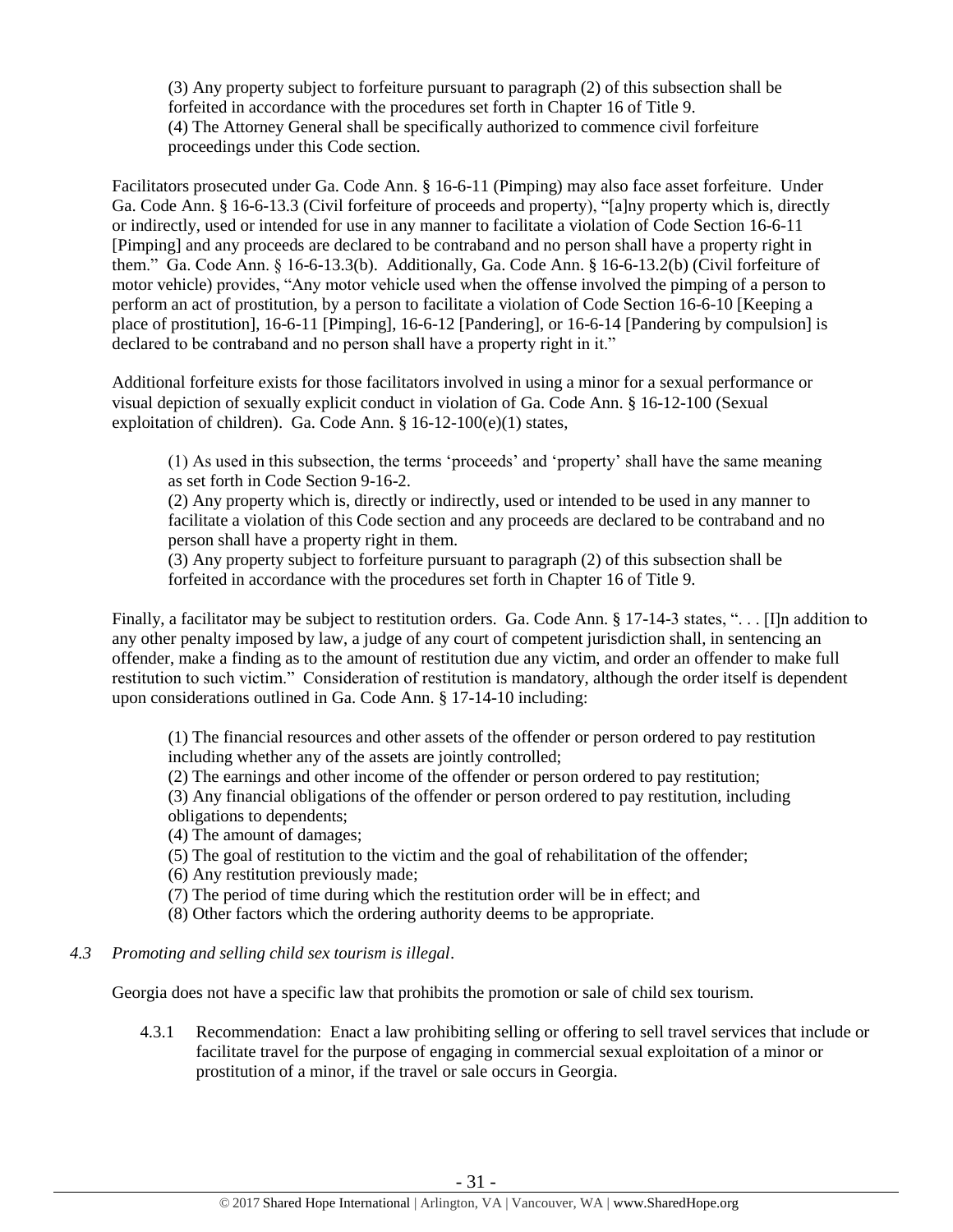#### *4.4 Promoting and selling images of child sexual exploitation carries penalties as high as similar federal offenses.*

Ga. Code Ann. § 16-12-100 (Sexual exploitation of children; reporting violation; forfeiture; penalties) criminalizes the promotion and sale of images of child sexual exploitation (ICSE). Specifically, "It is unlawful for any person knowingly to . . . promote, sell, distribute, give, exhibit, or possess with intent to sell or distribute any visual medium which depicts a minor or a portion of a minor's body engaged in any sexually explicit conduct." Ga. Code Ann. § 16-12-100(b)(5). Similarly, it is also a crime to "advertise, sell, purchase, barter, or exchange any medium which provides information as to where any visual medium which depicts a minor or a portion of a minor's body engaged in any sexually explicit conduct can be found or purchased." Ga. Code Ann. § 16-12-100(b)(6). This crime is punishable by imprisonment for 5–20 years and a fine not to exceed \$100,000. Ga. Code Ann. § 16-12-100(f)(1).<sup>49</sup>

Under Ga. Code Ann. § 16-12-100.2(c)(1) (Computer or electronic pornography and child exploitation prevention),

A person commits the offense of computer or electronic pornography if such person intentionally or willfully:

(A) Compiles, enters into, or transmits by computer or other electronic device;

(B) Makes, prints, publishes, or reproduces by other computer or other electronic device;

(C) Causes or allows to be entered into or transmitted by computer or other electronic device; or

(D) Buys, sells, receives, exchanges, or disseminates

any notice, statement, or advertisement or any child's name, telephone number, place of residence, physical characteristics, or other descriptive or identifying information for the purpose of offering or soliciting sexual conduct of or with an identifiable child [defined as under 16] or the visual depiction of such conduct.

The crime is punishable by imprisonment for 1–20 years and a fine not to exceed \$10,000. Ga. Code Ann. § 16- 12-100.2(c)(2).<sup>50</sup> Additionally, for persons found guilty, entered a plea of guilty, or entered a plea of nolo contendere for the offenses of sexual exploitation of a minor, including for the possession, production, or dissemination of ICSE under Ga. Code Ann. § 16-2-100.2, the special provisions for first time offenders do not apply. Ga. Code Ann. § 42-8-60(j)(3) (Probation prior to adjudication of guilt; violation of probation; review of criminal record by judge).

<sup>49</sup> Ga. Code Ann. § 16-12-100 further provides, "[a]ny person punished as provided in this paragraph shall, in addition, be subject to the sentencing and punishment provisions of Code Section 17-10-6.2 ["Sexual offense" defined; split sentence; deviation from mandatory minimum sentence]." *See supra* note [3](#page-2-0) for discussion of Ga. Code Ann. § 17-10-6.2.

<sup>50</sup> *See supra* Component 2.9 for circumstances that will limit these penalties.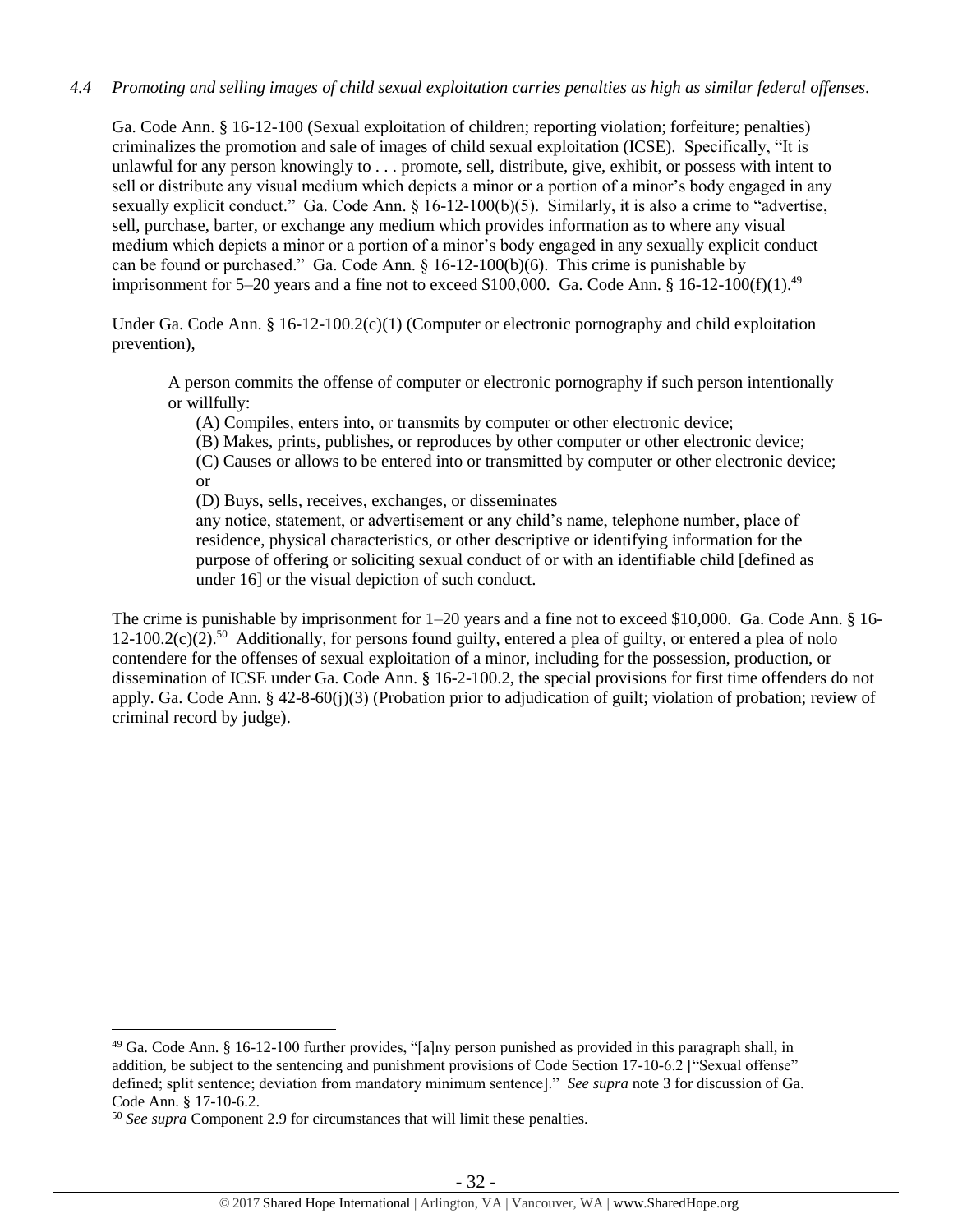#### **FRAMEWORK ISSUE 5: PROTECTIVE PROVISIONS FOR THE CHILD VICTIMS**

#### *Legal Components:*

- *5.1 Victims under the core child sex trafficking offense include all commercially sexually exploited children.*
- *5.2 The state sex trafficking statute expressly prohibits a defendant from asserting a defense based upon the willingness of a minor under 18 to engage in the commercial sex act.*
- *5.3 State law prohibits the criminalization of minors under 18 for prostitution offenses.*
- *5.4 State law provides a non-punitive avenue to specialized services through one or more points of entry.*
- *5.5 Child sex trafficking is identified as a type of abuse and neglect within child protection statutes.*
- *5.6 The definition of "caregiver" or another related term in the child welfare statutes is not a barrier to a sex trafficked child accessing the protection of child welfare.*
- *5.7 Crime victims' compensation is specifically available to a child victim of sex trafficking or commercial sexual exploitation of children (CSEC).*
- *5.8 Victim-friendly procedures and protections are provided in the trial process for minors under 18.*
- *5.9 Child sex trafficking victims may vacate delinquency adjudications and expunge related records for prostitution and other offenses arising from trafficking victimization, without a waiting period.*
- *5.10 Victim restitution and civil remedies for victims of domestic minor sex trafficking or commercial sexual exploitation of children (CSEC) are authorized by law.*
- *5.11 Statutes of limitations for civil and criminal actions for child sex trafficking or commercial sexual exploitation of children (CSEC) offenses are eliminated or lengthened to allow prosecutors and victims a realistic opportunity to pursue criminal action and legal remedies.*

*\_\_\_\_\_\_\_\_\_\_\_\_\_\_\_\_\_\_\_\_\_\_\_\_\_\_\_\_\_\_\_\_\_\_\_\_\_\_\_\_\_\_\_\_\_\_\_\_\_\_\_\_\_\_\_\_\_\_\_\_\_\_\_\_\_\_\_\_\_\_\_\_\_\_\_\_\_\_\_\_\_\_\_\_\_\_\_\_\_\_\_\_\_*

## *Legal Analysis:*

 $\overline{a}$ 

*5.1 Victims under the core child sex trafficking offense include all commercially sexually exploited children.<sup>51</sup>*

Under Georgia's core human trafficking statute, Ga. Code Ann. § 16-5-46(c)<sup>52</sup> (Trafficking of persons for labor or sexual servitude), all commercially sexually exploited children are identifiable as sex trafficking victims. Ga. Code Ann. § 16-5-46(c) (Trafficking of persons for labor or sexual servitude) does not require a showing of force, fraud or coercion for minors under 18 to be identified as a sex trafficking victim. <sup>53</sup> Additionally, the core sex trafficking statute is buyer-applicable through the language "solicits" and "obtains"; thus, buying commercial sex with a person who is under the age of eighteen constitutes human trafficking.<sup>54</sup> Ga. Code Ann. § 16-5-46(c). Finally, the offense of human trafficking under Ga. Code Ann. § 16-5-46 does not require that a trafficker or controlling be identified.<sup>55</sup> Consequently, Georgia's human trafficking offense includes any child who is bought for sex, regardless of whether force, fraud, or coercion is used, regardless of whether a buyer exploited the child without a trafficker's involvement, and regardless of whether the victim identifies a trafficker. Ga. Code Ann. § 16-5-46(c).

<sup>51</sup> *See generally* **SHARED HOPE INTERNATIONAL**, "Eliminating the Third Party Control Barrier to Identifying Juvenile Sex Trafficking Victims," JuST Response Policy Paper (2015), [http://sharedhope.org/wp](http://sharedhope.org/wp-content/uploads/2015/08/Policy-Paper_Eliminating-Third-Party-Control_Final1.pdf)[content/uploads/2015/08/Policy-Paper\\_Eliminating-Third-Party-Control\\_Final1.pdf](http://sharedhope.org/wp-content/uploads/2015/08/Policy-Paper_Eliminating-Third-Party-Control_Final1.pdf) (discussing need to include all commercially sexually exploited children within sex trafficking definitions and corresponding need to include buyer conduct in core sex trafficking offenses regardless of whether victim is under control of a third party).

<sup>52</sup> *See supra* note [2.](#page-0-0)

<sup>53</sup> *See supra* Component 1.1.

<sup>54</sup> *See supra* discussion of buyer applicability in Component 2.1.

<sup>55</sup> *See supra* Component 1.1.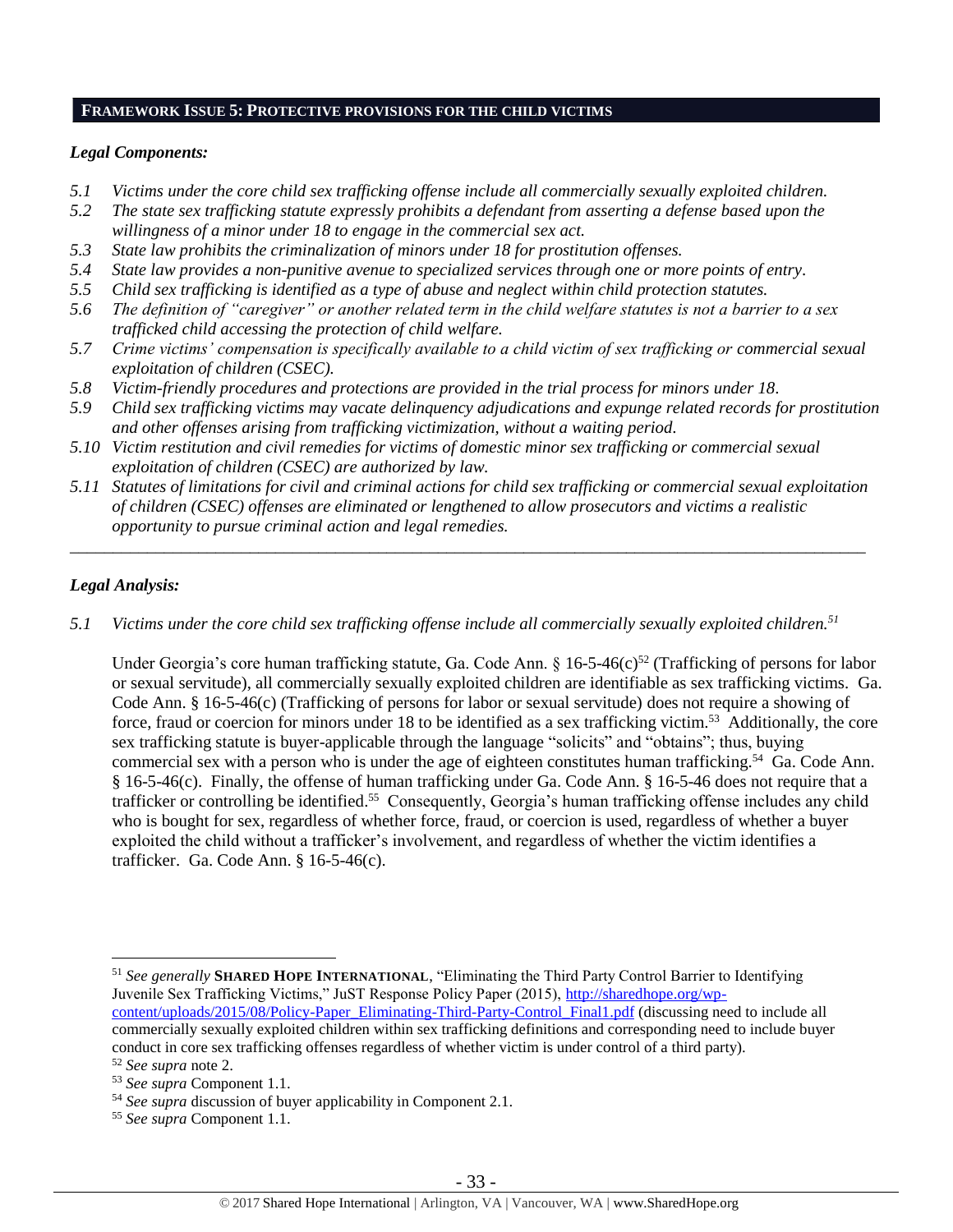*5.2 The state sex trafficking statute expressly prohibits a defendant from asserting a defense based on the willingness of a minor under 18 to engage in the commercial sex act.*

Under Ga. Code Ann. § 16-5-46(d) (Trafficking of persons for labor or sexual servitude), "[t]he age of consent for sexual activity . . . of the individual being trafficked shall not constitute a defense in a prosecution for a violation of this Code section." However, this does not fully prohibit a defendant from asserting a defense based on the minor victim's willingness to engage in the commercial sex act.

- 5.2.1 Recommendation: Amend Ga. Code Ann. § 16-5-46(d) (Trafficking of persons for labor or sexual servitude) to expressly prohibit a defendant from asserting a defense based on the minor victim's willingness to engage in the commercial sex act.
- *5.3 State law prohibits the criminalization of minors under 18 for prostitution offenses.<sup>56</sup>*

Georgia's prostitution statute reads broadly and does not exclude the prosecution of minors for prostitution. The prostitution statute states, "A person commits the offense of prostitution when he or she performs or offers or consents to perform a sexual act, including but not limited to sexual intercourse or sodomy, for money or other items of value." Ga. Code Ann. § 16-6-9 (Prostitution). The offense is punishable as a misdemeanor. Ga. Code Ann. §  $16-6-13(a)(2)^{57}$  (Penalties for violating Code Sections 16-6-9 through 16-6-12). Similarly, Ga. Code Ann. § 16-6-16 (Masturbation for hire) has no age distinctions and applies regardless of age. Ga. Code Ann. § 16-6-16. While juvenile victims may assert an affirmative defense to prostitution-related charges under Ga. Code Ann.  $\S$  16-3-6(b)<sup>58</sup> (Affirmative defenses to certain sexual crimes), this defense does not eliminate criminal liability for prostitution offenses for minors.

- 5.3.1 Recommendation: Amend Ga. Code Ann. § 16-6-9 (Prostitution) and Ga. Code Ann. § 16-6-16 (Masturbation for hire) to ensure that all minors are protected from criminalization for prostitution offenses.
- *5.4 State law provides a non-punitive avenue to specialized services through one or more points of entry.*

Georgia law does not provide juvenile sex trafficking victims with a statutory avenue to specialized services or mandate immunity for offenses committed as a result of the trafficking victimization.

5.4.1 Recommendation: Enact a protective response for juvenile sex trafficking victims that provides an avenue to specialized services and a mandatory mechanism to prevent delinquency adjudications.

<sup>56</sup> For more information regarding recent federal legislation impacting this component see: http://go.sharedhope.org/stateimpactmemo.

<sup>57</sup> *See supra* note [26.](#page-18-0)

<sup>58</sup> Ga. Code Ann. § 16-3-6(b) (Affirmative defenses to certain sexual crimes) states,

A person shall not be guilty of a sexual crime if the conduct upon which the alleged criminal liability is based was committed by an accused who was:

<sup>(1)</sup> Less than 18 years of age at the time of the conduct such person was being trafficked for sexual servitude in violation of subsection (c) of Code Section 16-5-46; or

<sup>(2)</sup> Acting under coercion or deception while the accused was being trafficked for sexual servitude in violation of subsection (c) of Code Section 16-5-46.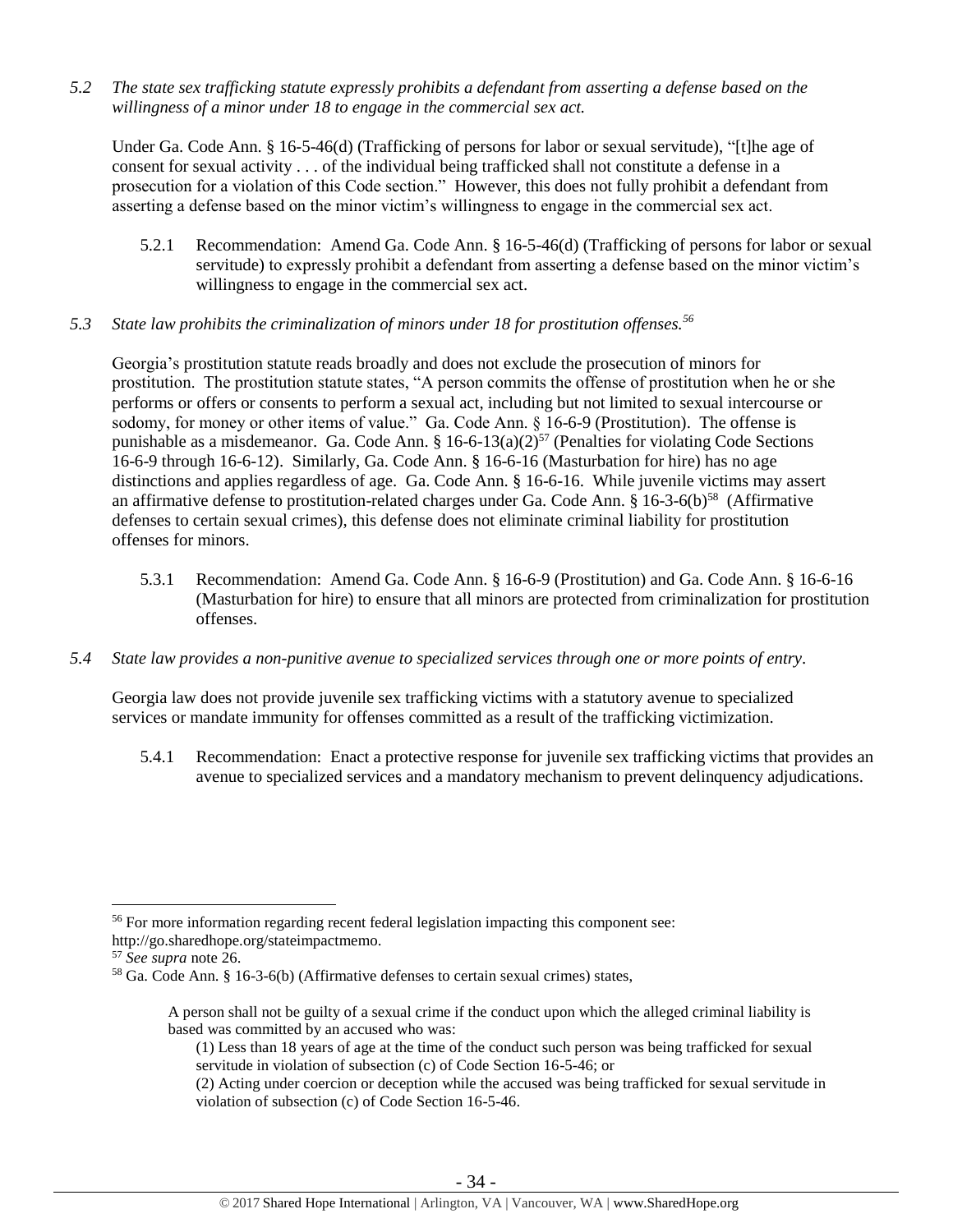## *5.5 Child sex trafficking is identified as a type of abuse and neglect within child protection statutes.<sup>59</sup>*

Child sex trafficking and commercial sexual exploitation are identified as types of child abuse under Georgia's child protection statute, Ga. Code Ann. § 49-5-40 (Definitions; confidentiality of records; restricted access to records), and Georgia's mandatory child abuse reporting statute, Ga. Code Ann. § 19-7-5(b)(4) (Reporting of child abuse; when mandated or authorized; content of report; to whom made; immunity from liability; report based upon privileged communication; penalty for failure to report).

Pursuant to Ga. Code Ann. § 49-5-40(a)(3), "child abuse" includes,

(A) Physical injury or death inflicted upon a child by a parent, guardian, legal custodian, or caretaker thereof by other than accidental means; provide, however, that physical forms of discipline may be used as long as there is no physical injury to the child;

(B) Neglect or exploitation of a child by a parent, guardian, legal custodian, or caretaker thereof;

(C) Sexual abuse of a child;

(D) Sexual exploitation of a child; or

(E) Emotional abuse of a child.

Further, Ga. Code Ann. § 49-5-40(a)(10) defines "sexual abuse" as, "an individual's employing, using, persuading, inducing, enticing, or coercing any child who is not that individual's spouse to engage in any act which involves:

(A) Sexual intercourse, including genital-genital, oral-genital, anal-genital, or oral-anal, whether between individuals of the same or opposite sex;

. . . .

(G) Physical contact in an act of apparent sexual stimulation or gratification with any individual's clothed or unclothed genitals, pubic area, or buttocks or with a female's clothed or unclothed breasts; (I) Penetration of the vagina or rectum by any object except when done as part of a recognized medical procedure.

"Sexual exploitation," as defined by Ga. Code Ann.  $\S$  49-5-40(a)(11), includes "[c]onduct by any individual who allows, permits, encourages, or requires any child to engage in:

(A) Trafficking of persons for labor or sexual servitude, in violation of Code Section 16-5-46;

(B) Prostitution in violation of Code Section 16-6-9;

(C) Obscene depiction of a minor, in violation of Code Section 16-11-40.1;

(D) Nude or sexually explicit electronic transmission, in violation of Code Section 16-11-90; or

(E) Sexually explicit conduct for the purpose of producing any visual of print medium depicting such conduct, in violation of Code Section 16-12-100;

For purposes of mandatory reporting, "child abuse" under Ga. Code Ann. § 19-7-5(b)(4) means:

(A) Physical injury or death inflicted upon a child by a parent or caretaker thereof by other than accidental means; provided, however, that physical forms of discipline may be used as long as there is no physical injury to the child;

(B) Neglect or exploitation of a child by a parent or caretaker thereof;

(C) Endangering a child;

- (D) Sexual abuse of a child; or
- (E) Sexual exploitation of a child.

<sup>&</sup>lt;sup>59</sup> For more information regarding recent federal legislation impacting this component see: http://go.sharedhope.org/stateimpactmemo.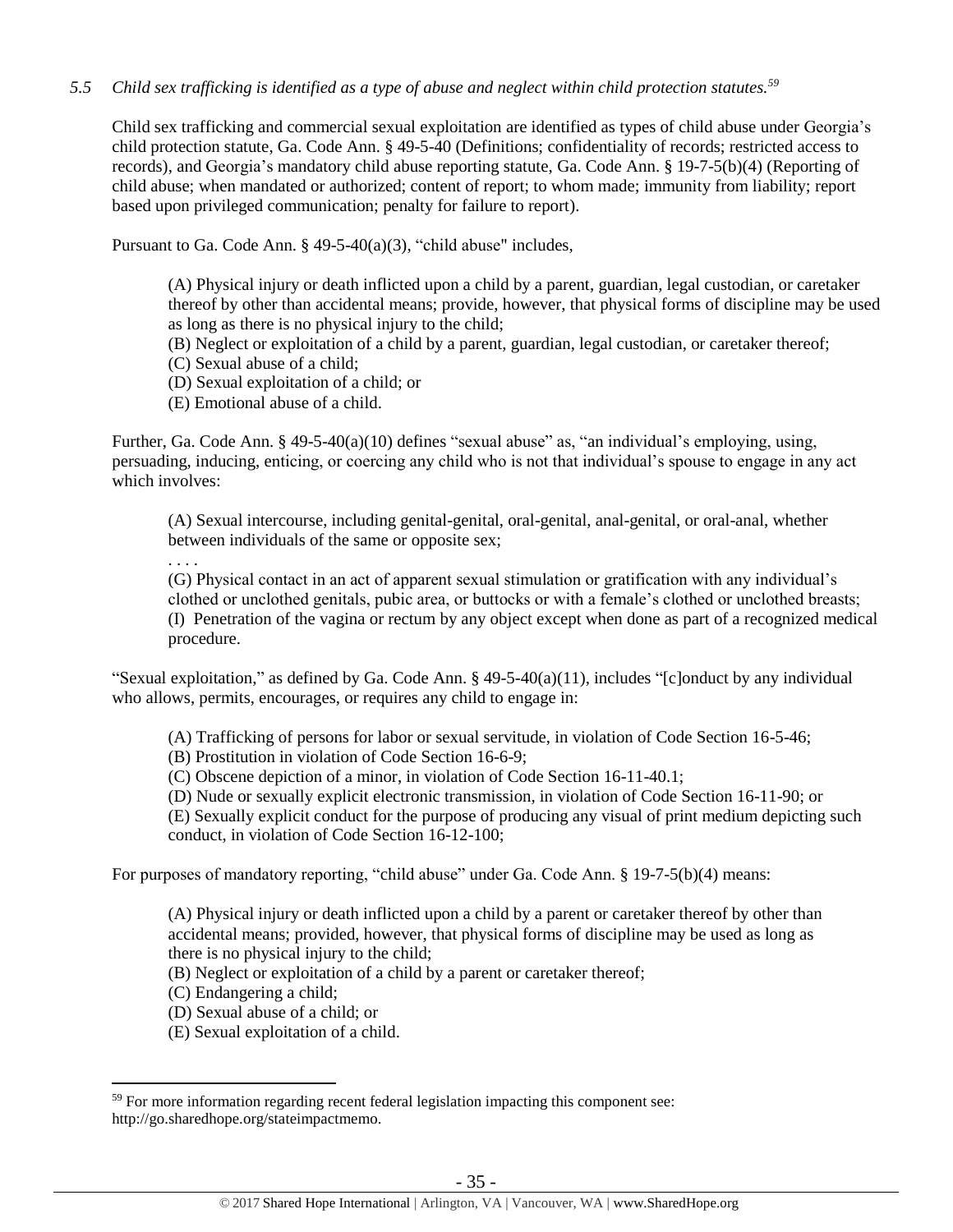Further, Ga. Code Ann. § 19-7-5(b)(10)(J)<sup>60</sup> defines "sexual abuse" as "a person's employing, using persuading, inducing, or coercing any minor who is not such person's spouse to engage in any act which involves . . . [a]ny act described by subsection (c) of Code Section 16-5-46 [Trafficking in persons for labor or sexual servitude]."

Lastly, within the title on "Courts" and the Chapter on "Juvenile Code", Ga. Code Ann. § 15-11-2 also includes "sexual abuse or sexual exploitation" as abuse. Ga. Code Ann. § 15-11-2(2)(C). "Sexual exploitation" is defined as "conduct by a caregiver or other person responsible for the care of a child who allows, permits, encourages, or requires a child to engage in: (A) Prostitution, in violation of Code Section 16-6-9; or (B) Sexually explicit conduct for the purpose of producing any visual or print medium depicting such conduct, in violation of Code Section 16-12-100." Ga. Code Ann. § 15-11-2(70). Further, the law also defines "aggravated circumstances" to include instances in which a parent "[s]ubjected a child or his or her sibling to torture, chronic abuse, sexual abuse, or sexual exploitation." Ga. Code Ann.  $$15-11-2(5)(C).$ 

Finding that the definition of "child abuse" under Georgia's child protection statute, mandatory reporting laws, and Juvenile Code encompasses acts of child sex trafficking and commercial sexual exploitation, a minor victim of either would be identified as abused.

*5.6 The definition of "caregiver" or another related term in the child welfare statutes is not a barrier to a sex trafficked child accessing the protection of child welfare.*

Georgia's narrow definitions of "legal custodian" under Ga. Code Ann. § 49-5-3(12) (Children and Youth Services; definitions) and "caregiver" under Ga. Code Ann. § 49-5-3(3) (Child and youth services) would likely be a barrier for a child sex trafficking victim to receive child welfare protection and services, as both embody traditional notions of legal care and custody. However, pursuant to Georgia's child protection statute, Ga. Code Ann. § 49-5-180(2) (Central child abuse registry; definitions), the definition of "alleged child abuser" includes "an individual named in an abuse investigation report as having committed a substantial case"; thus, this definition would be sufficiently broad as to provide a gateway for services and protection for child victims.

Furthermore, the definitions of "sexual abuse" and "sexual exploitation" under Georgia's code related to domestic relations and child abuse reporting expand who is considered a perpetrator for purposes of child abuse identification. In defining "sexual abuse" and "sexual exploitation," Ga. Code Ann. § 19-7- 5(b)(10), (11) does not include a caregiver barrier; instead, these forms of abuse may be committed by "any person." Therefore, the definitions of "alleged child abuser," "sexual abuse," and "sexual exploitation" would allow child welfare agencies to provide services and protections to minor victims of sexual exploitation and trafficking regardless of the child's relationship to the perpetrator of the abuse.<sup>61</sup>

*5.7 Crime victims' compensation is specifically available to a child victim of sex trafficking or commercial sexual exploitation of children (CSEC).*

For the purposes of crime victims' compensation funds, "crime" includes a violation of Ga. Code Ann. § 16-5-46 (Trafficking in persons for labor or sexual servitude). Ga. Code Ann. § 17-15-2(3)(A). Pursuant to Ga. Code Ann. § 17-15-7(a)(1), a person "eligible for awards pursuant to this chapter" is defined as someone who endures at least one of the following:

 $60$  The text of Ga. Code Ann. § 19-7-5 cited here and elsewhere in this report includes amendments made by the enactment of House Bill 86 during the 2017 General Assembly of the Georgia Legislature (effective May 8, 2017).

<sup>61</sup> *See supra* Component 5.5. for discussion on identifying victims of trafficking and CSEC offense as "abused" for purposes of accessing child welfare services and protections.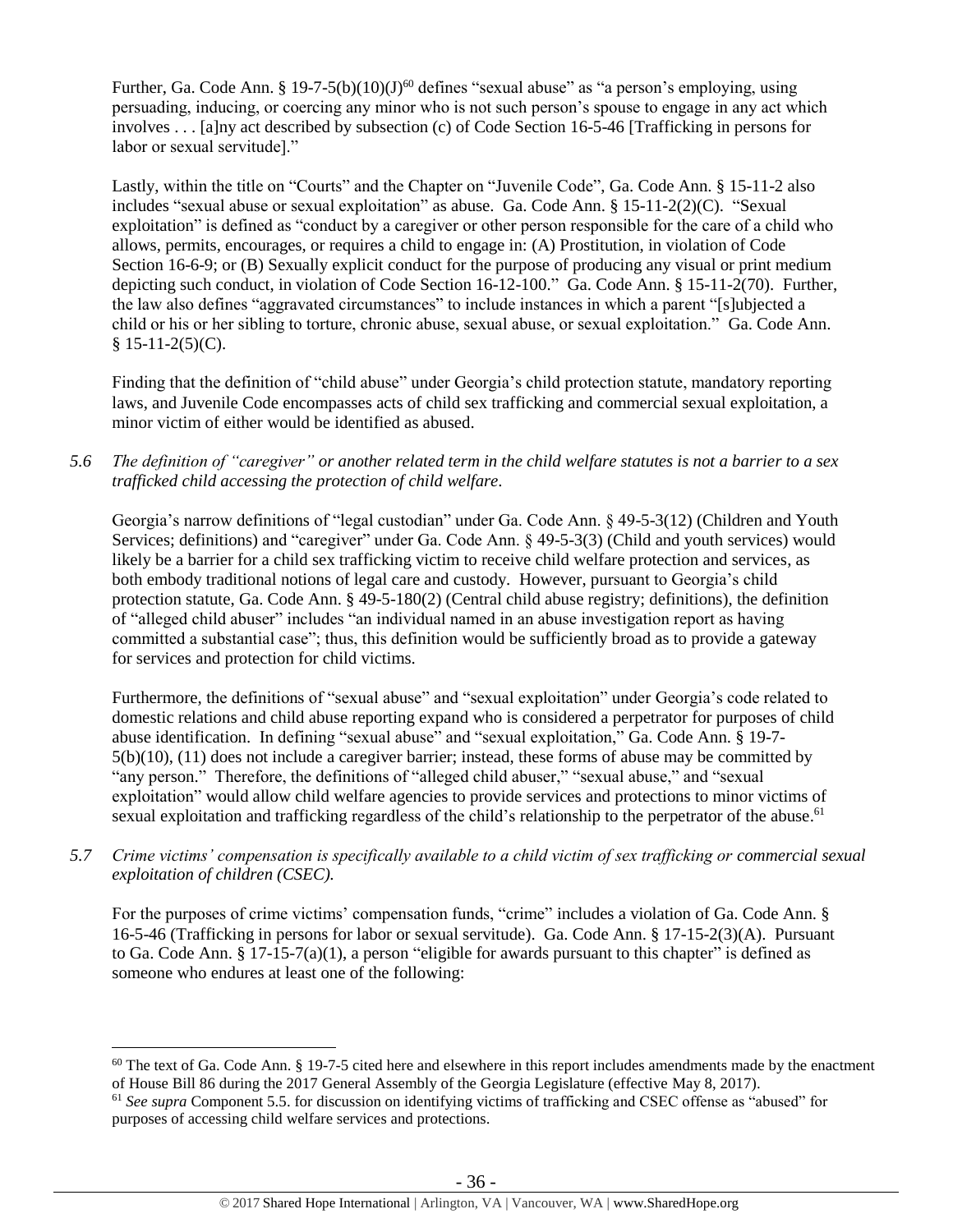(A) Is injured physically, who dies, or who suffers financial hardship as a result of being injured physically as a direct result of a crime;

(B) Suffers a serious mental or emotional trauma as a result of being threatened with a crime which could result in physical injury or death;

(C) Suffers a serious mental or emotional trauma as a result of being present during the commission of a crime;

(D) Suffers a serious mental or emotional trauma as a result of being trafficked for labor or sexual servitude as defined in Code Section 16-5-46 [Trafficking in persons for labor or sexual servitude]; or

(E) Is a dependent spouse, parent, step-parent, child, or step-child of a person who is injured physically, who dies, or who suffers financial hardship as a result of being injured physically as a direct result of a crime[.]

Therefore, since the crime of human trafficking is specifically mentioned, and since crime includes the definition of human trafficking, a victim would be eligible for compensation under this statute. Additionally, Georgia defines victims as those who are present during or suffer injury or emotional trauma from certain crimes, including "any act which constitutes a violation of Chapter 6 or Part 2 of Article 3 of Chapter 12 of Title 16," which includes Ga. Code Ann. § 16-12-100 (Sexual exploitation of children; reporting violation; forfeiture; penalties) and § 16-12-100.2 (Computer or electronic pornography and child exploitation prevention). Ga. Code Ann. § 17-15-2(3)(A). Therefore, those victims who are depicted in images of child sexual exploitation (ICSE) may obtain crime victims' compensation.

Some crime victims may become ineligible or face reduced awards if they are considered accomplices to the crime, though human trafficking victims are specifically excluded from this ineligibility provision. Ga. Code Ann. § 17-15-7(e).

Even if victims are able to access the victims' compensation funds, a claim for compensation "shall be filed by a victim not later than three years after the occurrence of the crime upon which such claim is based . . . provided, however, that if such victim was a minor at the time of the commission of the crime, he or she shall have until three years after his or her eighteenth birthday to file such claim; and provided, further, that upon good cause shown, the board may extend the time for filing a claim." Ga. Code Ann. §  $17-15-5(b)(1)$ .

Similarly, it must be found that "the crime was promptly reported to the proper authorities," and "[i]n no case may an award be made where . . . such report was made more than 72 hours after the occurrence of such crime unless the board, for good cause shown, finds the delay to have been justified." Ga. Code Ann. § 17-15-8(a)(3). The statute further provides that there is a presumption that good cause exists in cases of human trafficking victims suffering serious mental or emotional trauma as a result of being trafficked. Ga. Code Ann.  $\S 17{\text -}15{\text -}8(a)(3)$ . Therefore, the presumption of good cause for human trafficking victims lessens the effect of this ineligibility factor for these victims.

Notably, law enforcement officials are required to make human trafficking victims aware of the availability of federal victim compensation. Ga. Code Ann. § 17-17-6(a) states in part,

Upon initial contact with a victim, all law enforcement and court personnel shall make available to the victim the following information written in plain language:

. . . . (2) The availability of victim compensation and, if the victim has been trafficked for labor or sexual servitude as defined in Code Section 16-5-46, compensation available through the federal government pursuant to 22 U.S.C. Section 7105 . . . .

5.7.1 Recommendation: Enact a law that expressly allows minor victims of sex trafficking and commercial sexual exploitation an extended time to file a claim for victim's compensation.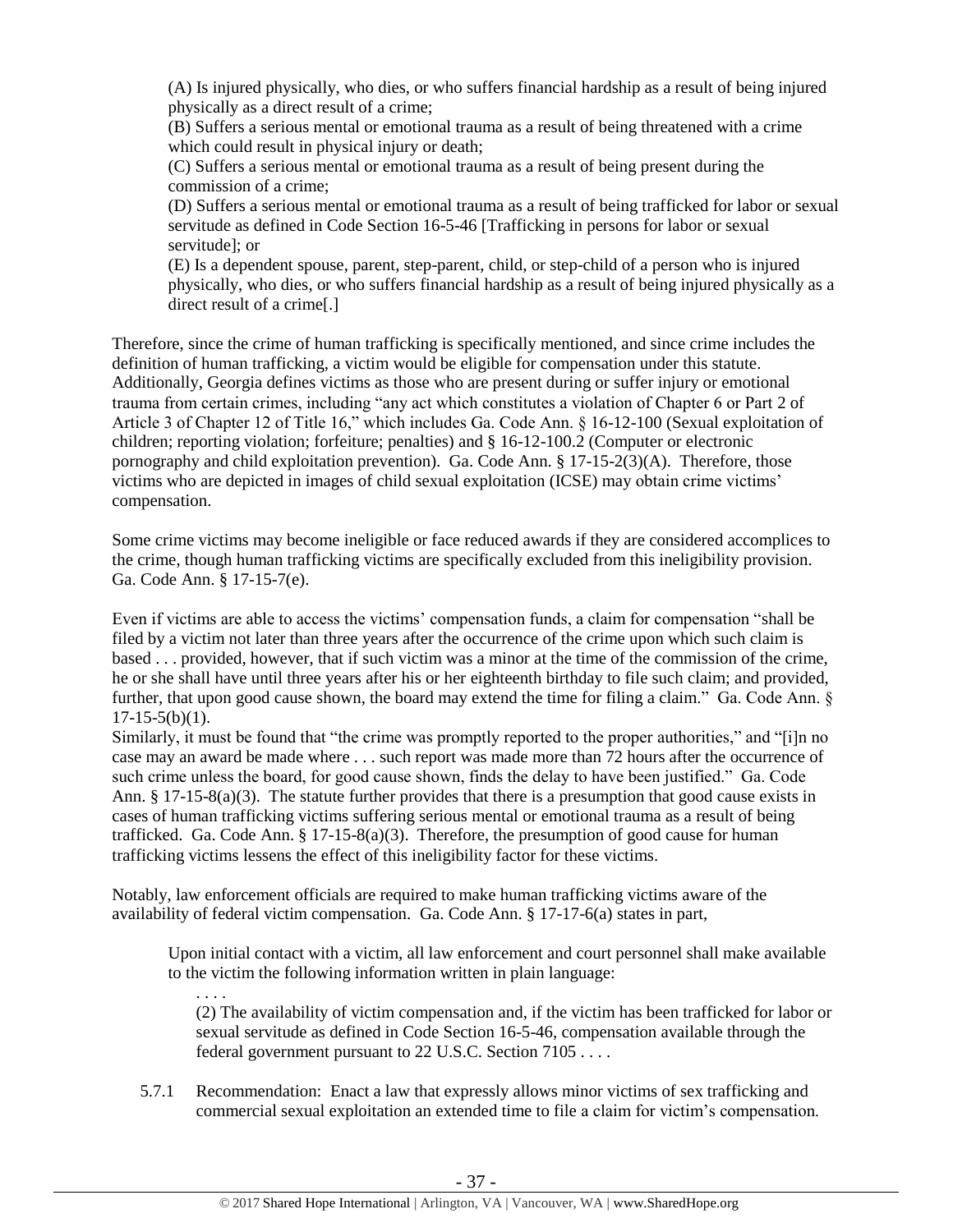## *5.8 Victim-friendly procedures and protections are provided in the trial process for minors under 18.*

Several victim-friendly criminal justice procedures exist in Georgia.

Under Ga. Code Ann. § 16-5-46(e) (Trafficking in persons for labor or sexual servitude), "[t]he sexual history or history of commercial sexual activity of a person alleged to have been trafficked or such person's connection by blood or marriage to an accused in the case or to anyone involved in such person's trafficking shall be excluded from evidence if the court finds at a hearing outside the presence of the jury that the probative value of the evidence is substantially outweighed by the danger of unfair prejudice, confusion of the issues, or misleading the jury."

Similar protections exist for certain sex offenses, including § 16-6-1 (Rape), § 16-6-4 (Child molestation; aggravated child molestation), and § 16-6-22.2 (Aggravated sexual battery). Ga. Code Ann. § 24-4-412. Georgia does not allow the defendant to raise evidence about the complaining witness's past sexual behavior. Ga. Code Ann. § 24-4-412(a). According to this statute, "[E]vidence relating to the past sexual behavior of the complaining witness shall not be admissible, either as direct evidence or on crossexamination of the complaining witness or other witnesses, except as provided in this Code section. For the purposes of this Code section, evidence of past sexual behavior includes, but is not limited to, evidence of the complaining witness's marital history, mode of dress, general reputation for promiscuity, nonchastity, or sexual mores contrary to the community standards." Ga. Code Ann.  $\S$  24-4-412(a). Under subsection (b), "[E]vidence relating to the past sexual behavior of the complaining witness may be introduced if the court, following the procedure described in subsection (c) of this Code section, finds that the past sexual behavior directly involved the participation of the accused and finds that the evidence expected to be introduced supports an inference that the accused could have reasonably believed that the complaining witness consented to the conduct complained of in the prosecution."

Additionally, under Ga. Code Ann. § 24-8-820 (Testimony as to child's description of sexual contact or physical abuse),

A statement made by a child younger than 16 years of age describing any act of sexual contact or physical abuse performed with or on such child by another or with or on another in the presence of such child shall be admissible in evidence by the testimony of the person to whom made if the proponent of such statement provides notice to the adverse party prior to trial of the intention to use such out-of-court statement and such child testifies at the trial, unless the adverse party forfeits or waives such child's testimony as provided in this title, and, at the time of the testimony regarding the out-of-court statements, the person to whom the child made such statement is subject to cross-examination regarding the out-of-court statements.

Pursuant to Ga. Code Ann. § 17-8-54 (Persons in courtroom when person under age of 16 testifies concerning sexual offense), "[W]hen any person under the age of 16 is testifying concerning any sex offense, the court shall clear the courtroom of all persons except parties to the cause and their immediate families or guardians, attorneys and their secretaries, officers of the court, jurors, newspaper reporters or broadcasters, and court reporters."

For children ten years of age and younger that are victims of the crimes of Ga. Code Ann. § 16-5-70 (Cruelty to children), § 16-6-1 (Rape), § 16-6-4 (Child molestation; aggravated child molestation), or § 16-6-5 (Sexual assault by persons with supervisory or disciplinary authority), the court can order that their testimony "be taken outside the courtroom and shown in the courtroom by means of a two-way closed circuit television." Ga. Code Ann. § 17-8-55(a). However, such "[a]n order may be granted in such cases only if: (1) The testimony is taken during the criminal trial proceeding for such violation; and (2) The judge determines that testimony by the child victim in the courtroom will result in the child's suffering serious emotional distress such that the child cannot reasonably communicate." Ga. Code Ann. § 17-8-55(a).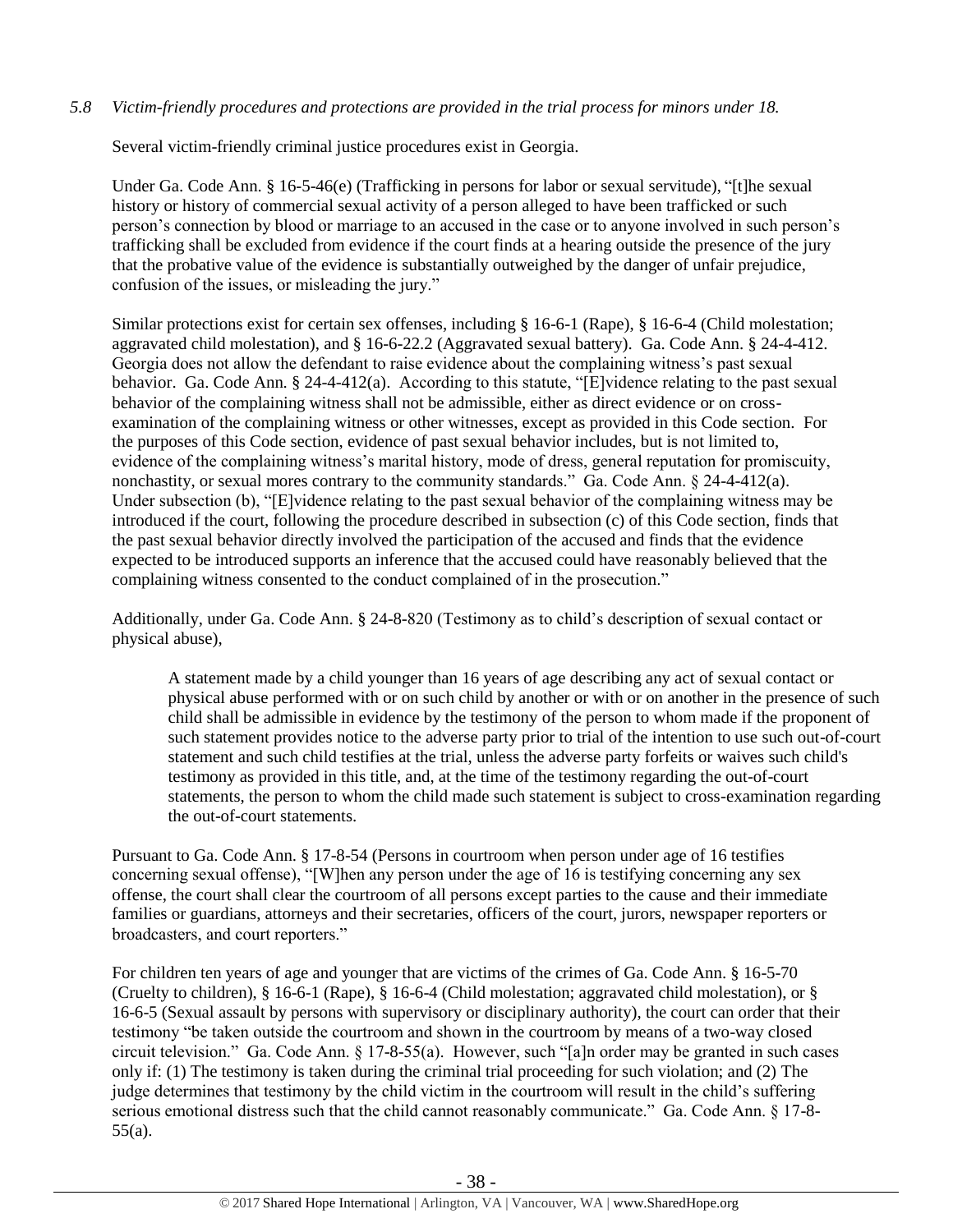Additionally, each county in Georgia is required to have a written child abuse protocol which deals with victims of child abuse and exploitation. Ga. Code Ann. § 19-15-2 (Child abuse protocol committee; written child abuse protocol; training of members; written sexual abuse and exploitation protocol). Georgia's written child abuse protocol also focuses on the anonymity of the victim under Ga. Code Ann. § 15-11-16. It states, "(c) On appeal, the anonymity of a child, and where appropriate, a victim or witness who is under the age of 18 years, shall be preserved by appropriate use of a child's, victim's, or witness's initials as appropriate."

*5.9 Child sex trafficking victims may vacate delinquency adjudications and expunge related records for prostitution and other offenses arising from trafficking victimization, without a waiting period.*

Georgia law allows child sex trafficking victims to petition for both expungement and vacatur without a waiting period; however, victims must follow a separate process to accomplish each, and the laws apply only to adjudications for sexual crimes. Under Ga. Code Ann. § 15-11-32 (Modification or vacation of orders; retroactive application),

## . . . .

(d) An order of adjudication of delinquency by a court may be modified or vacated if the child was adjudicated for a delinquent act for a sexual crime as defined in Code Section 16-3-6 [Affirmative defenses to certain sexual crimes] and such crime resulted from the child being:

(1) Trafficked for sexual servitude in violation of Code Section 16-5-46; or

(2) A victim of sexual exploitation as defined in Code Section 49-5-40.

(e) Any party to the proceeding, the probation officer, or any other person having supervision or legal custody of or an interest in a child may petition the court for the relief provided in this Code section. Such petition shall set forth in clear and concise language the grounds upon which the relief is requested.

(f) After a petition seeking relief under this Code section is filed, the court shall fix a time for hearing and shall cause notice to be served on the parties to the proceeding or those affected by the relief sought. After the hearing, the court shall deny or grant relief as the evidence warrants. . . . .

Pursuant to Ga. Code Ann. § 16-3-6, "'Sexual crime' means prostitution, sodomy, solicitation of sodomy, or masturbation for hire . . . ." Accordingly, a child sex trafficking victim may petition to vacate an adjudication for prostitution, but not for other offenses related to the minor's victimization.

A separate process allows for these records to be sealed. Specifically, Ga. Code Ann. § 15-11-701(c) (Sealing of files and records; hearings; limitations on disclosure; identity of victim) states,

On application of a person who has been adjudicated for a delinquent act or on the court's own motion, and after a hearing, the court shall order the sealing of the files and records in the proceeding, including those specified in Code Sections 15-11-702 [Children's fingerprints, photographs, and names] and 15- 11-708 [Separation of juvenile and adult records for law enforcement; inspection; limited fingerprint access], if the court finds that the child was adjudicated for a delinquent act for a sexual crime as defined in Code Section 16-3-6 and such crime resulted from the child being: (1) Trafficked for sexual servitude in violation of Code Section 16-5-46; or (2) A victim of sexual exploitation as defined in Code Section 49-5-40.

Pursuant to Ga. Code Ann. § 15-11-701(e), a sealed record "shall be treated as if it had never occurred. All index references shall be deleted and the person, the court, the law enforcement officers, and the departments shall properly reply that no record exists pertaining to the person upon inquiry in any matter." Further, sealed records may be inspected upon court order only by the subject of the record, persons named in the order, or criminal justice officials. Ga. Code Ann. § 15-11-701(e).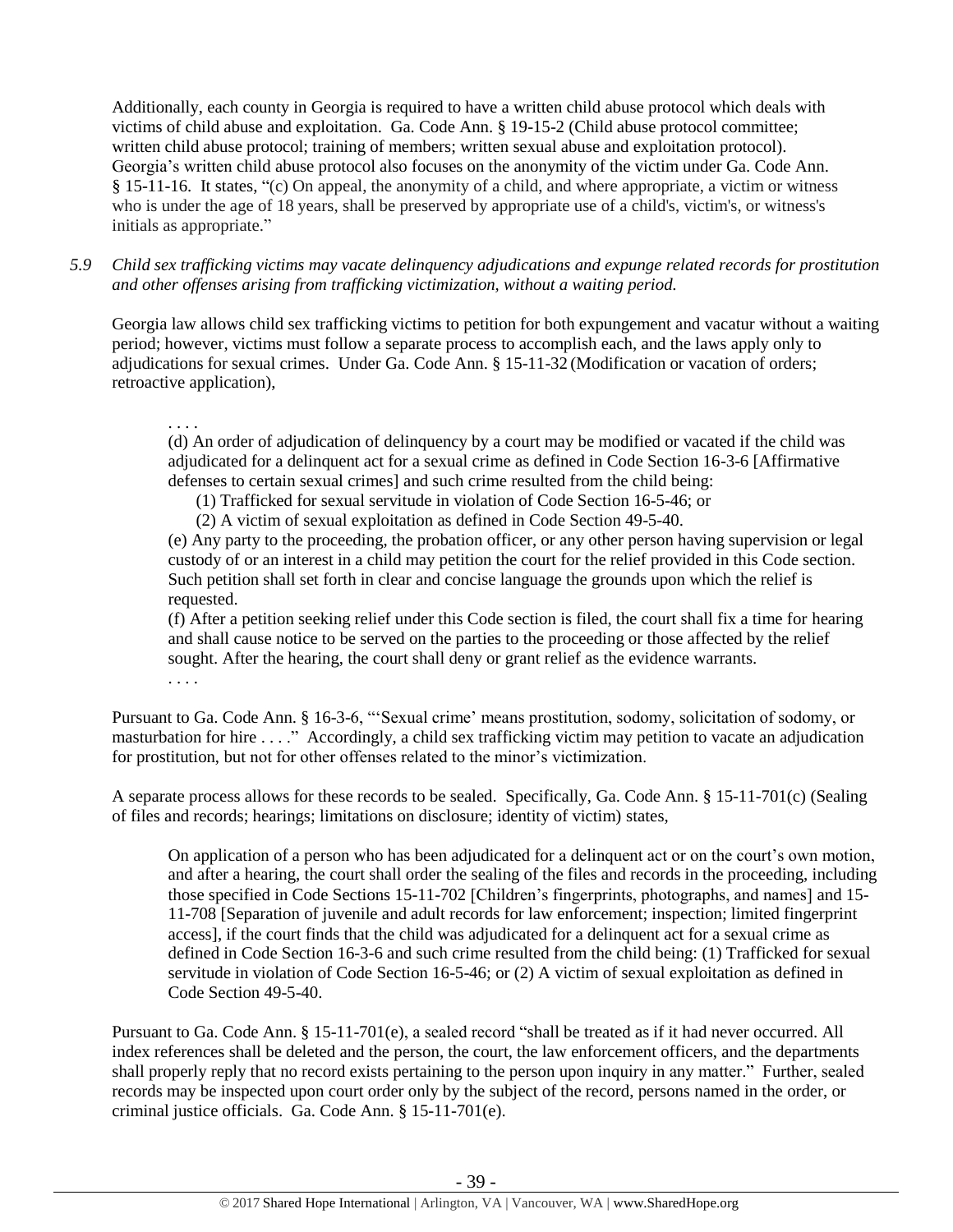In addition to these trafficking-specific provisions, records related to an adjudication for a non-sexual crime may be sealed under Ga. Code Ann. § 15-11-701(b), which states,

On application of a person who has been adjudicated for committing a delinquent act or as a child in need of services or on the court's own motion, and after a hearing, the court shall order the sealing of the files and records in the proceeding if the court finds that:

(1) Two years have elapsed since the final discharge of the person;

(2) Since the final discharge of the person he or she has not been convicted of a felony or of a misdemeanor involving moral turpitude or adjudicated for committing a delinquent act or as a child in need of services and not proceeding seeking conviction or adjudication is pending against the person; and

(3) The person has been rehabilitated.

5.9.1 Recommendation: Amend Ga. Code Ann. § 15-11-32 (Modification or vacation of orders; retroactive application) and § 15-11-701(c) (Sealing of files and records; hearings; limitations on disclosure; identity of victim) to allow child sex trafficking victims to vacate delinquency adjudications and expunge related records for other offenses related to trafficking victimization.

#### *5.10 Victim restitution and civil remedies for victims of domestic minor sex trafficking or commercial sexual exploitation of children (CSEC) are authorized by law.*

Under Ga. Code Ann. § 17-14-3(a) (Requirement of restitution by offender as condition of relief generally), "[I]n addition to any other penalty imposed by law, a judge of any court of competent jurisdiction shall, in sentencing an offender, make a finding as to the amount of restitution due any victim, and order an offender to make full restitution to such victim." Also, pursuant to Ga. Code Ann. § 17-14-9 (Amount of restitution), "The amount of restitution ordered shall not exceed the victim's damages." Ga. Code Ann. § 17-14-9. This award, however, will reduce the amount payable to the victim from the Crime Victims Compensation Board. Ga. Code Ann. § 17-14-6(c). Similarly, it sets off the amount a victim is eligible to recover in civil proceedings. Ga. Code Ann. § 17-14-11. Notably, the definition of "victim" for the article on "restitution" excludes "any person who is concerned in the commission of such unlawful act as defined in Code Section 16-2-20."<sup>62</sup> Ga. Code Ann. § 17-14-2(9). Under Ga. Code Ann. § 16-2- 20, "[a] person is concerned in the commission of a crime only if he," among other things, "[i]ntentionally aids or abets in the commission of the crime." § Ga. Code Ann. § 16-2-20(b)(3). This provision could potentially inhibit domestic minor sex trafficking victims from recovering funds if courts view the victims as aiders or abettors in the crime.

While "childhood sexual abuse" is defined to include human trafficking and CSEC offenses under Ga. Code Ann. § 9-3-33.1 (Actions for childhood sexual abuse) for purposes of establishing the statute of limitations for commencing civil actions, Georgia has not established civil remedies specific to harm caused by human trafficking victimization.

- (b) A person is concerned in the commission of a crime only if he:
	- (1) Directly commits the crime;

- (2) Intentionally causes some other person to commit the crime under such circumstances that the other person is not guilty of any crime either in fact or because of legal incapacity;
- (3) Intentionally aids or abets in the commission of the crime; or
- (4) Intentionally advises, encourages, hires, counsels, or procures another to commit the crime.

 $62$  Ga. Code Ann. § 16-2-20 (When a person is a party to a crime) states,

<sup>(</sup>a) Every person concerned in the commission of a crime is a party thereto and may be charged with and convicted of commission of the crime.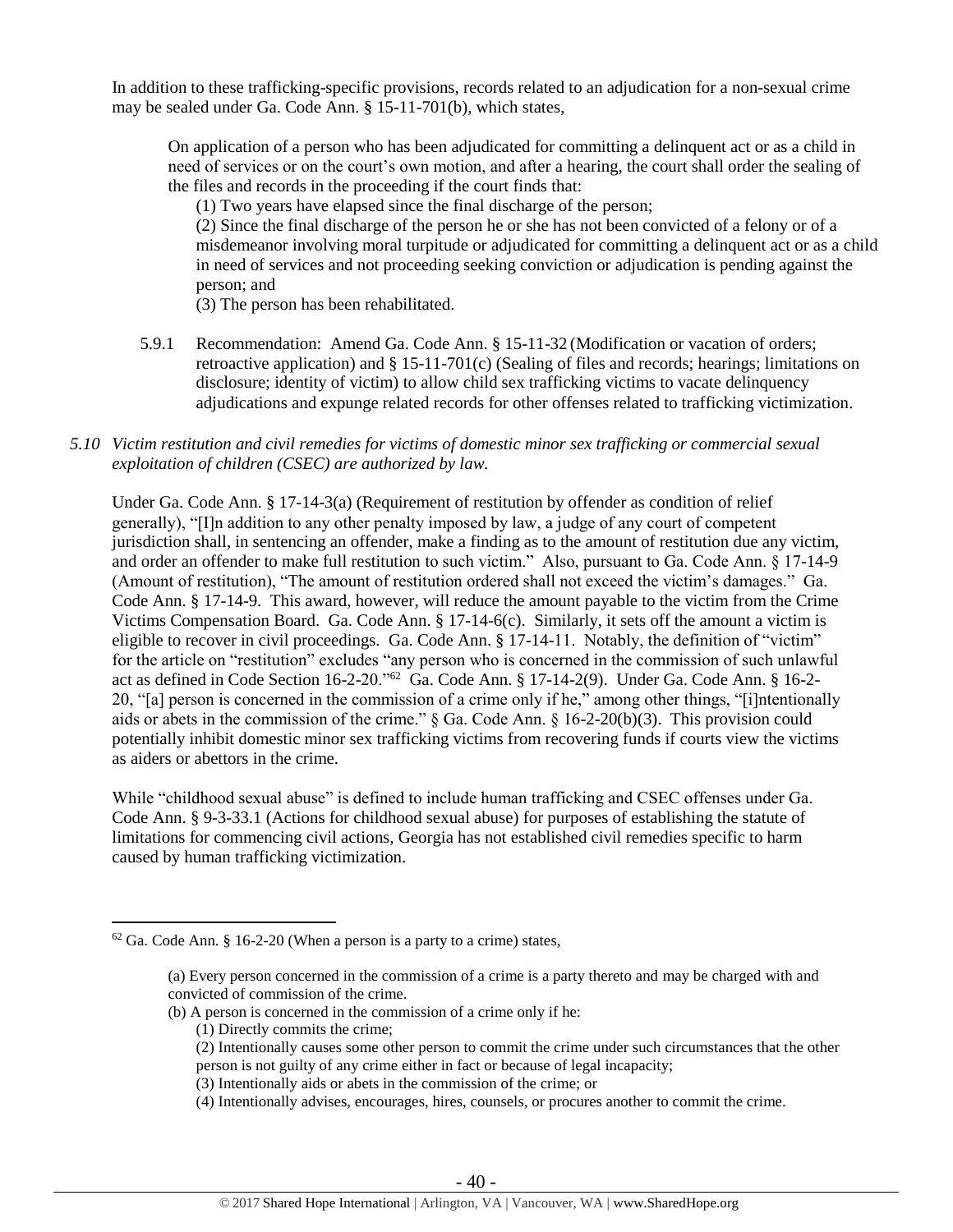- 5.10.1 Recommendation: Enact a statutory cause of action that allows child sex trafficking victims to bring civil claims against their exploiters for damages caused by sex trafficking.
- *5.11 Statutes of limitations for civil and criminal actions for child sex trafficking or commercial sexual exploitation of children (CSEC) offenses are eliminated or lengthened to allow prosecutors and victims a realistic opportunity to pursue criminal action and legal remedies.*

Under Ga. Code Ann. § 17-3-2.1(b) (Limitation on prosecution of certain offenses involving a victim under 16 years of age), "[f]or crimes committed on or after July 1, 2012, if the victim of: (1) Trafficking a person for sexual servitude, as defined in Code Section 16-5-46 . . . (5) Child molestation or aggravated child molestation, as defined in Code Section 16-6-4; (6) Enticing a child for indecent purposes, as defined in Code Section 16-6-5 . . . a prosecution may be commenced at any time." For other felonies committed against victims under the age of 18, the prosecution must "commence[] within seven years after the commission of the crime." Ga. Code Ann. § 17-3-1(c) (Generally).

Additionally, pursuant to Ga. Code Ann. § 9-3-33.1(b)(2) (Limitations for actions for childhood sexual abuse), the statute of limitation for the commencement of civil action has been lengthened for victims of child sexual abuse. Ga. Code Ann. § 9-3-33.1(b)(2) states,

(A) Notwithstanding Code Section 9-3-33, any civil action for recovery of damages suffered as a result of childhood sexual abuse committed on or after July 1, 2015, shall be commenced:

(i) On or before the date the plaintiff attains the age of 23 years; or

(ii) Within two years from the date that the plaintiff knew or had reason to know of such abuse and that such abuse resulted in injury to the plaintiff as established by competent medical or psychological evidence.

(B) When a plaintiff's civil action is filed after the plaintiff attains the age of 23 years but within two years from the date that the plaintiff knew or had reason to know of such abuse and that such abuse resulted in injury to the plaintiff, the court shall determine from admissible evidence in a pretrial finding when the discovery of the alleged childhood sexual abuse occurred. The pretrial finding required under this subparagraph shall be made within six months of the filing of the civil action.<sup>63</sup>

Ga. Code Ann. § 9-3-33.1(b)(1) states,

 $\overline{a}$ 

(2) The revival of a claim as provided in paragraph  $(d)(1)$  of this subsection shall not apply to: (a) Any claim that has been litigated to finality on the merits in a court of competent jurisdiction prior to July 1, 2015. Termination of a prior civil action on the basis of the expiration of the statute of limitations shall not constitute a claim that has been litigated to finality on the merits; (b) Any written settlement agreement which has been entered into between a plaintiff and defendant when the plaintiff was represented by an attorney who was admitted to practice law in this state at the time of the settlement, and the plaintiff signed such agreement; and

(c) Any claim against an entity, as such term is defined in §subsection (c) of this Code section. 9-3- 33.1(c)

 $63$  Ga. Code Ann. § 9-3-33.1(d) (Limitations for actions for childhood sexual abuse) states,

<sup>(1)</sup> For a period of two years following July 1, 2015, plaintiffs of any age who were time barred from filing a civil action for injuries resulting from childhood sexual abuse due to the expiration of the statute of limitations in effect on June 30, 2015, shall be permitted to file such actions against the individual alleged to have committed such abuse before July 1, 2017, thereby reviving those civil actions which had lapsed or technically expired under the law in effect on June 30, 2015.

<sup>(3)</sup> This subsection shall be repealed effective July 1, 2017.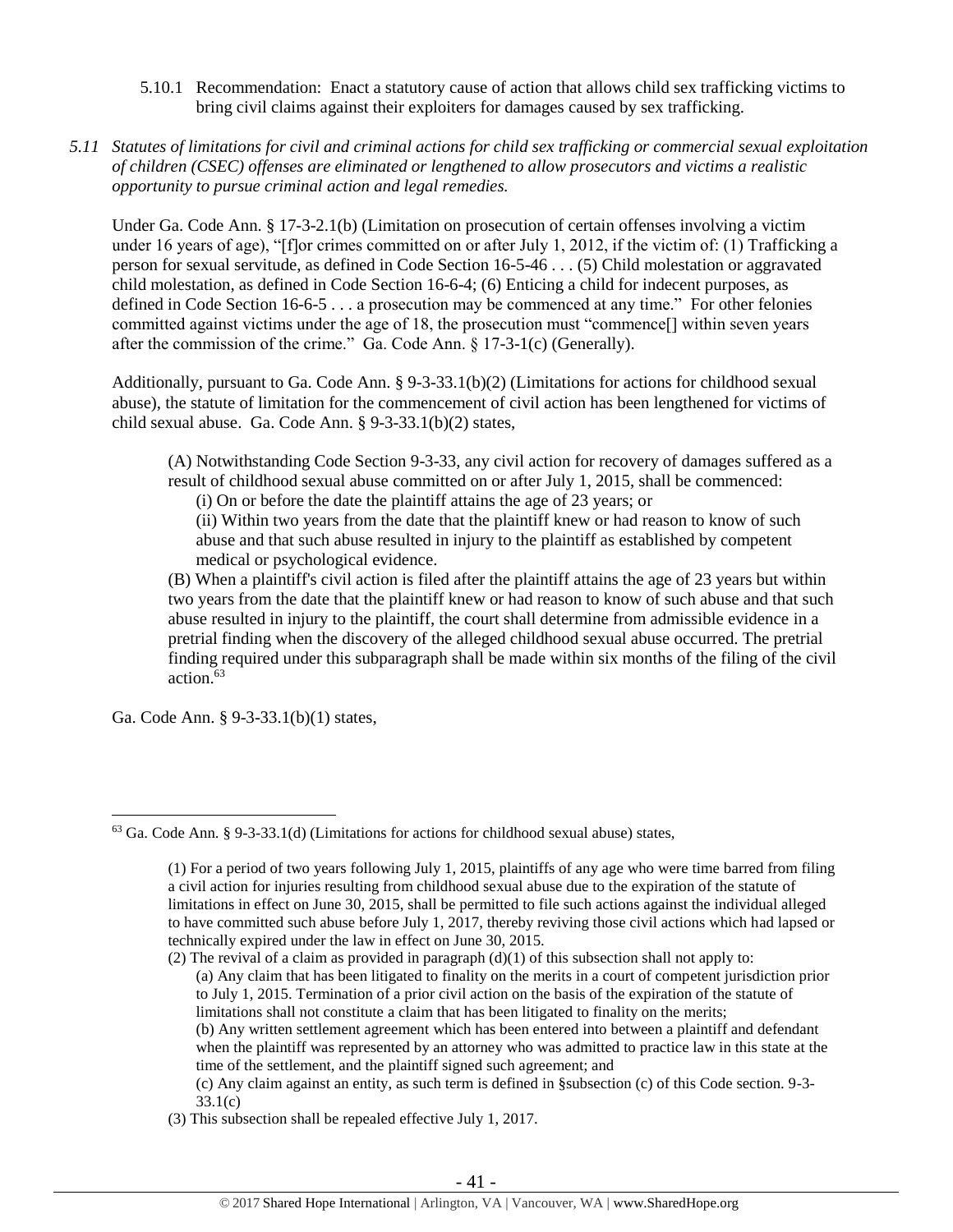As used in this subsection, the term "childhood sexual abuse" means any act committed by the defendant against the plaintiff which occurred when the plaintiff was under 18 years of age and which would be in violation of:

(A) Trafficking a person for sexual servitude, as prohibited in Code Section 16-5-46;

(B) Rape, as prohibited in Code Section 16-6-1;

(C) Statutory rape, as prohibited in Code Section 16-6-3, if the defendant was 21 years of age or older at the time of the act;

(D) Aggravated sodomy, as prohibited in Code Section 16-6-2;

(E) Child molestation or aggravated child molestation, as prohibited in Code Section 16-6-4, unless the violation would be subject to punishment as provided in paragraph (2) of subsection (b) of Code Section 16-6-4 or paragraph (2) of subsection (d) of Code Section 16- 6-4;

(F) Enticing a child for indecent purposes, as prohibited in Code Section 16-6-5, unless the violation would be subject to punishment as provided in subsection (c) of Code Section 16-6- 5;

(G) Incest, as prohibited in Code Section 16-6-22;

(H) Aggravated sexual battery, as prohibited in Code Section 16-6-22.2; or

(I) Part 2 of Article 3 of Chapter 12 of Title 16.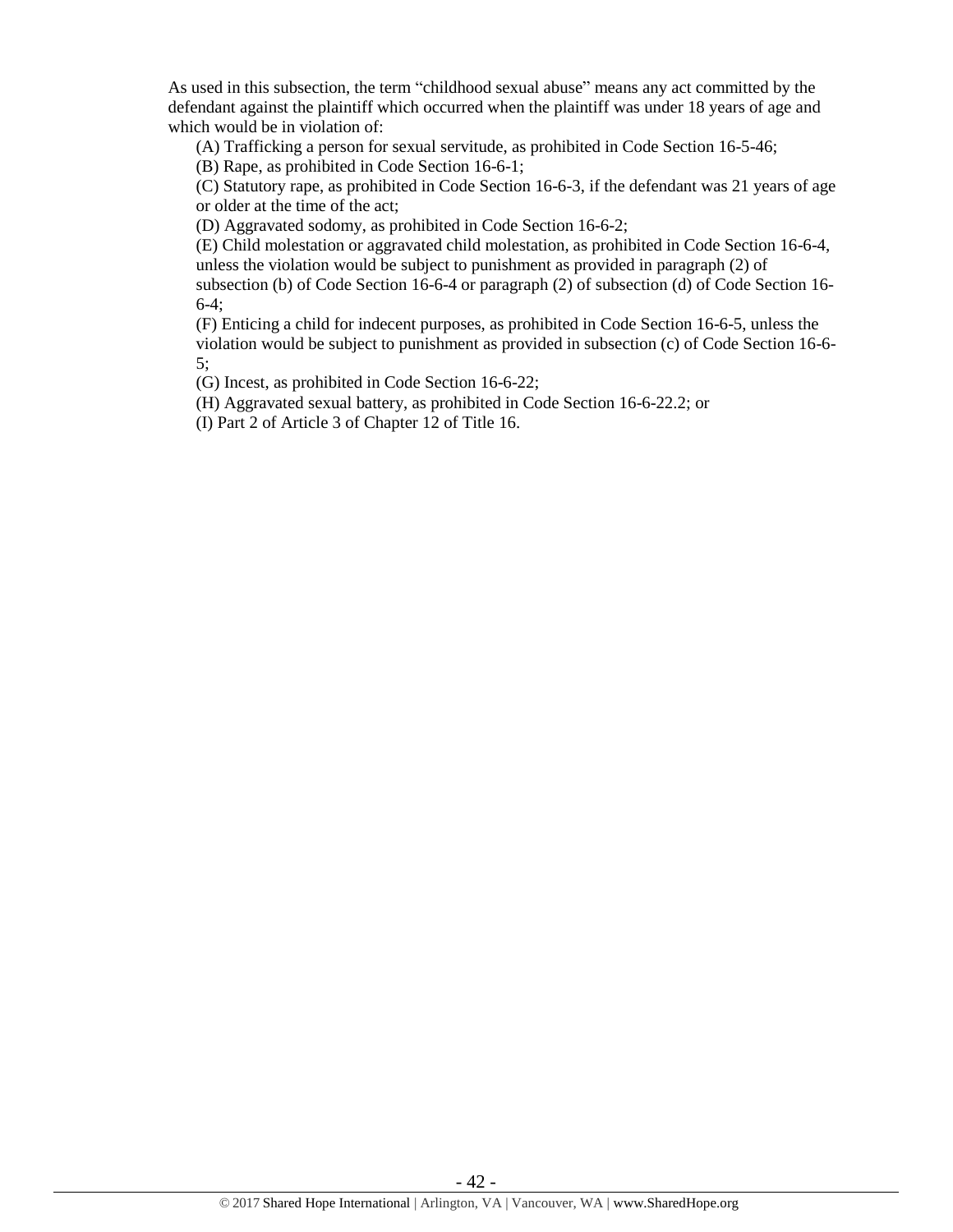#### **FRAMEWORK ISSUE 6: CRIMINAL JUSTICE TOOLS FOR INVESTIGATION AND PROSECUTIONS**

#### *Legal Components:*

- *6.1 Training on human trafficking and domestic minor sex trafficking for law enforcement is statutorily mandated or authorized.*
- *6.2 Single party consent to audiotaping is permitted in law enforcement investigations.*
- *6.3 Wiretapping is an available tool to investigate domestic minor sex trafficking and commercial sexual exploitation of children (CSEC).*
- *6.4 Using a law enforcement decoy posing as a minor to investigate buying or selling of commercial sex acts is not a defense to soliciting, purchasing, or selling sex with a minor.*

*\_\_\_\_\_\_\_\_\_\_\_\_\_\_\_\_\_\_\_\_\_\_\_\_\_\_\_\_\_\_\_\_\_\_\_\_\_\_\_\_\_\_\_\_\_\_\_\_\_\_\_\_\_\_\_\_\_\_\_\_\_\_\_\_\_\_\_\_\_\_\_\_\_\_\_\_\_\_\_\_\_\_\_\_\_\_\_\_\_\_\_\_\_\_*

- *6.5 Using the Internet or electronic communications to investigate buyers and traffickers is a permissible investigative technique.*
- *6.6 State law requires reporting of missing children and recovered missing children.*

## *Legal Analysis:*

*6.1 Training on human trafficking and domestic minor sex trafficking for law enforcement is statutorily mandated or authorized.*

Georgia law provides for training of law enforcement officers on issues of trafficking. Ga. Code Ann. § 35-1-16 states,

(a) The Georgia Peace Officer Standards and Training Council and the Georgia Public Safety Training Center shall establish guidelines and procedures for the incorporation of training materials and information in:

(1) Methods for identifying, combating, and reporting incidents where a person has been trafficked for labor or sexual servitude, as such terms are defined in Code Section 16-5-46 [Trafficking of persons for labor or sexual servitude];

(2) Methods for providing proper detention facilities or alternatives to detention facilities for persons who have been trafficked for labor or sexual servitude . . . including providing information on therapeutic facilities for such persons; and

(3) Methods for assisting persons who have been trafficked for labor or sexual servitude . . . including providing information on social service organizations available to assist such person.

(b) The guidelines and procedures listed in subsection (a) of this Code section shall be for use by law enforcement training centers monitored by the Georgia Peace Officer Standards and Training Council and monitored and funded by the Georgia Public Safety Training Center in all courses for which they have responsibility and oversight.

Ga. Code Ann. § 35-3-4(13), relating to the Georgia Bureau of Investigation, now has a new paragraph requiring the Bureau to "[i]dentify and investigate violations of Code Section 16-5-46 [Trafficking of persons for labor or sexual servitude]." Also, according to the Editor's notes for Ga. Code Ann. Ch. 5, tit. 49, the "General Assembly urged certain public organizations and state agencies to develop programs for the education and training of social services and criminal justice professionals in the areas of child abuse, sexual abuse**,** and sexual exploitation." Ga. Code Ann. ch.5, tit. 49 editor's notes (citing 1986 Ga. Laws 1204).

*6.2 Single party consent to audiotaping is permitted in law enforcement investigations.*

Pursuant to Ga. Code Ann. § 16-11-66(a) (Interception of wire, oral, or electronic communication by party thereto; consent requirements for recording and divulging conversations to which child under 18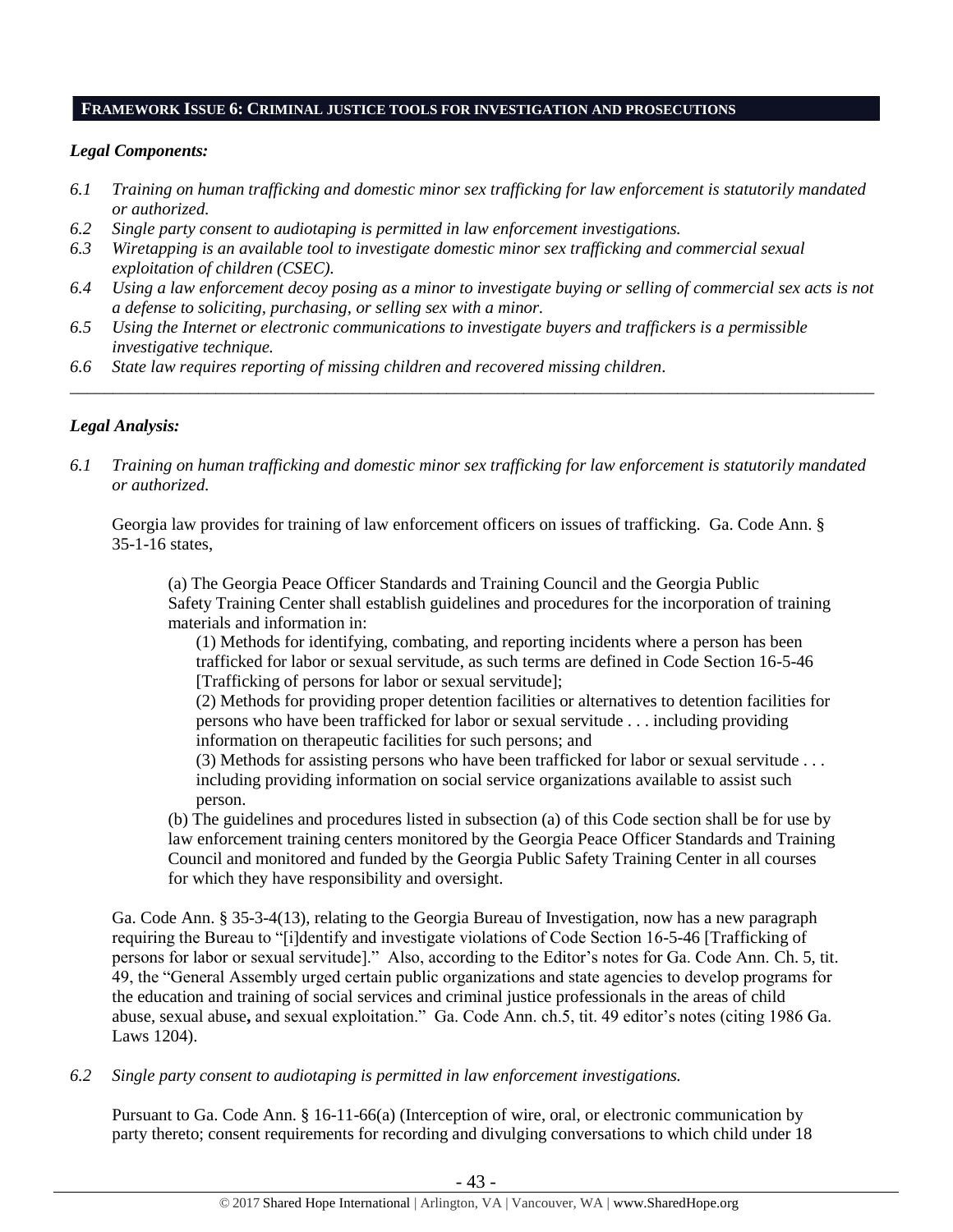years is a party; parental exception), single party consent to audiotaping is allowable. Specifically, "Nothing in Code Section 16-11-62 [Eavesdropping, surveillance, or intercepting communication which invades privacy of another; divulging private message] shall prohibit a person from intercepting a wire, oral, or electronic communication where such person is a party to the communication or one of the parties to the communication has given prior consent to such interception." Ga. Code Ann. § 16-11-66(a).

Notably however, certain protections apply for obtaining telephone and electronic communication of a minor under 18 in which case law enforcement must obtain a judicial order. Ga. Code Ann. § 16-11- 66(b). Specifically, Ga. Code Ann. § 16-11-66(b) states in part,

Consent for the recording or divulging of the conversations of a child under the age of 18 years conducted by telephone or electronic communication shall be given only by order of a judge of a superior court upon written application . . . or by a parent or guardian of said child as provided in subsection (d) of this Code section [permitting parents to monitor and intercept certain conversations of their minor child]. Said recording shall not be used in any prosecution of the child in any delinquency or criminal proceeding. An application to a judge of the superior court having jurisdiction over the crime under investigation made pursuant to this Code section need not comply with the procedures set out in Code Section 16-11-64.

A judge may issue the order, according to Ga. Code Ann. § 16-11-66(c), "(1) Upon finding probable cause that a crime has been committed; (2) Upon finding that the child understands that the conversation is to be recorded and that such child agrees to participate; and (3) Upon determining that participation is not harmful to such child."

*6.3 Wiretapping is an available tool to investigate domestic minor sex trafficking and commercial sexual exploitation of children (CSEC).* 

Law enforcement may use wiretapping to investigate sex trafficking. Specifically, pursuant to Ga. Code Ann. § 16-11-64(c),

Upon written application, under oath, of the district attorney having jurisdiction over prosecution of the crime under investigation or the Attorney General made before a judge of superior court having jurisdiction over the crime under investigation, such court may issue an investigation warrant permitting the use of a device for the surveillance of a person or place to the extent the same is consistent with and subject to the terms, conditions, and procedures provided for by 18 U.S.C. Chapter 119. Such warrant shall have state-wide application and interception of communications shall be permitted in any location in this state.

Relevant crimes that allow wiretapping, as outlined in 18 U.S.C. § 2516, include sex trafficking of children by force, fraud, or coercion; violence or travel in aid of racketeering activity; sexual exploitation of children; selling or buying of children; production of sexually explicit depictions of a minor; and transportation for illegal sexual activity. 18 U.S.C. § 2516(1)(c).

*6.4 Using a law enforcement decoy posing as a minor to investigate buying or selling of commercial sex acts is not a defense to soliciting, purchasing, or selling sex with a minor.*

Ga. Code Ann. § 16-5-46(k) (Trafficking of persons for labor or sexual servitude), Georgia's core sex trafficking law, expressly prohibits a defendant from raising a defense as to the use of a law enforcement decoy posing as a minor in furtherance of an investigation for the commercial sexual exploitation of minor. Under Ga. Code Ann. § 16-5-46(k),

The sole fact that an undercover operative or law enforcement officer was involved in the detection and investigation of an offense under this Code section shall not constitute a defense to prosecution under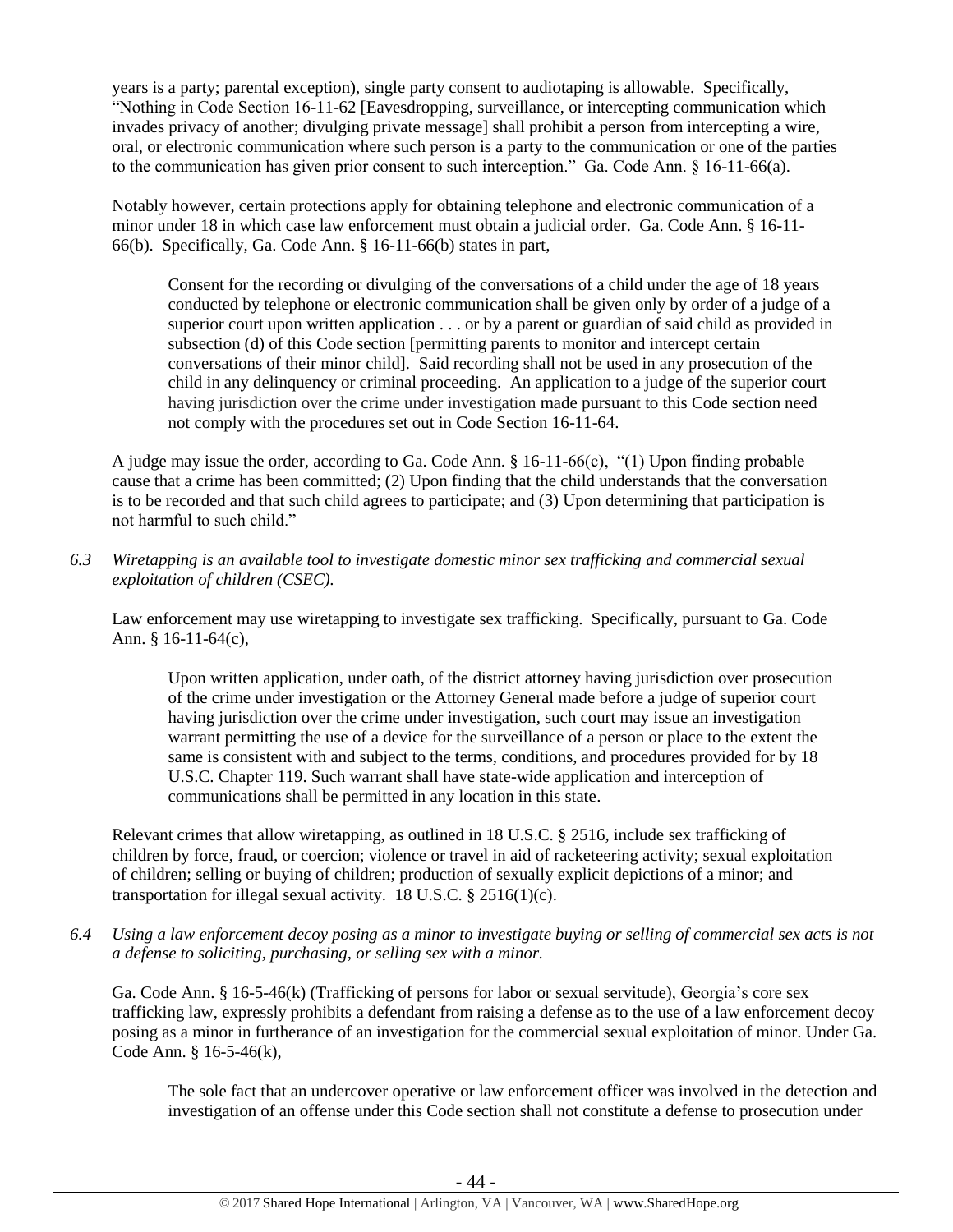this Code section; provided, however, that Code Section 16-3-25 [Entrapment) may still provide an absolute defense.

Additionally, several prostitution-related offenses likely prevent the defense from being raised, as the mere act of "solicitation" is criminalized, without an included specificity as to whom the actor is prohibited from soliciting. Thus, the act of soliciting a law enforcement whom the offender believes to be a minor violates both Ga. Code Ann. § 16-6-12 (Pandering) and § 16-6-15 (Solicitation of sodomy); offenses under these statutes include the solicitation for both the acts of pandering and sodomy, respectively. Ga. Code Ann. § 16-6-11(1)–(2) (Pimping) also provides criminal penalties when a person,

- (a) Offers or agrees to procure a prostitute for another;
- (b) Offers or agrees to arrange of meeting for the purpose of prostitution.

#### *6.5 Using the Internet or electronic communications to investigate buyers and traffickers is a permissible investigative technique.*

Using the Internet to investigate buyers and traffickers is permissible. Pursuant to Ga. Code Ann. § 16- 12-100.2(e)(1) (Computer or electronic pornography and child exploitation prevention),

A person commits the offense of obscene Internet contact with a child if he or she has contact with someone he or she knows to be a child or with someone he or she believes to be a child via a computer wireless service or Internet service . . . and the contact involves any matter containing explicit verbal descriptions or narrative accounts of sexually explicit nudity, sexual conduct, sexual excitement, or sadomasochistic abuse . . . .

Therefore, even if the individual the perpetrator thought was a child was in fact a law enforcement officer, a crime has still occurred. The statute states even more explicitly that "[t]he sole fact that an undercover operative or law enforcement officer was involved in the detection and investigation of an offense under this Code section shall not constitute a defense to prosecution under this Code section." Ga. Code Ann. § 16-12-100.2(g).

Additionally, law enforcement officers have the ability to obtain search warrants for "stored wire or electronic communications and transactional records . . . ." Ga. Code Ann. § 16-11-66.1(c).

Lastly, provisions allow for the discovery of electronic documents under Ga. Code Ann. § 35-3-4.3. Specifically, Ga. Code Ann. § 35-3-4.3(a) states,

In any investigation of a violation of Code Section 16-5-46 involving trafficking of persons for labor or sexual servitude, the director, assistant director, or deputy director for investigations shall be authorized to issue a subpoena, with the consent of the Attorney General, to compel the production of books, papers, documents, or other tangible things, including records and documents contained within, or generated by, a computer or any other electronic device.

#### *6.6 State law requires reporting of missing children and recovered missing children.*

Georgia has a Missing Children Information Center, which collects and disseminates information on missing children. Ga. Code Ann. § 35-3-81. Pursuant to Ga. Code Ann. § 35-1-8(a)(2), (3) (Acquisition, collection, classification, and preservation of information assisting in identifying deceased persons and locating missing persons), every law enforcement agency has a duty to do the following:

(2) Acquire, collect, classify, and preserve immediately any information which would assist in the location of any missing person, including any minor, and provide confirmation as to any entry for such a person to the parent, legal guardian, or next of kin of that person and the agency shall